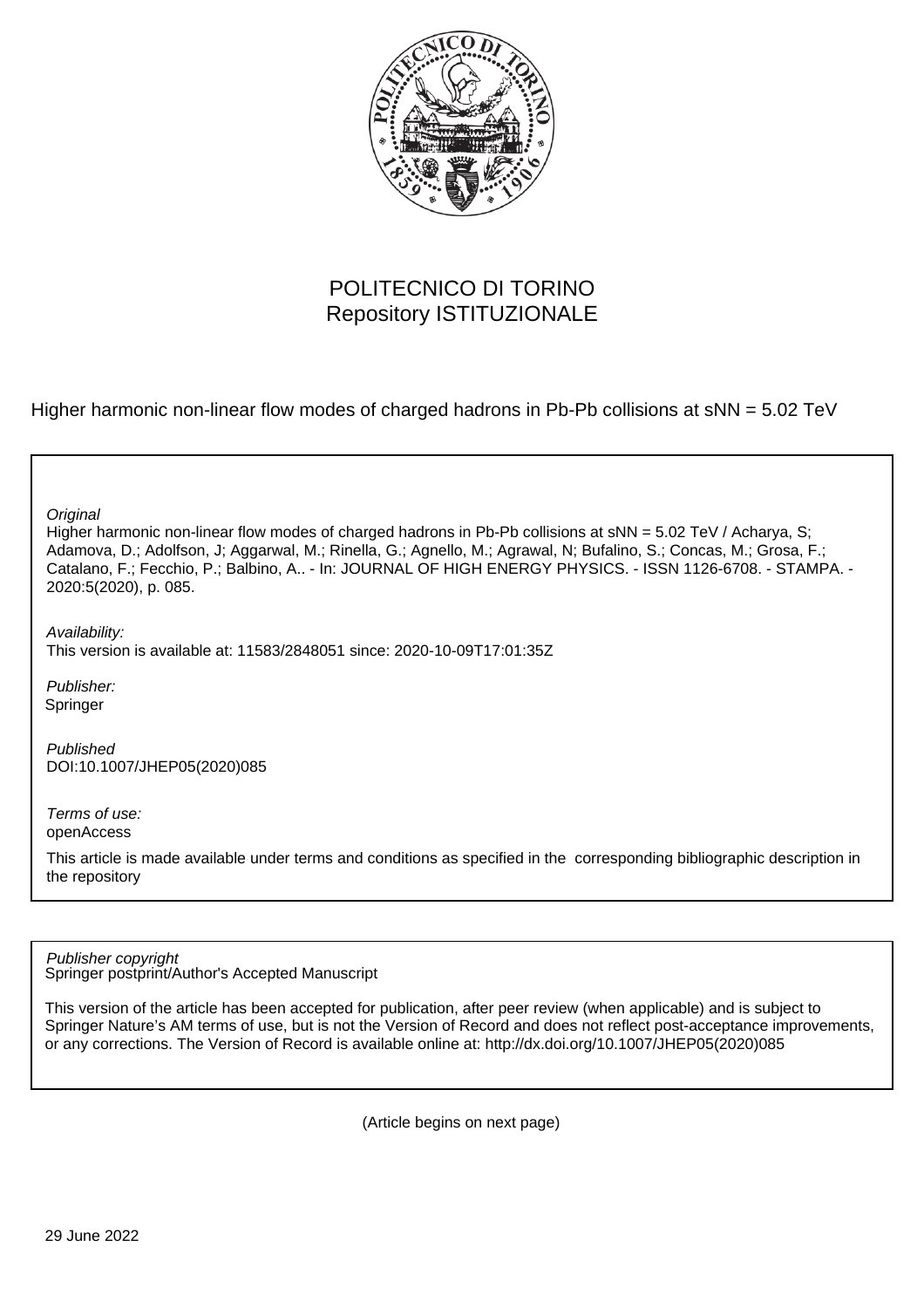PUBLISHED FOR SISSA BY 2 SPRINGER

Received: February 27, 2020 Accepted: April 28, 2020 PUBLISHED: May 19, 2020

# Higher harmonic non-linear flow modes of charged hadrons in Pb-Pb collisions at  $\sqrt{s_{\rm NN}} = 5.02$  TeV



## The ALICE collaboration

E-mail: [ALICE-publications@cern.ch](mailto:ALICE-publications@cern.ch)

ABSTRACT: Anisotropic flow coefficients,  $v_n$ , non-linear flow mode coefficients,  $\chi_{n,mk}$ , and correlations among different symmetry planes,  $\rho_{n,mk}$  are measured in Pb-Pb collisions at  $\sqrt{s_{NN}} = 5.02 \text{ TeV}$ . Results obtained with multi-particle correlations are reported for the transverse momentum interval  $0.2 < p_T < 5.0 \,\text{GeV}/c$  within the pseudorapidity interval  $0.4 < |\eta| < 0.8$  as a function of collision centrality. The  $v_n$  coefficients and  $\chi_{n,mk}$  and  $\rho_{n,mk}$  are presented up to the ninth and seventh harmonic order, respectively. Calculations suggest that the correlations measured in different symmetry planes and the non-linear flow mode coefficients are dependent on the shear and bulk viscosity to entropy ratios of the medium created in heavy-ion collisions. The comparison between these measurements and those at lower energies and calculations from hydrodynamic models places strong constraints on the initial conditions and transport properties of the system.

KEYWORDS: Heavy Ion Experiments

ArXiv ePrint: [2002.00633](https://arxiv.org/abs/2002.00633)

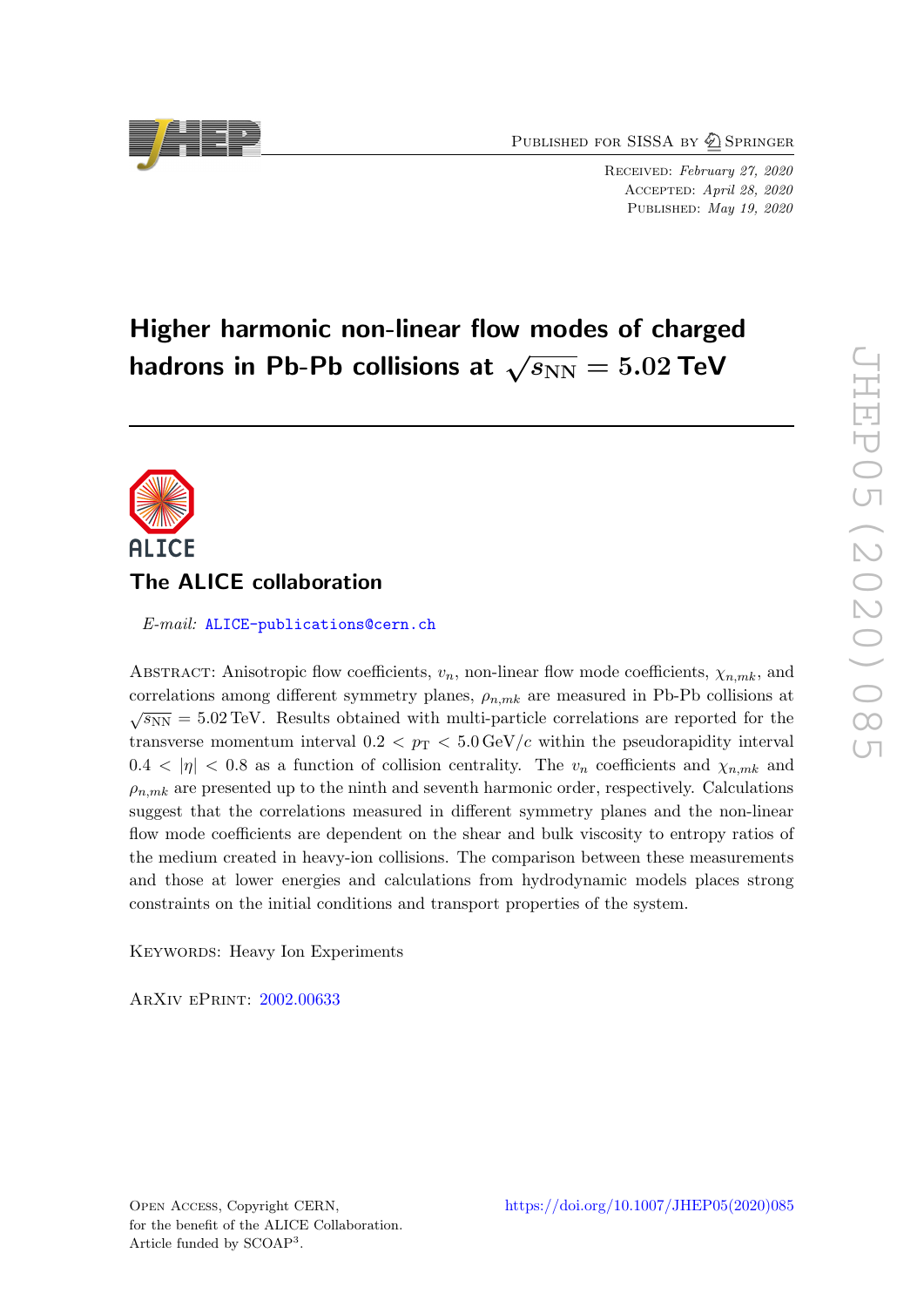#### Contents

| 1 Introduction                         | 1              |
|----------------------------------------|----------------|
| 2 Formalism and observables            | $\bf{3}$       |
| 3 Experimental setup and data analysis | $\overline{4}$ |
| 4 Systematic uncertainties             | $\bf{5}$       |
| 5 Results                              | 8              |
| 6 Summary                              | 16             |
| A List of observables                  | 18             |
| The ALICE collaboration                | 26             |

#### 1 Introduction

One of the primary goals in the ultra-relativistic heavy-ion collision programs at the Relativistic Heavy Ion Collider (RHIC) and the Large Hadron Collider (LHC) is to study the nuclear matter at extreme conditions. The pressure gradients in the strongly interacting matter, known as the Quark-Gluon Plasma (QGP), are believed to drive the hydrodynamic expansion observed through anisotropy in multi-particle correlations in high energy collisions at RHIC and the LHC  $[1, 2]$ . The anisotropic expansion of the medium, commonly referred to as anisotropic flow [1], can be characterized by a Fourier decomposition of the azimuthal particle distribution with respect to the reaction plane [3, 4]

$$
\frac{dN}{d\varphi} \propto 1 + 2 \sum_{n=1}^{\infty} v_n \cos(n(\varphi - \psi_{\rm RP})), \tag{1.1}
$$

where the flow coefficient  $v_n$  is the magnitude of the *n*-th order flow, and the reaction plane  $\psi_{\rm BP}$  defined by the beam direction and impact parameter which is defined as the distance between the centers of two colliding nuclei. Due to fluctuations in the initial state energy density profile, it is useful to define symmetry planes of different orders, where the *n*-th order plane  $\psi_n$  defines the orientation of the *n*-th order complex flow vector  $V_n \equiv v_n e^{in\psi_n}$ . The expansion of the azimuthal distribution about  $\psi_n$  also yields finite values of odd coefficients [5, 6]. Anisotropic flow measurements through two- and multi-particle azimuthal correlations  $[6-13]$  have provided important information on the medium response and in particular its transport coefficients such as the shear viscosity to entropy density ratio  $(\eta/s)$ , bulk viscosity to entropy density ratio  $(\zeta/s)$  and the equation of state [14]. Studies have shown the relativistic hydrodynamic nature of the medium  $[1, 2, 15-22]$ , with  $\eta/s$  close to the AdS/CFT minimum  $1/(4\pi)$  [23].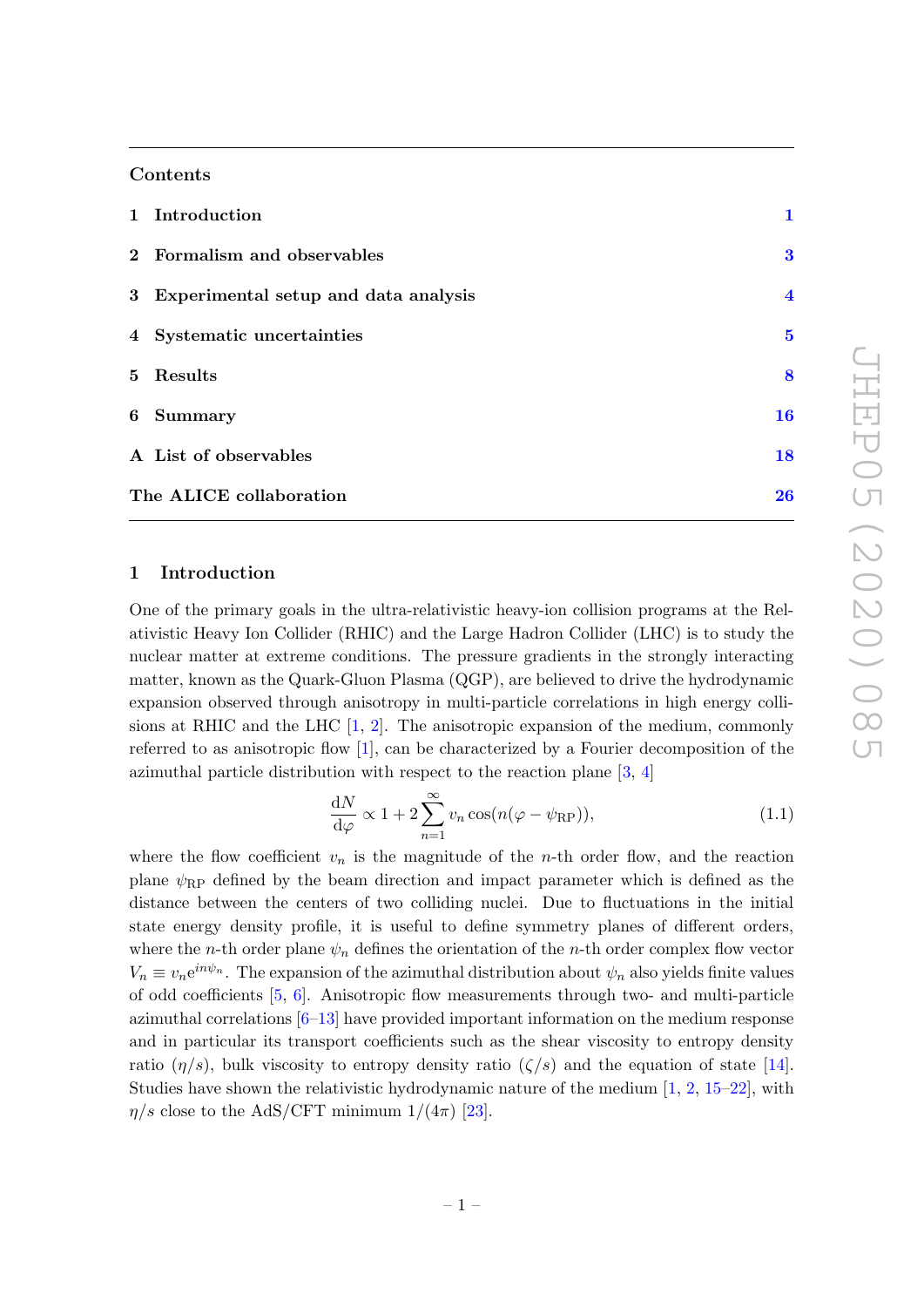The initial state eccentricity, determined from the energy density profile, is obtained from the definition [5]

$$
\varepsilon_n e^{in\Phi_n} = -\{r^n e^{in\varphi}\}/\{r^n\}, n \ge 2,
$$
\n(1.2)

where the curly brackets denote the average over the transverse plane, i.e.  $\{\cdots\} = \int dx dy e(x, y, \tau_0)(\cdots), r$  is the distance to the system's center of mass,  $\varphi$  is the azimuthal angle,  $e(x, y, \tau_0)$  is the energy density at the initial time  $\tau_0$ , and  $\Phi_n$  is the participant plane angle, defining the spatial symmetry of the nuclear constituents in the participant region (see refs. [24, 25]). Hydrodynamic models demonstrate that the second and the third harmonic flow coefficients exhibit an almost linear dependence on the initial eccentricity coefficients  $\varepsilon_n$  [26]. Considering that the anisotropic expansion is a result of a hydrodynamic evolution governed by  $\eta/s$ , a measurement of the second and third harmonics combined with hydrodynamic calculations can constrain the properties of the medium. Several estimates for the limits of  $\eta/s$  were determined through measurements of elliptic flow coefficient  $v_2$  [27–32] and their comparison with hydrodynamic calculations. Consequently, the early constraints placed the value of  $\eta/s$  between 0.08 to 0.16 [33–35]. However, the limited sensitivity of the elliptic flow to  $\eta/s$  and the large uncertainty in the initial state anisotropy inhibit a precise determination of the value of  $\eta/s$  [34, 36–38], and its temperature dependence, which was recently shown to be explorable during the second run of LHC [39, 40]. In addition, part of the anisotropic flow can also originate from the hadronic phase  $[41-43]$ . It has been shown in  $[43, 44]$  that the inclusion of the temperature dependent bulk viscosity  $\zeta/s(T)$  in hydrodynamic simulation lead to a better description of the average transverse momentum of charged hadrons and on the elliptic flow coefficient. The effects of bulk viscosity should be considered when extracting any transport coefficient from the data [45–47].

Flow harmonics of order  $n \geq 3$  reveal finer details of initial conditions [6, 8, 10, 11, 13], enabling to constrain  $\eta/s$  better [39, 40, 48, 49]. Higher flow harmonics  $n > 3$  do not exhibit a linear response to the initial anisotropy [26] as a finite contribution is induced by the initial state anisotropy of the lower orders [50, 51]. For example, the fourth order flow vector  $V_4$  gains contributions not only from the fourth order flow (linear flow mode), but also from the second order flow (non-linear flow mode). Starting from the  $V_n$  estimators studied in [50], the flow can be expressed as a vector sum of the linear and non-linear modes

$$
V_4 = V_{4L} + \chi_{4,22} V_2^2,
$$
  
\n
$$
V_5 = V_{5L} + \chi_{5,23} V_2 V_3,
$$
  
\n
$$
V_6 = V_{6L} + \chi_{6,222} V_2^3 + \chi_{6,33} V_3^2 + \chi_{6,24} V_2 V_{4L},
$$
  
\n
$$
V_7 = V_{7L} + \chi_{7,223} V_2^2 V_3 + \chi_{7,34} V_3 V_{4L} + \chi_{7,25} V_2 V_{5L},
$$
  
\n
$$
V_8 = V_{8L} + \chi_{8,2222} V_2^4 + \chi_{8,233} V_2 V_3^2 + \mathcal{E}(V_{4L}, V_{5L}, V_{6L}),
$$
\n(1.3)

where  $\chi_{n,mk}$  is called non-linear flow mode coefficient, characterizing the non-linear flow mode induced by the lower order harmonics. The high order linear component is denoted by  $V_{nL}$ , while the many higher order linear couplings are depicted by  $\mathcal{E}(\ldots)$  for  $V_8$ . The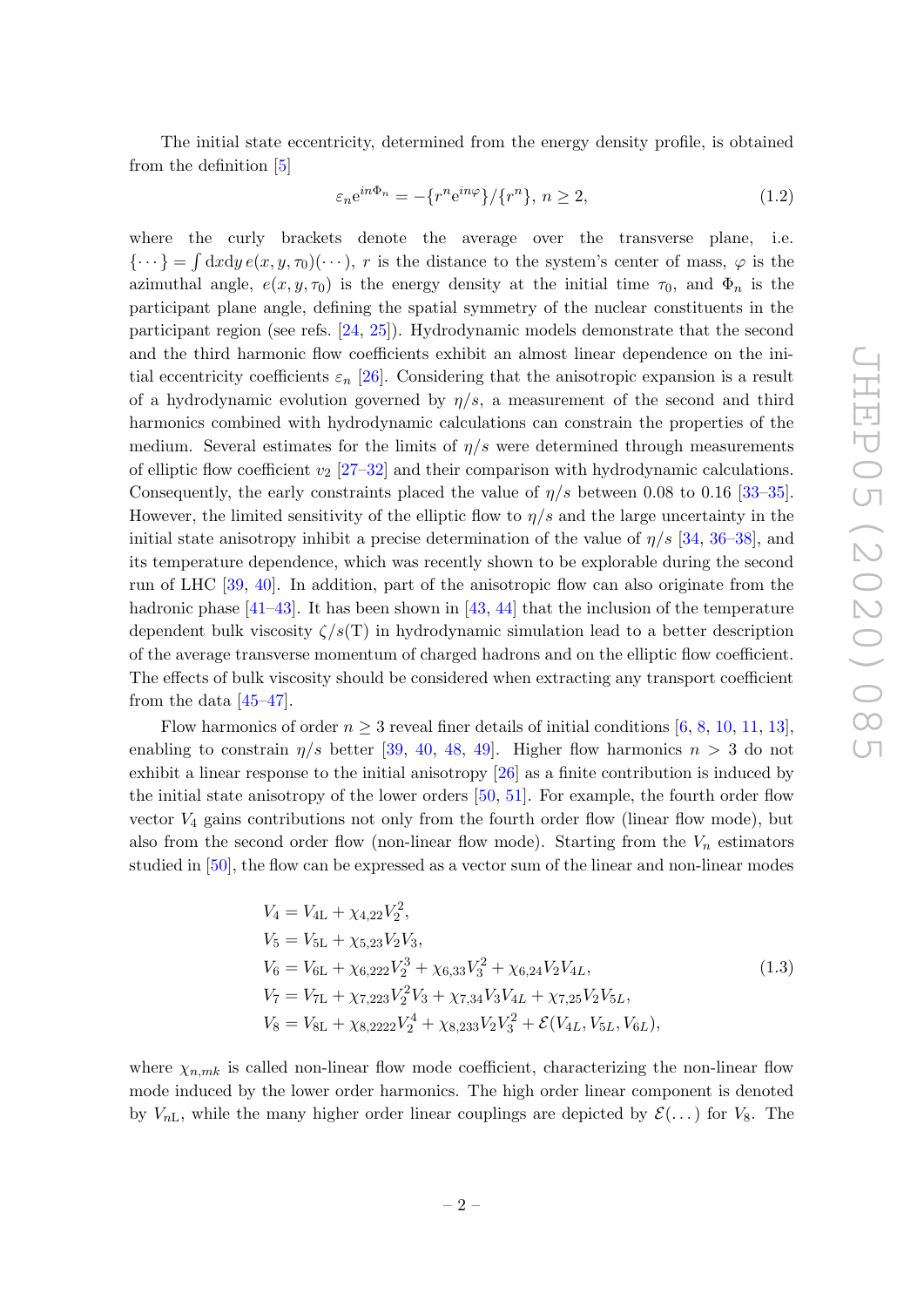$V_{nL}$  is linearly related to a cumulant-defined anisotropy [52]

$$
\varepsilon_4' e^{i4\Phi_4'} = \varepsilon_4 e^{i4\Phi_4} + \frac{3\langle r^2 \rangle^2}{\langle r^4 \rangle} \varepsilon_2 e^{i4\Phi_2} \tag{1.4}
$$

as opposed to the relation  $v_n \propto \varepsilon_n$ , where  $v_n$  is the magnitude of the total contribution and  $\varepsilon_n$  is given by eq. (1.2).

In earlier measurements performed by ALICE [53], the non-linear flow mode coefficients were measured up to the sixth harmonic order in Pb-Pb collisions at  $\sqrt{s_{NN}} = 2.76 \,\text{TeV}$ . It was indicated that the coefficients  $\chi_{5,23}$  and  $\chi_{6,33}$  are sensitive not only to  $\eta/s$ , but also to the distinctive energy density profiles generated by different initial conditions. It was observed that the hydrodynamic models with their respective initial conditions Monte-Carlo (MC)-Glauber [54, 55], MC-KLN [33, 56], and IP-Glasma [57]), are unable to reproduce these measurements, which indicates that the model tuning and  $\eta/s$  parameterization require further work.

In this paper, measurements of high order flow coefficients in Pb-Pb collisions at  $\sqrt{s_{NN}} = 5.02 \,\text{TeV}$  are presented. The flow coefficients  $v_n$  are measured up to the ninth harmonic,  $v_9$ , extending the previous measurements of  $v_2-v_6$  [58]. The data recorded during the 2015 heavy-ion run of the LHC allow the measurements of non-linear flow mode and correlations between symmetry planes to be extended. A total of six non-linear flow mode coefficients are measured, including the non-linear flow mode coefficient  $\chi_{7,223}$ , for which the sensitivity to  $\eta/s$  is expected to be significantly stronger than for the lower oddharmonic coefficient  $\chi_{5,23}$  [37, 59]. The results are compared with those in Pb-Pb collisions at  $\sqrt{s_{NN}} = 2.76 \,\text{TeV}$  [53] and various state of the art hydrodynamical calculations.

#### 2 Formalism and observables

In order to separate the linear and non-linear contributions from eq. (1.3), one assumes the respective contributions to be uncorrelated  $[60]$ . For example for the fourth order  $V_4$ , by mean-squaring the equations in eq. (1.3) and setting  $\langle (V_2^*)^2 V_{4L} \rangle \simeq \langle V_2^2 V_{4L}^* \rangle \simeq 0$ , the linear part can be derived

$$
\underbrace{\langle |V_{4L}|^2 \rangle^{\frac{1}{2}}}_{v_{4L}} = \underbrace{\langle |V_4|^2 \rangle}_{v_4^2} - \underbrace{\chi_{4,22}^2 \langle |V_2|^4 \rangle}_{v_{4,\text{NL}}^2}^{\frac{1}{2}}.
$$
\n(2.1)

Here  $\langle \rangle$  denotes an average over all events and  $^*$  the complex conjugate. The magnitudes of the linear and non-linear flow coefficients are denoted with  $v_{4L}$  and  $v_{4,NL}$ , respectively.

The observables of the non-linear response mode are constructed from the projections of flow vectors on to the symmetry planes of lower harmonics [61, 62]. For  $n = 4$ , the magnitude of the non-linear response mode is given by

$$
v_{4,22} = \frac{\Re \langle V_4 (V_2^*)^2 \rangle}{\sqrt{\langle |V_2|^4 \rangle}} \approx \langle v_4 \cos(4\psi_4 - 4\psi_2) \rangle, \tag{2.2}
$$

where  $v_{4,22}^2 \equiv v_{4,\text{NL}}^2 \equiv \chi_{4,22}^2 \langle |V_2|^4 \rangle$ . The right-hand side approximation holds if the low  $(n = 2, 3)$  and high order flow is weakly correlated. Only the fourth harmonic is shown here and the complete list of other harmonics are provided in appendix A.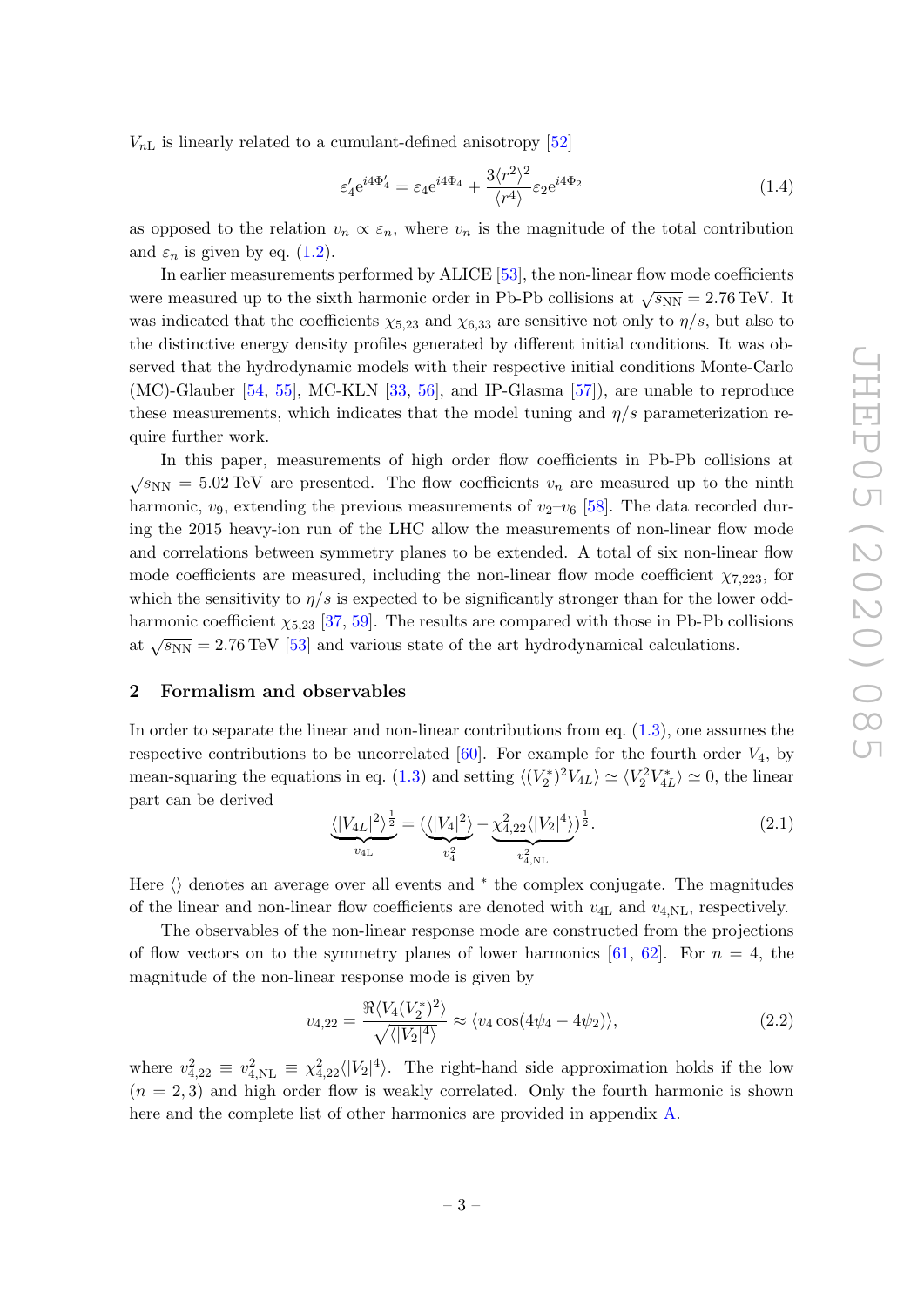The contributions from short-range correlations unrelated to the common symmetry plane, commonly referred to as "non-flow", are suppressed by using the subevent method where the event is divided into two subevents separated by a pseudorapidity gap [4]. The underlying multi-particle correlation coefficient for subevent A is  $v_{4,22}^{\text{A}} = \langle \langle \cos(4\varphi_1^{\text{A}} - 2\varphi_2^{\text{B}} - 2\varphi_3^{\text{B}}) \rangle \rangle / \langle \langle \cos(2\varphi_1^{\text{A}} + 2\varphi_2^{\text{A}} - 2\varphi_3^{\text{B}} - 2\varphi_4^{\text{B}} \rangle \rangle^{1/2}$  as determined using eq.  $(2.2)$ ,<sup>1</sup> and a similar treatment is applied for the subevent B, for which  $v_{4,22}^{\text{B}}$  is obtained by swapping B for A in the aforegiven expression. The final result is then the average of the results from subevents A and B.

The symmetry-plane correlations are defined as the ratio between the magnitude of the non-linear flow modes and flow coefficients  $[63]$ . For  $n = 4$ , one obtains

$$
\rho_{4,22} = \frac{v_{4,22}}{v_4} \approx \langle \cos(4\psi_4 - 4\psi_2) \rangle.
$$
 (2.3)

A value close to zero indicates weakly correlated symmetry planes, while a value reaching one implies a strong correlation. The correlations between symmetry planes reflect those of the corresponding initial state participant planes [53, 64], therefore providing valuable information on the evolution of the QGP. Correlations between symmetry planes have been previously studied using the event-plane method [64, 65], event plane describing an experimentally approximated symmetry plane. However, these results depend on the event-plane resolution [66], which complicates the comparison between data and theoretical calculations. Recently, the ALICE Collaboration has measured symmetry-plane correlations [53]. It was found that the correlations of symmetry planes of higher harmonics with second and third order symmetry planes increased for less central collisions. Furthermore, the comparison with hydrodynamic calculations revealed the importance of final-state collective dynamics in addition to the initial-state density fluctuations [33] as it is known that the observation of correlated final state symmetry planes implies the existence of fluctuations in the initial state eccentricity vectors.

The fourth non-linear flow mode coefficient, with the aforementioned assumptions, is given by [59]

$$
\chi_{4,22} = \frac{v_{4,22}}{\sqrt{\langle v_2^4 \rangle}}.\tag{2.4}
$$

#### 3 Experimental setup and data analysis

The data sample consists of about 42 million minimum bias Pb-Pb collisions at  $\sqrt{s_{NN}}$  = 5.02 TeV, recorded by ALICE [67, 68] during the 2015 heavy-ion run at the LHC. Detailed descriptions of the detector can be found in [67, 69, 70]. The trigger plus crossing of beam is provided by signals from the two scintillator arrays, V0A and V0C  $[67, 71]$ , covering the pseudorapidity intervals  $2.8 < \eta < 5.1$  and  $-3.7 < \eta < -1.7$ , respectively. A primary vertex position less than 10 cm in beam direction from the nominal interaction point is required. Pile-up events are removed by correlating the V0 multiplicity with the multiplicity from the first Silicon Pixel Detector (SPD) [67, 72] layer. To further remove pile-up events,

<sup>&</sup>lt;sup>1</sup>For practical usage, the self-correlation is recursively removed from three- and four-particle correlations, resulting in modified equations.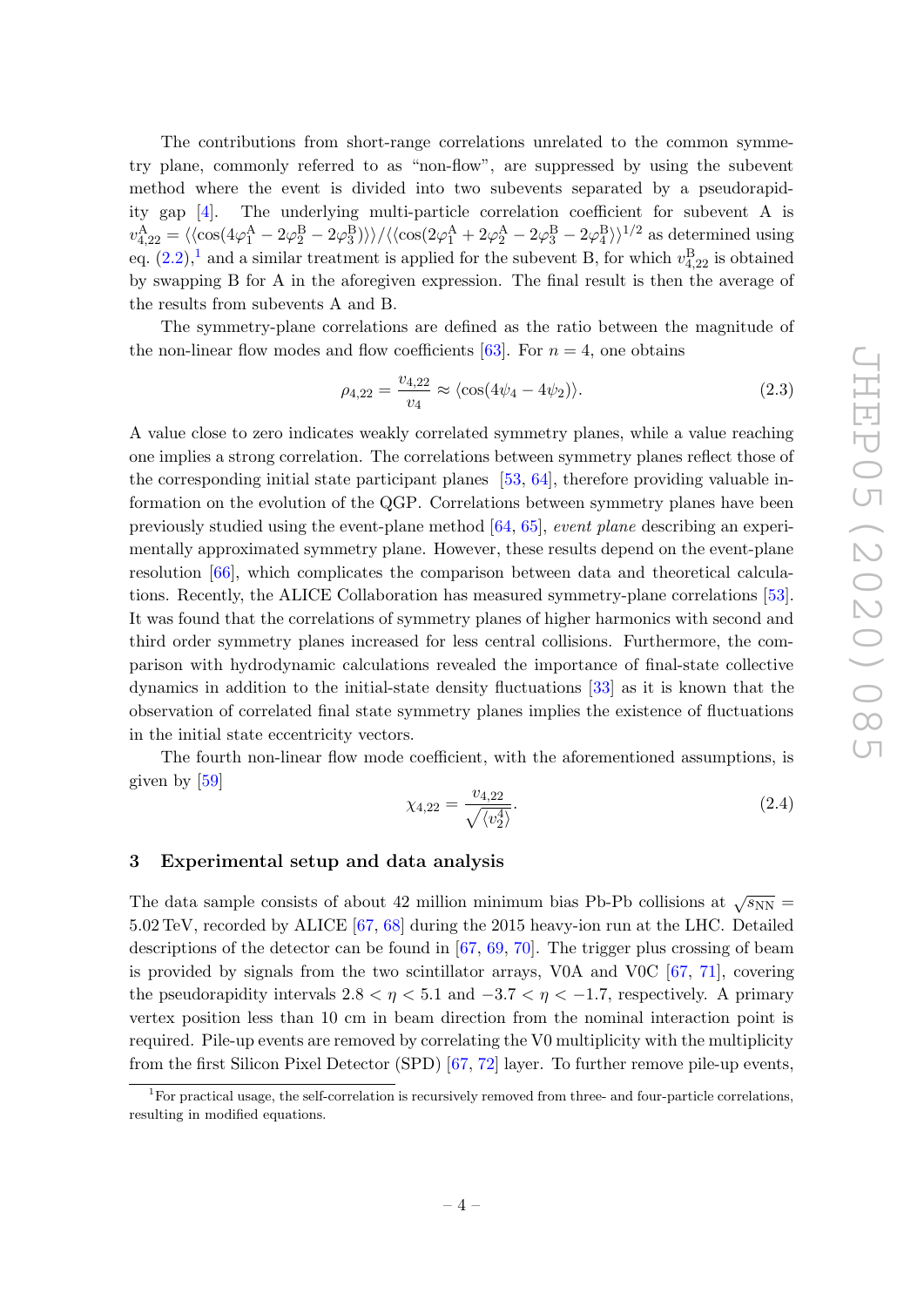information from the Time-of-Flight (TOF) [73] detector is used: the multiplicity estimates from the SPD are correlated with those imposed with a TOF readout requirement. The centrality of the collision is determined using information from the V0 arrays. Further details on the centrality determination in ALICE are given in [74]. Only events in the centrality range  $0\%$  to  $60\%$  are used in the analysis.

The track reconstruction is based on combined information from the Time Projection Chamber (TPC) [67, 75] and the Inner Tracking System (ITS) [67, 72]. To avoid contributions from secondary particles, the tracks are required to have a distance of closest approach to the primary vertex of less than 3.2 cm and 2.4 cm in the longitudinal and transverse directions, respectively. Such a loose Distance of Closest Approach (DCA) track cut is chosen to improve the uniformity of the  $\varphi$ -distribution for the  $Q_n$ -vector calculation. Furthermore, each track is required to have at least 70 TPC space points out of the maximum 159, and the average  $\chi^2$  per degree of freedom of the track fit to the TPC space points to be less than 2. Minimum 2 hits are required in the ITS. In order to counteract the effects of track reconstruction efficiency and contamination from secondary particles [76], a HIJING simulation [77, 78] with GEANT3 [79] detector model is employed to construct a  $p<sub>T</sub>$ -dependent track weighting correction. The track reconstruction efficiency is approximately 65% at  $p_T = 0.2 \,\text{GeV}/c$  and 80% at  $p_T > 1.0 \,\text{GeV}/c$ , while the contamination from secondaries is less than 10% and 5%, respectively. Only particle tracks within the transverse momentum interval  $0.2 < p_T < 5.0$  GeV/c and pseudorapidity range  $0.4 < |\eta| < 0.8$ are considered. A pseudorapidity gap  $|\Delta \eta| > 0.8$  is used to suppress the non-flow. The observables in this analysis are measured with multi-particle correlations obtained using the generic framework for anisotropic flow analysis [80].

#### 4 Systematic uncertainties

The systematic uncertainties are estimated by varying criteria for selecting the events and tracks. The systematic evaluation is done by independently varying the selection criteria, and the results given by this variation are then compared to the default criteria given in section 3. The total uncertainty is obtained by assuming that the individual sources are uncorrelated, which are then quadratically summed.

Summaries of the relative systematic uncertainties are given in tables 1–4. Uncertainties stemming from the event selection criteria are estimated by changing the rejection based on the vertex position from 10 cm to 8 cm and by adjusting the pile-up rejection criteria. It is found that the contribution to the uncertainty is generally negligible, below 1%. An alternative centrality determination is employed using the event multiplicity estimates from the SPD layers. The uncertainty related to the centrality determination is less than 2% for all observables, except for  $v_7$  to  $v_9$  for which the uncertainty increases to 10%.

The ALICE detector can be operated with either positive or negative solenoid magnetic field polarity. The polarity of the field affects the direction of the charged particle curvature, while also subjecting the structural materials of the detector itself to either a positive or negative magnetic field. The default data set is composed of events recorded with both polarities. The results produced with exclusively either negative or positive magnetic field configurations deviate from the default by up to 15% in case of flow coefficients, and 28% for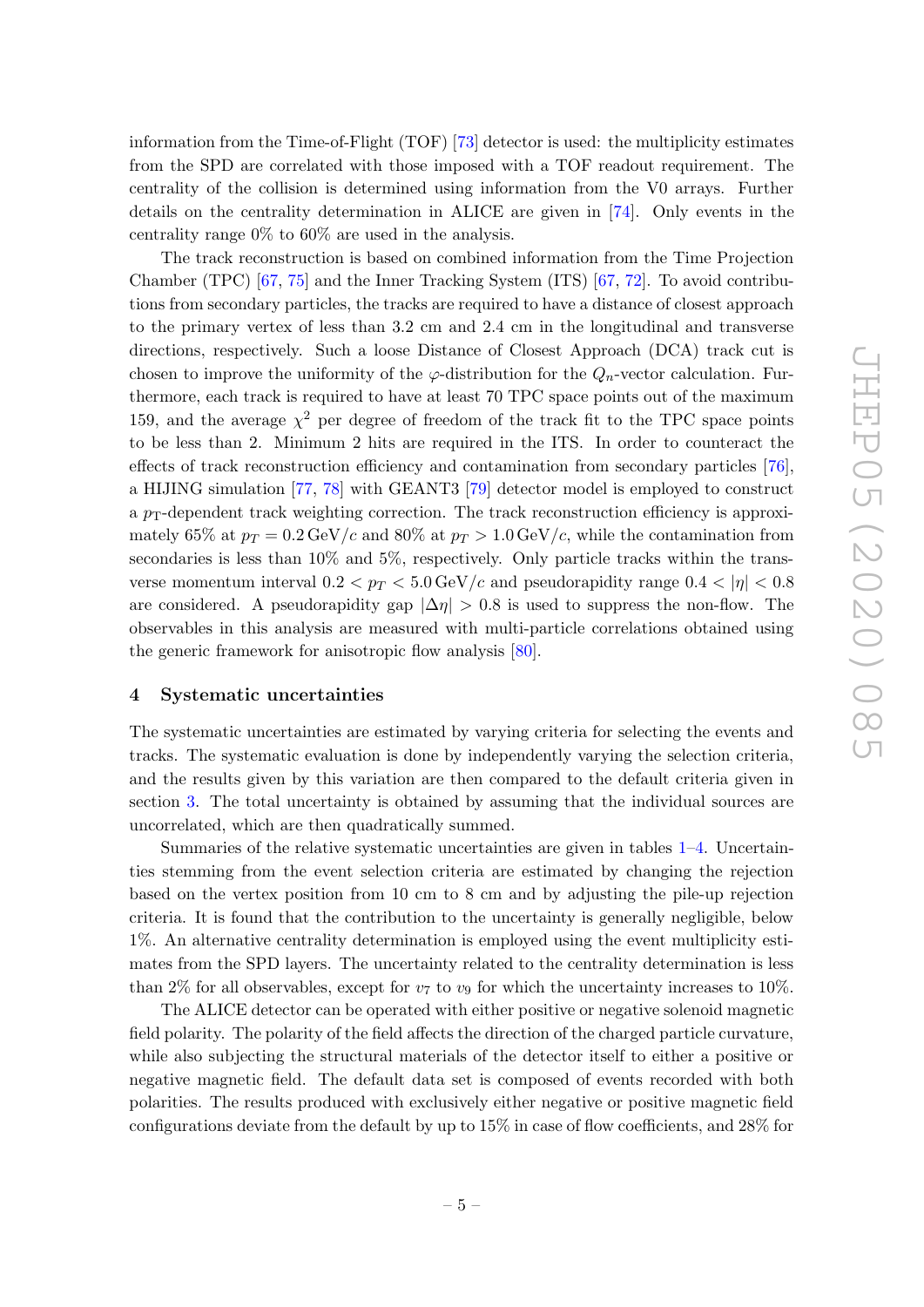| Type                          | v <sub>2</sub>           | $v_3$ | $v_4$ | $v_{5}$ | $v_{6}$ | $v_7$ | $v_8$ | $v_{9}$ |  |
|-------------------------------|--------------------------|-------|-------|---------|---------|-------|-------|---------|--|
| Event Selection               |                          |       |       |         |         |       |       |         |  |
| $z$ -vertex cut               | < 0.1                    | < 0.1 | < 0.1 | 0.5     | 1.2     | 1.6   | 1.8   | 1.7     |  |
| Pile-up rejection             | < 0.1                    | < 0.1 | < 0.1 | 0.2     | 0.8     | 1.3   | 1.7   | 2.0     |  |
|                               | Centrality Determination |       |       |         |         |       |       |         |  |
| <b>SPD</b>                    | 0.6                      | 0.3   | 0.3   | $1.1\,$ | 3.9     | 6.6   | 9.1   | 11.5    |  |
| Tracking                      |                          |       |       |         |         |       |       |         |  |
| Magnetic field polarity       | 0.1                      | 0.1   | 1.7   | 2.4     | 4.1     | 6.8   | 10.5  | 15.2    |  |
| Tracking mode                 | 0.1                      | 0.2   | < 0.1 | 2.4     | 5.4     | 7.2   | 7.6   | 6.8     |  |
| Number of TPC space points    | 0.7                      | 1.2   | 1.4   | 1.5     | 1.6     | 1.7   | 1.7   | 1.8     |  |
| Space charge distortion       | < 0.1                    | < 0.1 | < 0.1 | 0.2     | 0.7     | 1.2   | 1.7   | 2.3     |  |
| Non-flow                      |                          |       |       |         |         |       |       |         |  |
| Charge combinations $(--/++)$ | 1.1                      | 0.7   | 0.8   | 2.9     | 6.2     | 9.3   | 12.3  | 15.2    |  |
|                               |                          |       |       |         |         |       |       |         |  |
| Overall                       | 1.5                      | 1.4   | 2.4   | 4.9     | 10.3    | 15.4  | 20.4  | 25.6    |  |

Table 1. Relative systematic uncertainties of the flow coefficients. The uncertainties are given in percents and are categorized into four groups: event selection, centrality determination, tracking and non-flow. The overall systematic uncertainty is obtained by summing in quadrature the uncertainties from each source.

| Type                          | $v_{4,22}$ | $v_{5,23}$    | $v_{6,222}$ | $v_{6,33}$ | $v_{6,24}$    | $v_{7,223}$ |  |  |
|-------------------------------|------------|---------------|-------------|------------|---------------|-------------|--|--|
| Event Selection               |            |               |             |            |               |             |  |  |
| $z$ -vertex cut               | 0.1        | 0.1           | 0.2         | 0.3        | 0.2           | 0.1         |  |  |
| Pile-up rejection             | < 0.1      | 0.1           | 0.4         | 0.5        | $0.4^{\circ}$ | < 0.1       |  |  |
| Centrality Determination      |            |               |             |            |               |             |  |  |
| SPD                           | $1.5\,$    | 0.7           | 0.3         | 0.3        | 0.7           | 1.4         |  |  |
| Tracking                      |            |               |             |            |               |             |  |  |
| Magnetic field polarity       | 0.5        | $0.5^{\circ}$ | 1.9         | 3.2        | 4.4           | 5.5         |  |  |
| Tracking mode                 | 0.1        | 0.4           | 1.4         | 1.7        | 1.1           | < 0.1       |  |  |
| Number of TPC space points    | 3.8        | 2.3           | 1.5         | 1.4        | 2.1           | 3.5         |  |  |
| Space charge distortion       | 0.2        | 0.1           | 1.8         | 4.0        | 6.7           | 9.9         |  |  |
| Non-flow                      |            |               |             |            |               |             |  |  |
| Charge combinations $(--/++)$ | 4.2        | 4.7           | 5.8         | 7.4        | 9.6           | 14.3        |  |  |
|                               |            |               |             |            |               |             |  |  |
| Overall                       | 5.9        | 5.3           | 6.7         | 9.3        | 12.7          | 18.6        |  |  |

Table 2. Relative systematic uncertainties of the harmonic projections  $v_{n,mk}$ .

 $\rho_{7,223}$ . In order to estimate the non-flow contributions from resonance decays, the like-sign technique [2] which correlates exclusively either positively or negatively charged particles, is employed. The difference with respect to the results obtained by selecting all charged particles is assigned as a systematic uncertainty. In general, this uncertainty ranges from 2% to 15%. The effect from the space charge distortions in the TPC drift volume because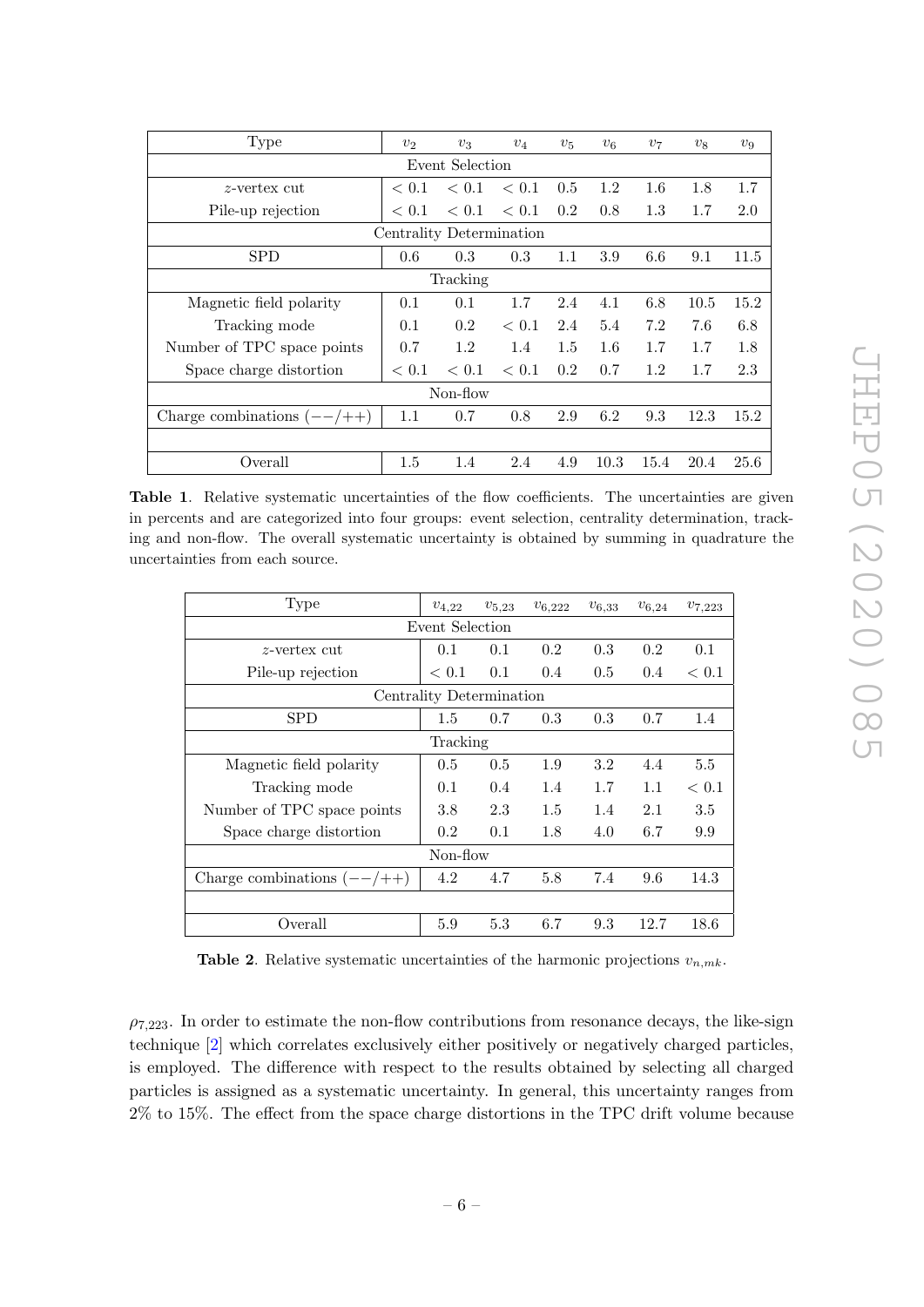| Type                          | $\rho_{4,22}$ | $\rho_{5,23}$ | $\rho_{6,222}$ | $\rho_{6,33}$ | $\rho_{6,24}$ | $\rho_{7,223}$ |  |  |
|-------------------------------|---------------|---------------|----------------|---------------|---------------|----------------|--|--|
| Event Selection               |               |               |                |               |               |                |  |  |
| $z$ -vertex cut               | 0.1           | 0.3           | 0.1            | 0.2           | 0.8           | 2.5            |  |  |
| Pile-up rejection             | 0.1           | 0.3           | 0.1            | 0.3           | 1.0           | 2.2            |  |  |
| Centrality Determination      |               |               |                |               |               |                |  |  |
| <b>SPD</b>                    | 0.9           | 0.3           | 0.7            | 0.9           | 1.2           | $1.5\,$        |  |  |
| Tracking                      |               |               |                |               |               |                |  |  |
| Magnetic field polarity       | < 0.1         | 1.8           | 6.8            | 10.1          | 13.8          | 18.0           |  |  |
| Tracking mode                 | 0.1           | 0.3           | 0.8            | 2.6           | 6.1           | 11.2           |  |  |
| Number of TPC space points    | < 0.1         | 0.7           | 0.1            | < 0.1         | 1.0           | 2.8            |  |  |
| Space charge distortion       | 0.2           | 0.2           | 1.5            | 3.5           | 6.7           | 11.1           |  |  |
| Non-flow                      |               |               |                |               |               |                |  |  |
| Charge combinations $(--/++)$ | 3.1           | 3.6           | 3.6            | 5.6           | 8.7           | 12.9           |  |  |
|                               |               |               |                |               |               |                |  |  |
| Overall                       | 3.3           | 4.2           | 7.9            | 12.4          | 18.8          | 27.5           |  |  |

**Table 3.** Relative systematic uncertainties of the symmetry-plane correlations  $\rho_{n,mk}$ .

| Type                          | $\chi_{4,22}$ | $\chi_{5,23}$ | $\chi_{6,222}$ | $\chi_{6,33}$ | $\chi_{6,224}$ | X7,223           |  |  |
|-------------------------------|---------------|---------------|----------------|---------------|----------------|------------------|--|--|
| Event Selection               |               |               |                |               |                |                  |  |  |
| $z$ -vertex cut               | < 0.1         | 0.1           | 0.3            | 0.3           | 0.3            | 0.1              |  |  |
| Pile-up rejection             | < 0.1         | 0.1           | $0.5^{\circ}$  | 0.6           | $0.5^{\circ}$  | 0.1              |  |  |
| Centrality Determination      |               |               |                |               |                |                  |  |  |
| <b>SPD</b>                    | 0.2           | 0.6           | 1.0            | 1.0           | 0.7            | 0.1              |  |  |
| Tracking                      |               |               |                |               |                |                  |  |  |
| Magnetic field polarity       | 0.6           | 0.2           | 2.5            | 4.1           | 5.1            | 5.5              |  |  |
| Tracking mode                 | < 0.1         | 0.2           | 1.4            | 1.7           | 1.2            | 0.2 <sup>2</sup> |  |  |
| Number of TPC space points    | < 0.1         | 0.2           | $0.5^{\circ}$  | 0.7           | 0.9            | 1.1              |  |  |
| Space charge distortion       | 0.2           | 0.1           | 1.9            | 4.4           | 7.1            | 10.1             |  |  |
| Non-flow                      |               |               |                |               |                |                  |  |  |
| Charge combinations $(--/++)$ | 0.2           | $1.5\,$       | 7.7            | 12.0          | 14.4           | 15.0             |  |  |
|                               |               |               |                |               |                |                  |  |  |
| Overall                       | 0.7           | $1.7\,$       | 8.5            | 13.6          | 17.0           | 19.0             |  |  |

**Table 4.** Relative systematic uncertainties of the non-linear flow mode coefficients  $\chi_{n,mk}$ .

of the higher interaction rates is estimated by comparing results from different regions of the TPC, one for  $\eta > 0$  and the other  $\eta < 0$ . The maximum uncertainty is evaluated less than 15%. The track reconstruction related uncertainty, referred to as tracking mode, is evaluated by comparing the results obtained with tracks for which the requirement for the number of hits in the ITS layers is changed. In this case, the uncertainty is generally less than 15%, and a maximum 20% is evaluated for  $\rho_{7,223}$ . Furthermore, the track selection criteria is tightened by increasing the minimum number of the TPC space points from 70 to 90, resulting in uncertainties around 1% to 3%.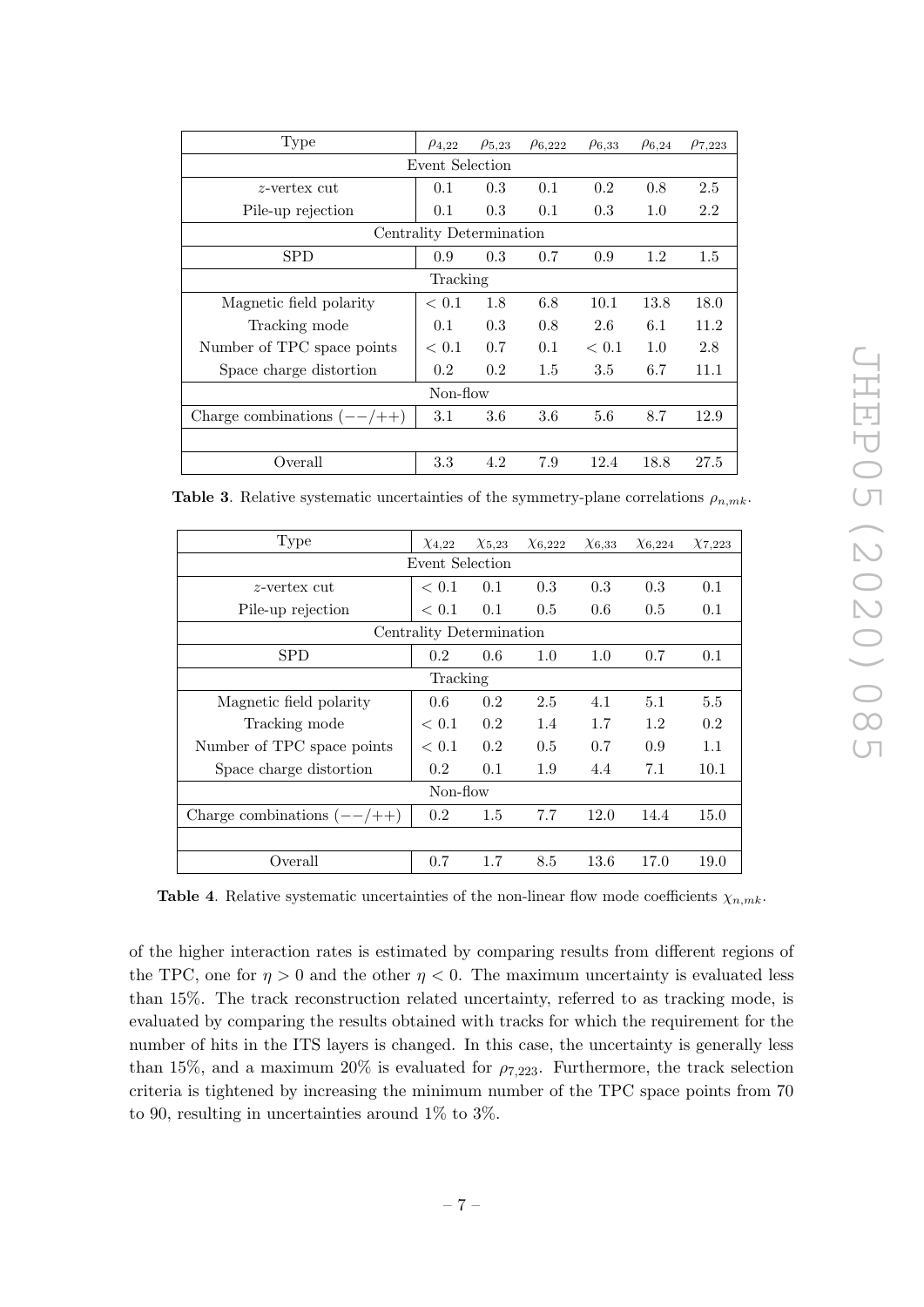#### 5 Results

In this section, the measurements of the flow coefficients, the non-linear modes, symmetryplane corre-lations and the non-linear flow mode coefficients are presented. They are compared with hydrodynamic calculations with various settings [25, 57, 81, 82]. The first calculation is based on an event-by-event viscous hydrodynamic model with EKRT initial conditions [25, 81] using a value of  $\eta/s = 0.20$  (param0) and a temperature dependent  $\eta/s(T)$  (param1). For both configurations,  $\zeta/s$  is set to zero. The visualization of the model parameters can be found in figure 1. The second calculation employs the iEBE-VISHNU hybrid model [83] with AMPT [84–86] and TRENTo [87] initial conditions. The  $\eta/s = 0.08$ and  $\zeta/s = 0$  are taken for param2, while the  $\eta/s(T)$  and  $\zeta/s(T)$  (param3), extracted using Bayesian analysis [45] (except for the normalization factors) from a fit to the final multiplicities of the charged hadron spectra in Pb-Pb collisions at  $\sqrt{s_{NN}} = 5.02$ , are used for the TRENTo initial conditions. The third calculation uses the MUSIC model [88] with IP-Glasma [89] initial conditions with a value of  $\eta/s = 0.095$  and  $\zeta/s(T)$  (param4). Each of the  $\eta/s(T)$  parameterizations is adjusted to reproduce the measured charged hadron multiplicity, the low- $p_T$  region of the charged-hadron spectra, and  $v_n$  from central to midperipheral collisions up to the fourth harmonic at RHIC and the LHC [25, 44, 57, 84, 90–92]. The model configurations are summarized in table 5.

In figure 2, the measurements of the flow coefficients from  $v_2$  to  $v_9$  are presented. The first two coefficients up to  $v_6$  have been extensively measured at RHIC and LHC  $[6-13]$ , and more recently also  $v_7$  [49]. The present analysis reports the first results on higher harmonic coefficients from  $v_7$  to  $v_9$  in ALICE, where  $v_8$  and  $v_9$  are measured for the first time at the LHC energies. The coefficients exhibit a modest centrality dependence, and their magnitude is similar to that of  $v_7$  within statistical and systematic uncertainties. The measurements up to  $v_6$  are compatible with those published previously [58].

Figure 2 also shows the comparison between the measured  $v_n$  and model calculations. The hydrodynamic calculations qualitatively reproduce the  $v_n$  measurements, and the overall model depiction is very good for  $v_2$  and  $v_3$ . For  $n \geq 4$  however, the calculations show noticeable overestimations, especially in mid-peripheral collisions. For  $v_5$  and  $v_6$ , the data are well described by EKRT+param0, showing a better agreement than the temperature dependent EKRT+param1. The data are also described by AMPT+param2, for which the agreement for  $v_5$  and  $v_6$  is good in mid-central and mid-peripheral collisions. IP-Glasma+ param4 and TRENTo+param3 overestimate the measurements by a factor of 1.5∼2. Values of  $v_7$  are well estimated by AMPT+param2, and  $v_8$  by both AMPT+param2 and TRENTo+param3 within uncertainties. In other cases, the data are overestimated by the other models.

To study the dependence on the harmonic order of the anisotropy coefficients [97], figure 3 shows values of different coefficients as a function of  $n$  for all centralities. This presentation is particularly well suited in visualizing the harmonic dependence, and the acoustic scaling [97] observed across the harmonic orders. The decrease in  $v_n$  with increasing harmonic order up to  $n = 7$  indicates viscous damping [97]. This means that the higher frequency waveform propagating through the medium should get more damped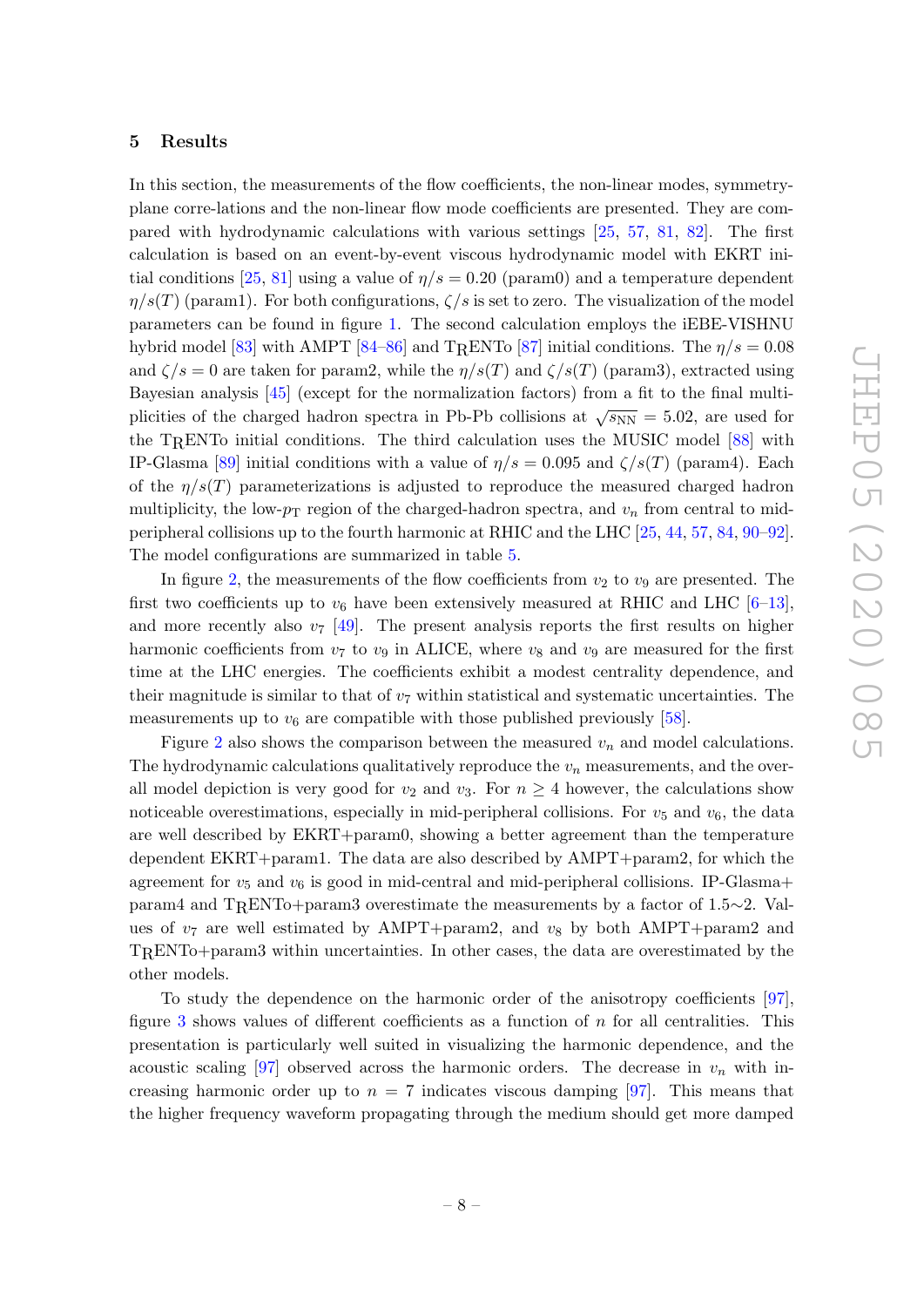

**Figure 1.** The five different parameterizations of  $\eta/s$  and  $\zeta/s$  used for the different hydrodynamic model calculations are shown in the left and right panel. Note that the functional form of  $\zeta/s(T)$ is the same for param3 and param4 and taken from eq. 5 in [45] motivated by refs. [43, 93–95]. For the parameters with TRENTo initial condition, the ones based on identified yields are taken from table 4 in [45]. The  $\zeta/s$  normalization factor used with IP-Glasma (TRENTo) initial conditions is 0.9 (1.25). The models with  $\zeta/s = 0$  are not shown on the right.

| Model                                          | Hydrodynamic code | Initial conditions            | $\eta/s$             | $\zeta/s$             |
|------------------------------------------------|-------------------|-------------------------------|----------------------|-----------------------|
| EKRT+param $0$ [25, 81]                        | EbyE [25, 96]     | EKRT [25, 81]                 | 0.20                 |                       |
| EKRT+param1 $[25, 81]$                         | EbyE [25, 96]     | EKRT [25, 81]                 | $\eta/s(T)$ [25]     |                       |
| $AMPT + param2$ [82]                           | iEBE-VISHNU [83]  | AMPT [84-86]                  | 0.08                 |                       |
| $T$ <sub>R</sub> ENT <sub>0</sub> +param3 [82] | iEBE-VISHNU [83]  | $T_{\rm R}$ ENTo $(p=0)$ [87] | $\eta/s(T)$ [45, 82] | $\zeta/s(T)$ [45, 82] |
| IP-Glasma+param4 [57]                          | MUSIC [88]        | IP-Glasma $[89]$              | 0.095                | $\zeta/s(T)$ [57]     |

Table 5. Hydrodynamic model configurations. Shown are the key components such as initial condition models, and  $\eta/s$  and  $\zeta/s$  parameterizations. With TRENTo initial conditions, an entropy deposition parameter  $p = 0$  [82] is used for all calculations.

until freeze-out takes place. In [98, 99] the viscosity effect is explained as the main contributor to the observed damping. It is speculated, that another driving factor is the phase of the oscillation itself, which also contributes to the magnitude at the time of freeze-out. The measurements show that there is a hint of  $v_9 > v_8$ , as also predicted in the acoustic model [97].

Figure 4 presents the higher order flow coefficients as well as their linear and non-linear flow modes up to the seventh order as a function of centrality. For the flow harmonics  $v_4$ and  $v_5$ , presented in panels (a) and (b), respectively, the non-linear contributions are small in central collisions, where the linear contribution is dominant. A weak centrality dependence is observed for the linear component. In case of  $v_4$ , significant contributions from the second order arise in less central collisions. The  $v<sub>5</sub>$  coefficient, on the other hand, is largely induced by the low order  $v_2$  and  $v_3$ , indicated by the large  $v_{5,23}$ .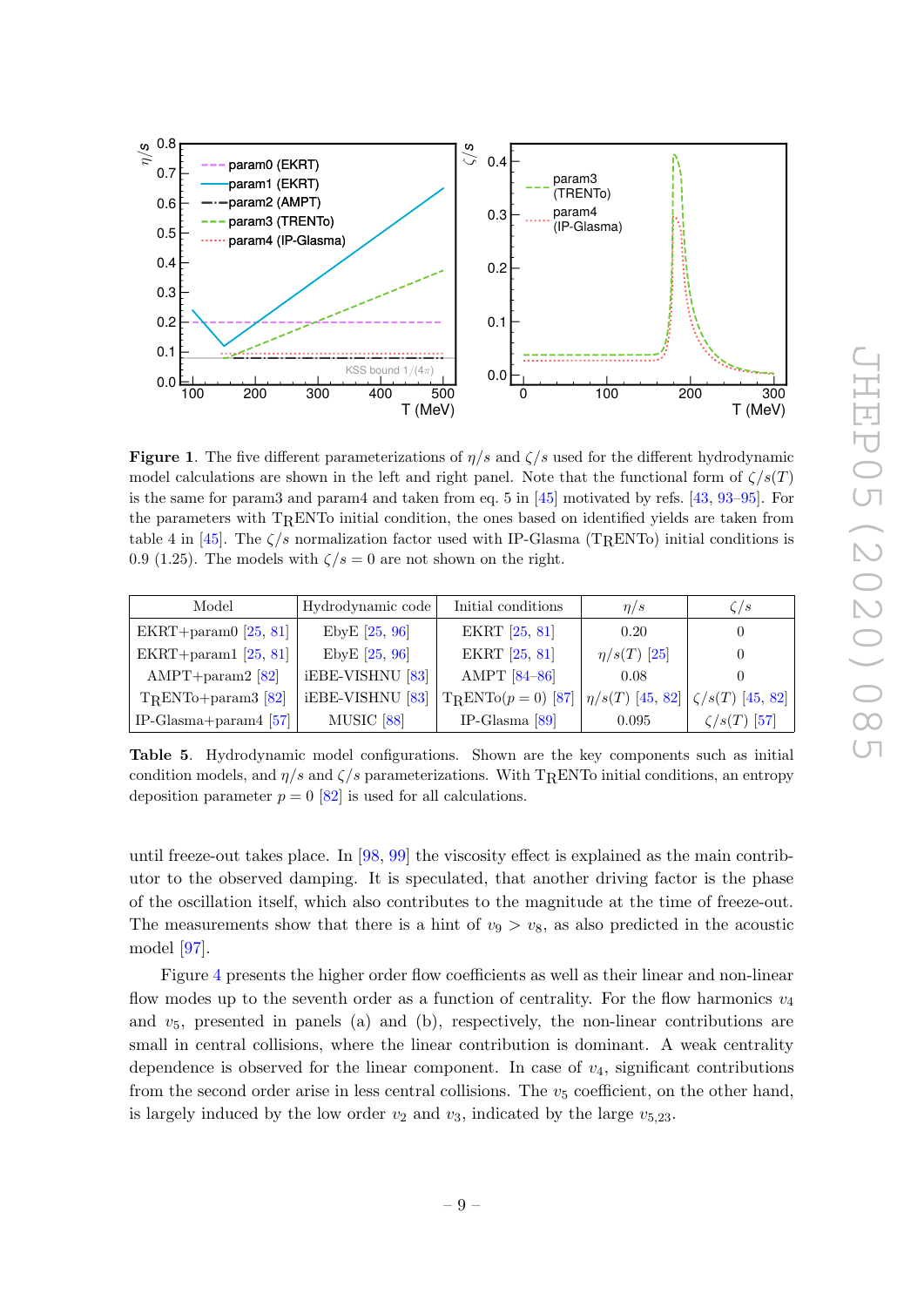

Figure 2. Flow harmonics up to the ninth order as a function of centrality, along with five different hydrodynamic calculations shown as color bands, each representing different configurations. For the black markers representing the measured data points, the sytematic uncertainty is indicated by the gray patches around the markers. The bands indicate the extent of the uncertainty of the corresponding calculation. On the bottom part of each panel, the ratios between model calculations and the data are shown with symbols. Ratios with uncertainties larger than 1 are not shown in the ratio panel. For some panels, the points are scaled by an indicated factor for better visibility across the panels.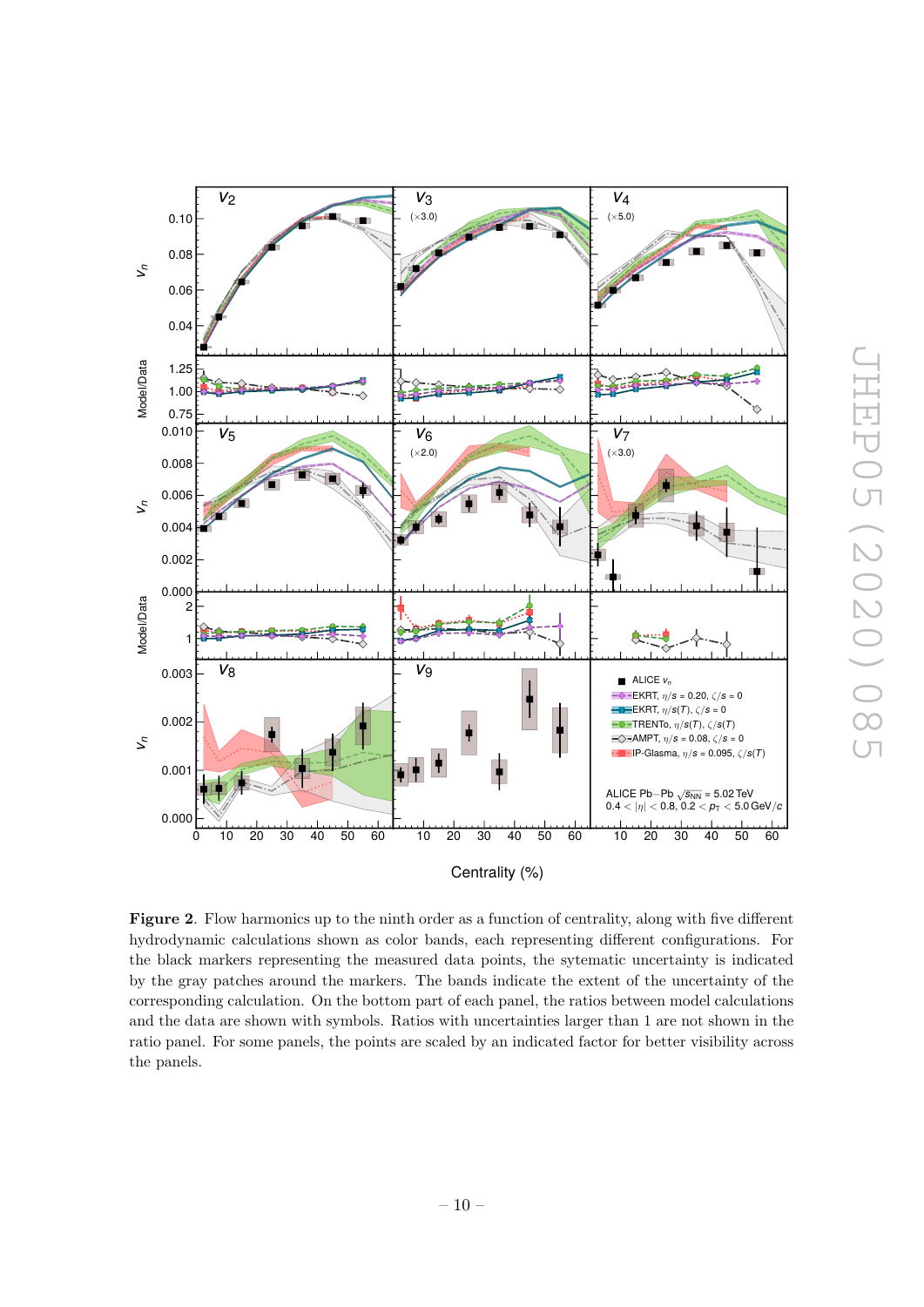

**Figure 3.**  $v_n$  as a function of the harmonic order n for various centrality intervals.

Panels (c) and (d) of figure 4 show the flow modes of  $v_6$  and  $v_7$ . Only the non-linear flow modes of  $v_6$  and  $v_7$  are presented. The  $v_{6,222}$  increases from zero to approximately half of the total  $v_6$  in mid-central collisions, while the other mode,  $v_{6,33}$ , has a much weaker centrality dependence. The relatively large magnitude of these flow modes imply strong contributions from the second and third order harmonics. Finally,  $v_{6,24}$  follows the trend of the total magnitude. The magnitude of  $v_{6,24}$  comes close to the total, which in turn suggests not only strong contributions from the second harmonic order, but also the fourth one. The  $v_{6,24}$  induced by the fourth order is seen to be the dominant contribution to the sixth order from 10% centrality classes and higher. For the seventh order  $v_7$ , there are three non-linear contributions, of which  $v_{7,223}$  is measured. The centrality dependence is similar as with the  $v_6$  coefficient, and there is a similar general trend as for the lower order harmonics among the non-linear flow modes.

The coefficients  $\rho_{n,mk}$ , quantifying the correlations amongst different symmetry planes, are presented as a function of centrality in figure 5. Except for  $\rho_{6,33}$ , all coefficients indicate an increase in correlation between symmetry planes with increasing centrality class of the collision. The measurements generally agree with the ones obtained at the lower energy. The  $\rho_{6,222}$  is the only coefficient for which an energy dependence can be observed. The hydrodynamic calculations reproduce the measurements within the large theoretical uncertainties. For  $\rho_{4,22}$ ,  $\rho_{5,23}$ , and  $\rho_{6,222}$ , T<sub>R</sub>ENTo+param3 however underestimates the data in mid-central collisions.

Finally, the non-linear flow mode coefficients are presented in figure 6. Six coefficients are measured, of which four are compared with the lower beam energy results available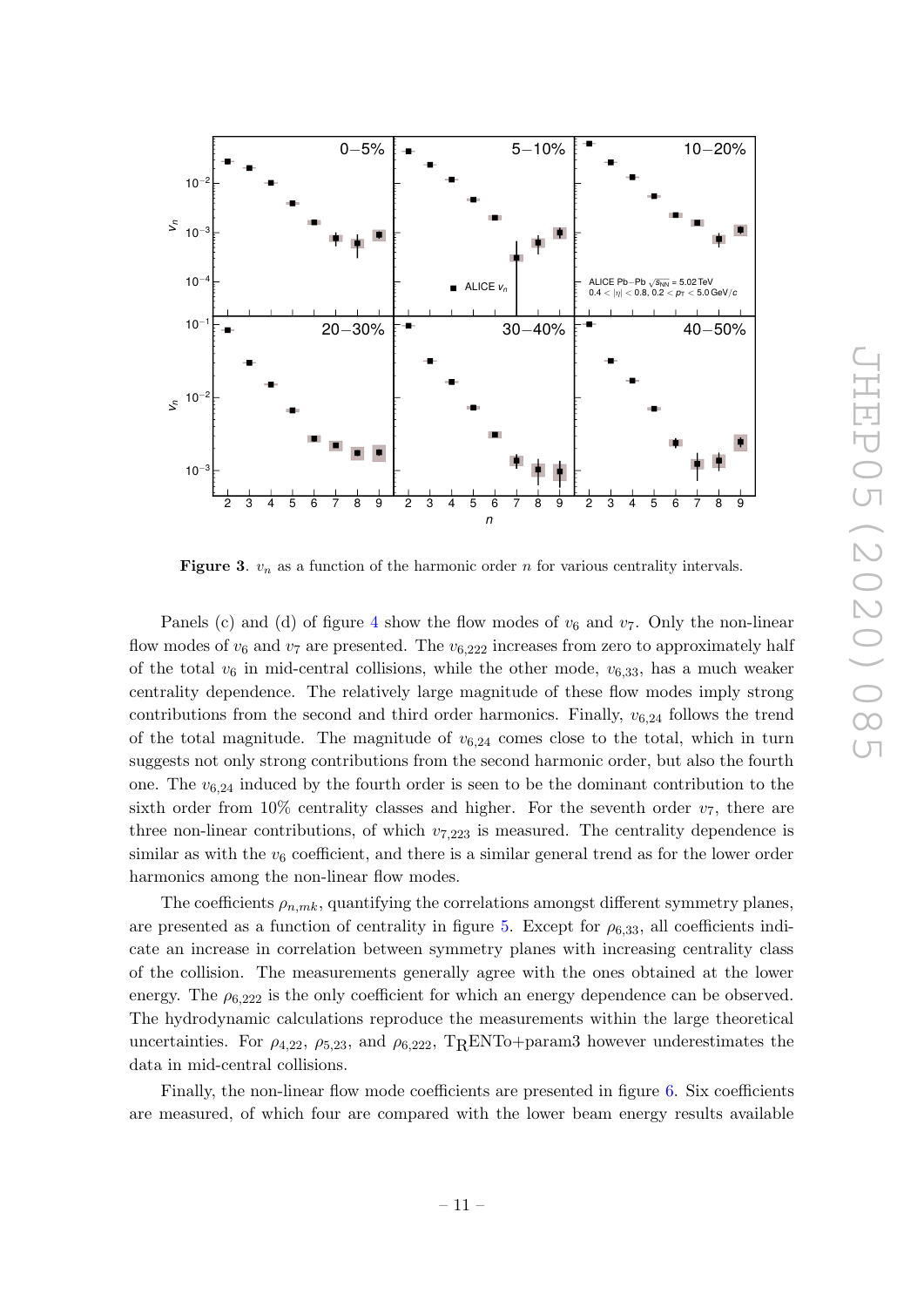

Figure 4. Linear and non-linear flow modes as a function of centrality. The total contribution measured in Pb-Pb collisions at  $\sqrt{s_{NN}} = 5.02 \,\text{TeV}$  is shown as black squares. Various non-linear contributions are presented in different red and blue colors, while the linear part, extracted from the aforementioned contributions, is shown as a red band. For panel (b), the data points are scaled by 2.5 for better visibility across the panels.

in [53]. For  $\chi_{4,22}$  and  $\chi_{5,23}$ , the centrality dependence and overall magnitude agree well with the results from the lower beam energy. The centrality dependence of the new data is similar to the previous results: a larger value in more central collisions, decreasing close to unity towards 50% centrality.

All of the non-linear flow mode coefficients for the sixth harmonic agree with the previous measurements. The centrality dependence of  $\chi_{6,222}$  is similar to the ones of the lower order coefficients, and the overall magnitude similar to  $\chi_{4,22}$ . As for  $\chi_{6,33}$ , no clear centrality dependence is observed within the current experimental uncertainties. Whereas the previous measurements are unable to distinguish between the magnitudes of  $\chi_{6.222}$  and  $\chi_{6,33}$ , the current results show that  $\chi_{6,222} > \chi_{6,33}$  across the whole centrality interval. For  $\chi_{7,223}$ , the overall magnitude is larger than for the other non-linear flow mode coefficients.

The hydrodynamic calculations for the non-linear flow mode coefficients show slightly more variation compared to the symmetry-plane correlations. As seen from the panels of figure 6, one observes the reproduction of the data points by  $EKRT+param0$  up to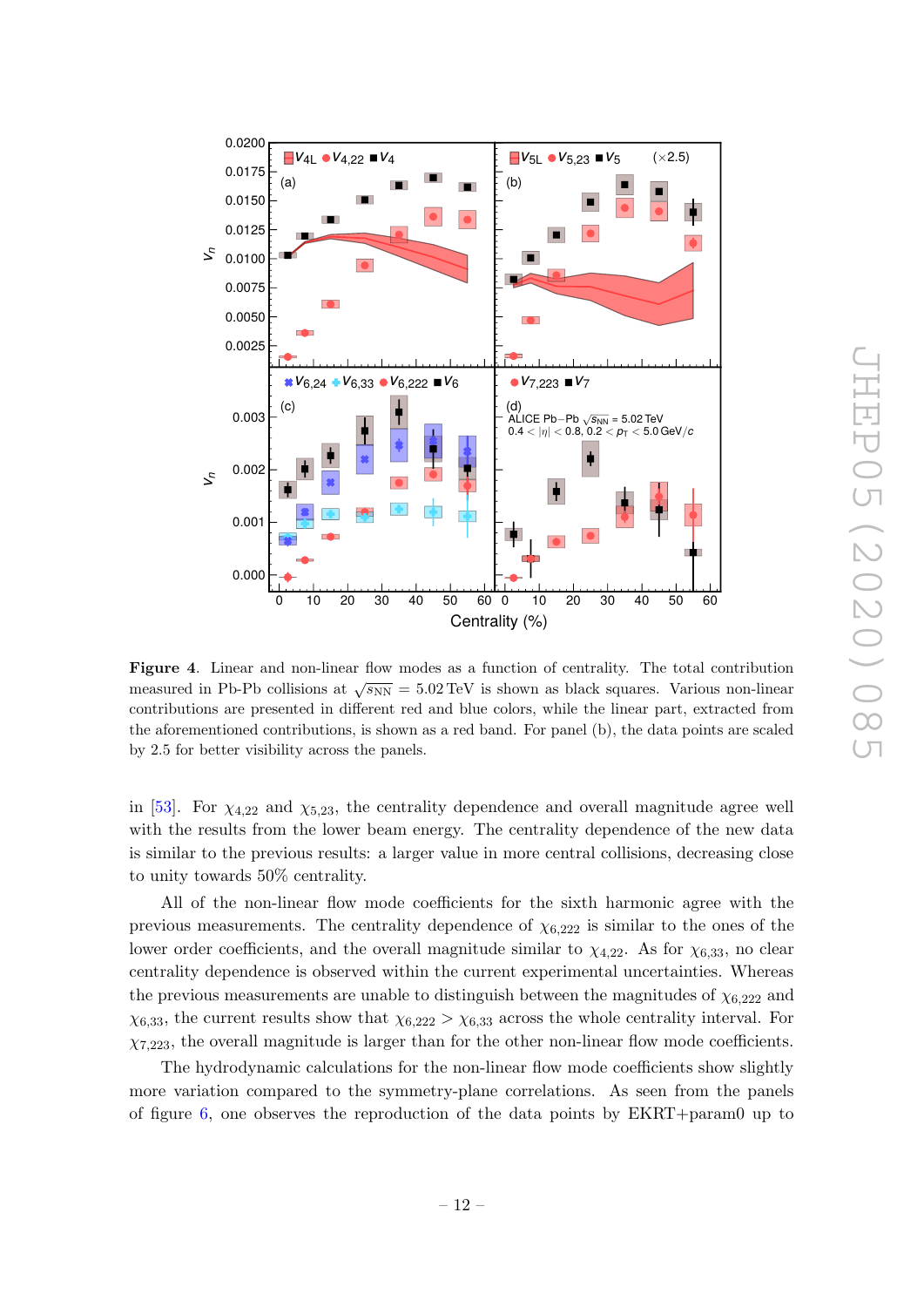

Figure 5. Symmetry-plane correlations as a function of centrality in Pb-Pb collisions at  $\sqrt{s_{NN}} = 5.02 \text{ TeV}$  (black markers) compared with those in Pb-Pb collisions at  $\sqrt{s_{NN}} = 2.76 \text{ TeV}$  [53], along with five different hydrodynamic calculations shown as color bands. On the bottom part of each panel, the ratios between model calculations and the data are shown. For some panels, the data points are scaled by an indicated factor for better visibility.

the modes of the sixth harmonic, and TRENTo+param3 in all harmonics. The EKRT+ param1 calculations slightly overestimate the centrality dependence of the non-linear flow mode coefficients. It can be seen that the parameterizations of the EKRT presented here imply  $\chi_{n,mk}$  across all harmonic orders to have sensitivity to  $\eta/s$ , whereas in the previous calculations in [53], weak  $\eta/s$  dependence was found for  $\chi_{4,22}$  and  $\chi_{6,222}$ . The fifth order coefficient  $\chi_{5,23}$  is expected to be quite sensitive to  $\eta/s$  in central collisions as can be seen from the difference of the predicted values from EKRT+param0 and EKRT+param1. The AMPT+param2 calculations underestimate the magnitude of some of the measured nonlinear flow mode coefficients in various centrality classes, especially  $\chi_{5,23}$ ,  $\chi_{7,223}$  as well as  $\chi_{6,24}$ . The IP-Glasma+param4 calculations overestimate the measurements in some centrality intervals.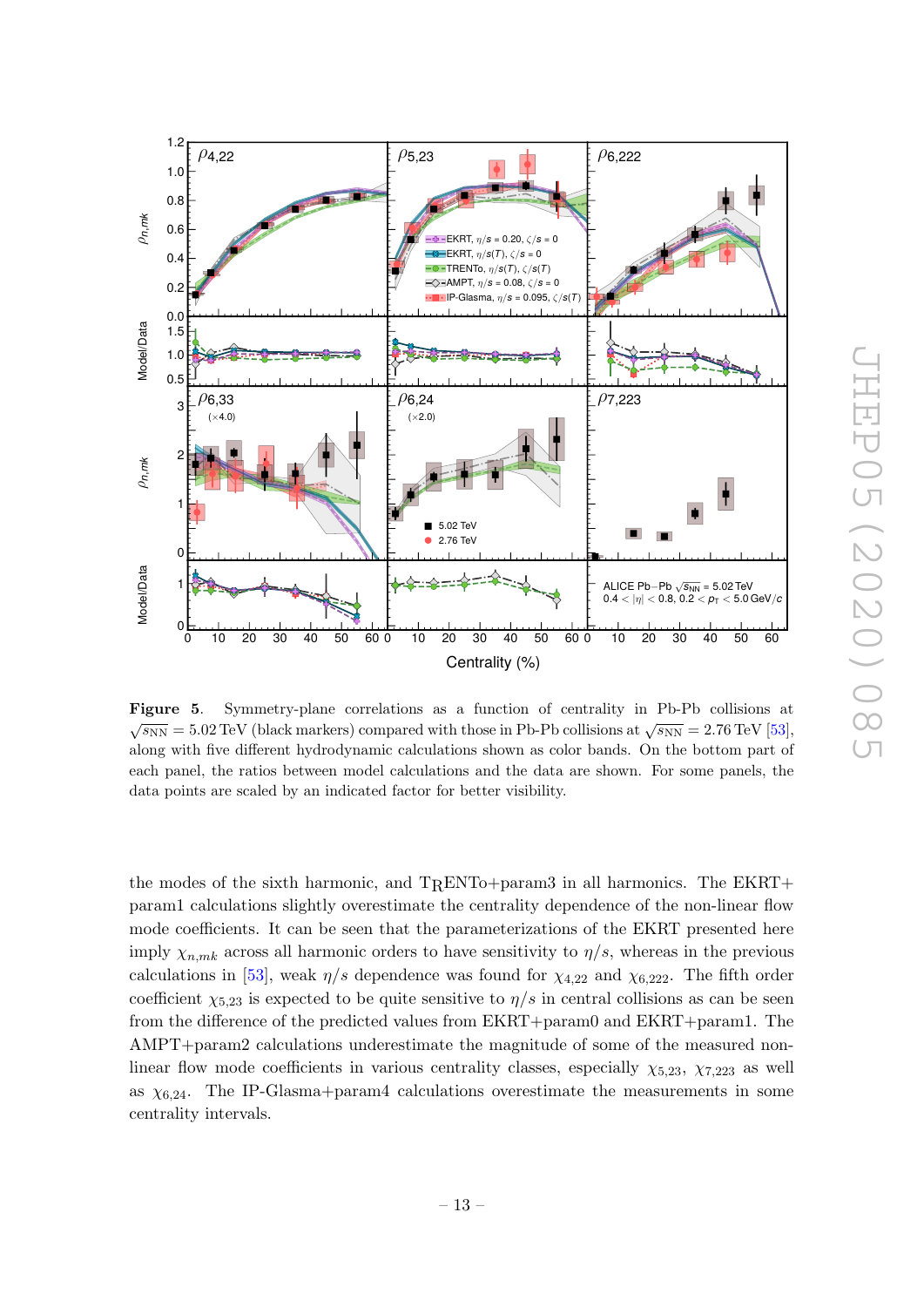

Figure 6. Non-linear mode coefficients as a function of centrality in Pb-Pb collisions at  $\sqrt{s_{NN}} = 5.02 \,\text{TeV}$  (black markers) compared with those from  $\sqrt{s_{NN}} = 2.76 \,\text{TeV}$  (red markers) [53], along with five different hydrodynamic calculations shown as color bands. On the bottom part of each panel, the ratios between model calculations and the data are shown. For some panels, the points are scaled by an indicated factor for better visibility across the panels.

The agreement between data and the model calculations is quantified by calculating the reduced  $\chi^2/N_{\rm dof}$  defined as

$$
\chi^2/N_{\rm dof} = \frac{1}{N_{\rm dof}} \sum_{i=1}^{N_{\rm dof}} \frac{(y_i - f_i)^2}{\sigma_i^2},\tag{5.1}
$$

where  $y_i$  and  $f_i$  are the values for data and calculations, respectively, and  $\sigma_i^2 = \sigma_{i,\text{stat}}^2 + \sigma_{i,\text{stat}}^2$  $\sigma_{i,\text{syst}}^2 + \sigma_{f_i,\text{stat}}^2$  is the quadratic uncertainty in terms of statistical measurement  $\sigma_{i,\text{stat}}$ , model uncertainties  $\sigma_{f_i, \text{stat}}$ , and systematic uncertainties  $\sigma_{i, \text{syst}}$  in centrality bin i. Here  $N_{\text{dof}}$  represents the number of data points across the centrality interval.

The  $\chi^2/N_{\text{dof}}$  for the flow coefficients are presented in figure 7, panel (a). It is observed that IP-Glasma+param4 gives the best description of  $v_2$  and  $v_3$  compared to the other models, indicated by the overall low value of  $\chi^2/N_{\text{dof}}$ . However, the overall performance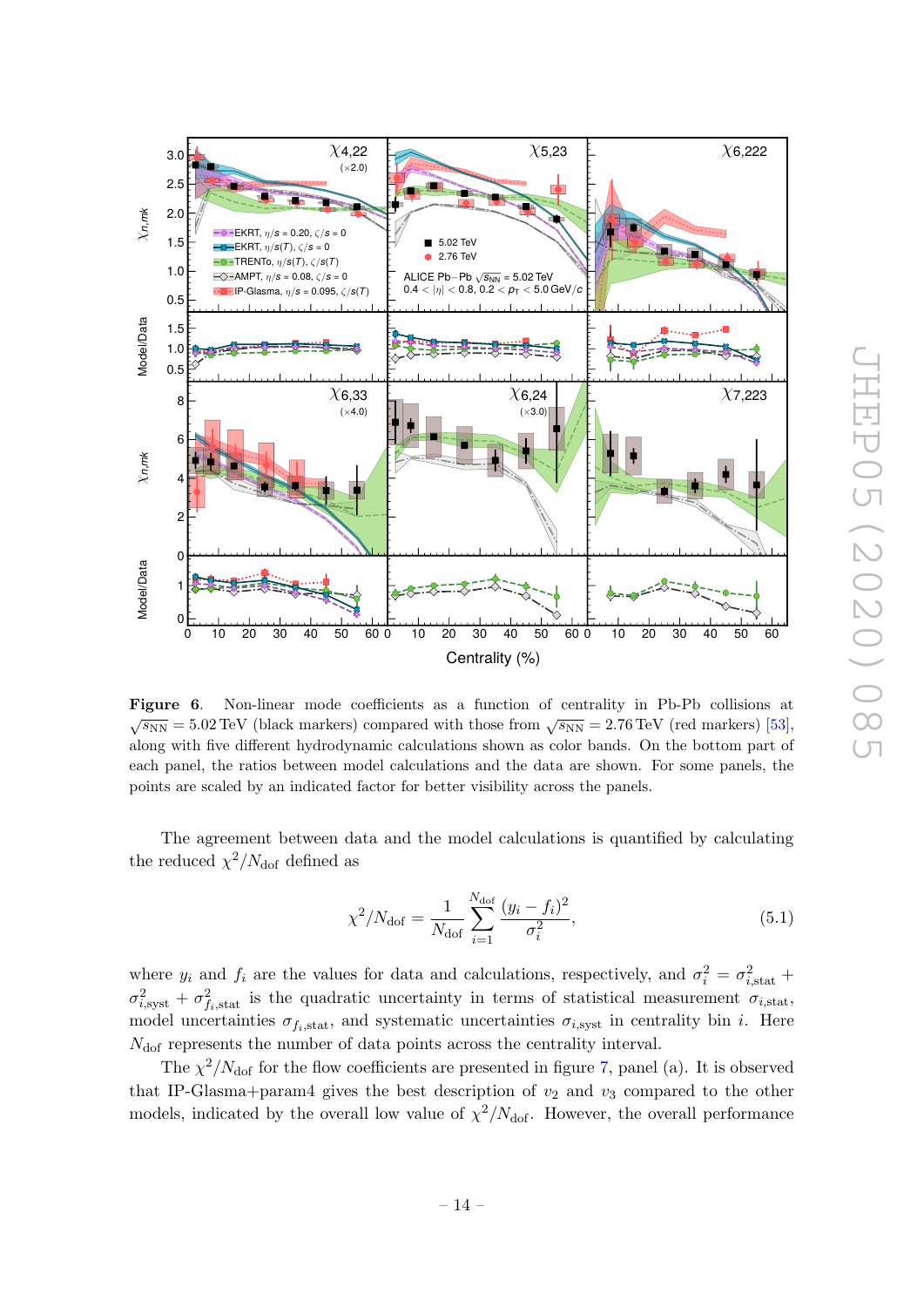

**Figure 7**. Overview of various model comparisons with data, quantified by  $\chi^2/N_\text{dof}$ . Lower  $\chi^2/N_\text{dof}$ represents a better overall description for a given observable.

of IP-Glasma+param4 is considerably worse at  $n \geq 4$ , for which the data are overestimated, as seen in figure 2. For  $v_4$  to  $v_6$ , EKRT+param0 gives the lowest value of  $\chi^2/N_{\text{dof}}$ . In the case of EKRT+param1, the  $\chi^2/N_{\text{dof}}$  is slightly worse than EKRT+param0. The  $\chi^2/N_{\text{dof}}$  of TRENTo+param3 is very close to that of IP-Glasma+param4, indicating a comparable description of data between the two model configurations. At low harmonic orders, TRENTo+param3 performs slightly worse than IP-Glasma+param4. For  $n \geq 4$ , description of the data between these two models are comparable except for  $n = 8$ , where TRENTo+param3 clearly has a better magnitude and centrality depiction. Notably this can be seen for  $v_8$  where the  $\chi^2/N_{\text{dof}}$  value is the lowest across all models. Finally, the performance of AMPT+param2 can be considered good within the reported  $\chi^2/N_{\text{dof}}$  values. It is noted that the magnitude of  $v_7$  is best depicted by AMPT+param2 amongst the three models used.

The performance of the models with respect to the symmetry-plane correlations is quantified in panel (b) of figure 7. IP-Glasma+param4 has by far the best estimates of  $\rho_{n,mk}$  for  $\rho_{4,22}$  and  $\rho_{5,23}$ . For other models, the model depiction is comparable. In low harmonic orders,  $EKRT + \text{param0 shows good agreement with the data, as well as AMPT+$ param2, which has the best agreement in higher harmonic orders. For TRENTo+param3, the agreement is slightly worse for  $\rho_{5,23}$  and  $\rho_{6,222}$ .

The panel (c) of figure 7 shows the  $\chi^2/N_{\text{dof}}$  for non-linear flow mode coefficients. As seen also in figure 6, TRENTo+param3 consistently provides the most successful overall description of the data. For other models the data are more frequently over- or underestimated. TRENTo+param3 estimates  $\chi_{n,mk}$  better than it does the  $v_n$  coefficients, for which significant overestimation was present at almost every harmonic order (see figure 2). For EKRT+param0 the agreement is good, but the calculation over- or underestimates in some cases especially in most central or mid-peripheral collisions. Most of the observables are better described by the calculations using EKRT+param0 with a const  $\eta/s = 0.2$  as compared to results from EKRT+param1 which uses a temperature dependent  $\eta/s$  value.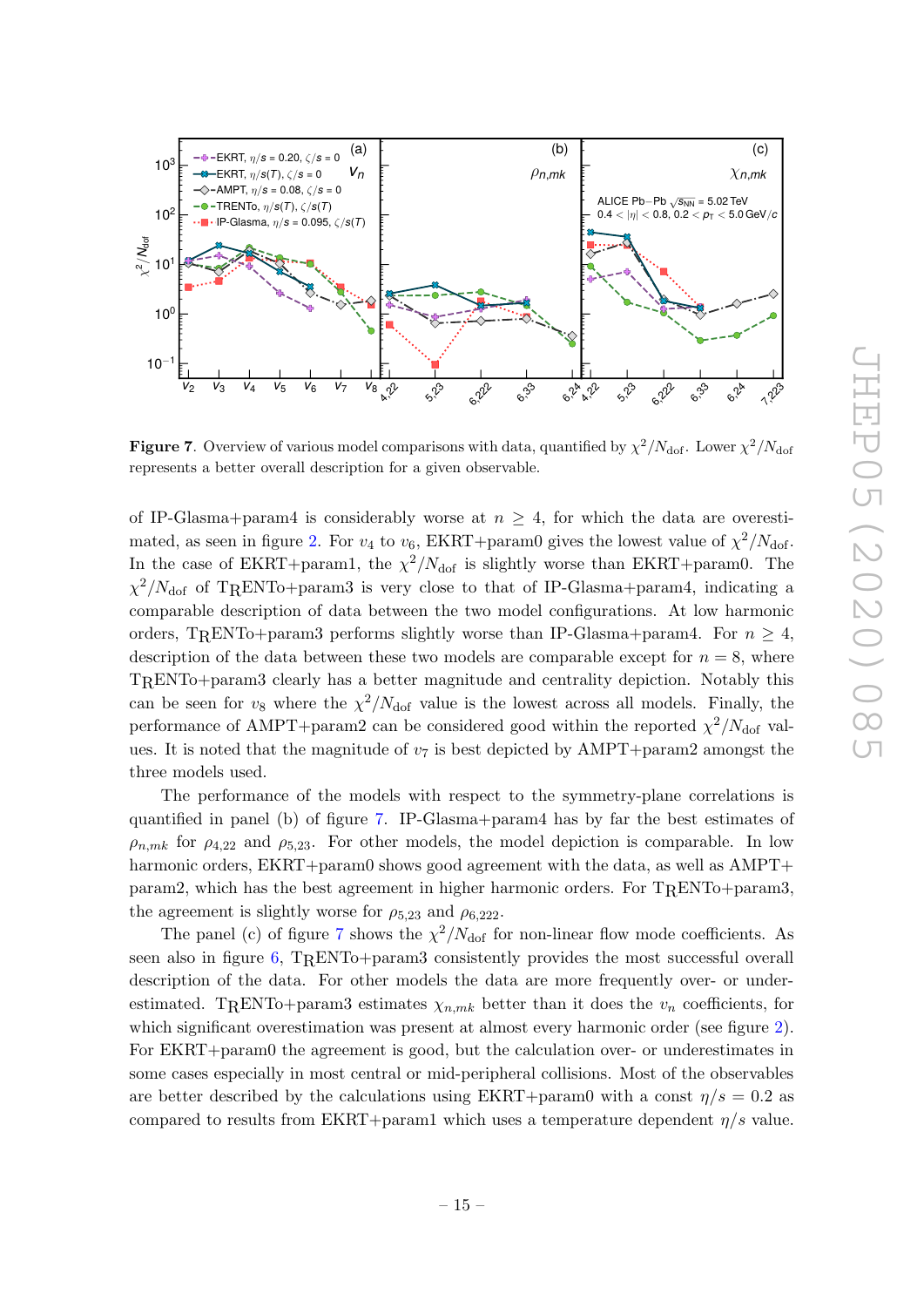AMPT+param2 performs worse for low-order harmonics as it overpredicts the data in central and mid-central collisions. Of the five configurations, IP-Glasma+param4 describes the data worse in all harmonic orders.

The deviation of the calculated results from the measured value of each observable is of the same order of magnitude for the different models. Even where the model results show gross agreement with overall features in data, the values of  $\chi^2/N_{\text{dof}}$  vary considerably from one harmonic order to another. Considering the  $\chi^2/N_{\text{dof}}$  to be a goodness-of-fit estimate to validate any model, these variations suggest that the sensitivity of the different observables on the initial conditions,  $\eta/s$ , and  $\zeta/s$  are reflected differently in the model calculations. Since the current uncertainties in the model calculations are large for higher order harmonics, the absolute  $\chi^2$  test should not be over-interpreted. Both, improved statistical uncertainties in the model calculations and different values of input parameters would be beneficial. However, large sets of calculations in many parameter spaces require substantial computing power. In order to constrain the model parameters Bayesian analysis can provide a plausible approach as demonstrated in [45, 47]. At present it is limited to low harmonic-order observables, and the extracted parameters have large uncertainties. Extending the Bayesian analysis to include the results in this paper will help reduce the uncertainties of the model parameters.

#### 6 Summary

The measurements of anisotropic flow coefficients  $(v_n)$ , non-linear flow mode coefficients  $(\chi_{n,mk})$ , and correlations among different symmetry planes  $(\rho_{n,mk})$  in Pb-Pb collisions at  $\sqrt{s_{NN}} = 5.02 \,\text{TeV}$  are presented. The anisotropic flow coefficients are measured up to  $v_9$ , where  $v_8$  and  $v_9$  are measured for the first time at LHC energies. It is observed that  $v_n$  decreases as n increases, observing n-ordered damping up to  $n = 7$ . The  $v_n$  is found to be enhanced for  $n > 7$ . The non-linear contribution becomes dominant towards peripheral collisions in all harmonic orders. The strength of the non-linear flow mode and the symmetry-plane correlations depends also on harmonic orders. The non-linear flow mode coefficients show a clear centrality and harmonic order dependencies and the strongest non-linear mode coefficients is observed for the fifth and seventh harmonic orders.

These results are compared with various hydrodynamic model calculations with different initial conditions, as well as different parameterizations of  $\eta/s$  and  $\zeta/s$ . None of the models presented in this paper simultaneously describe the  $v_n$  coefficients,  $\chi_{n,mk}$ , or  $\rho_{n,mk}$ . Based on the model and data comparisons, among all the models, the event-byevent viscous hydrodynamic model with EKRT initial conditions and a constant  $\eta/s = 0.2$ is observed to describe the data best, as far as the harmonics up to the sixth order are concerned. As a result further tuning is required to find the accurate parameterization of  $\eta/s$  and  $\zeta/s$ . It is found that the different order harmonic observables presented in this paper have different sensitivities to the initial conditions and the system properties. These results allow further model parameters to be optimized and the initial conditions and the transport properties of nuclear matter in ultra-relativistic heavy-ion collisions to be better constrained.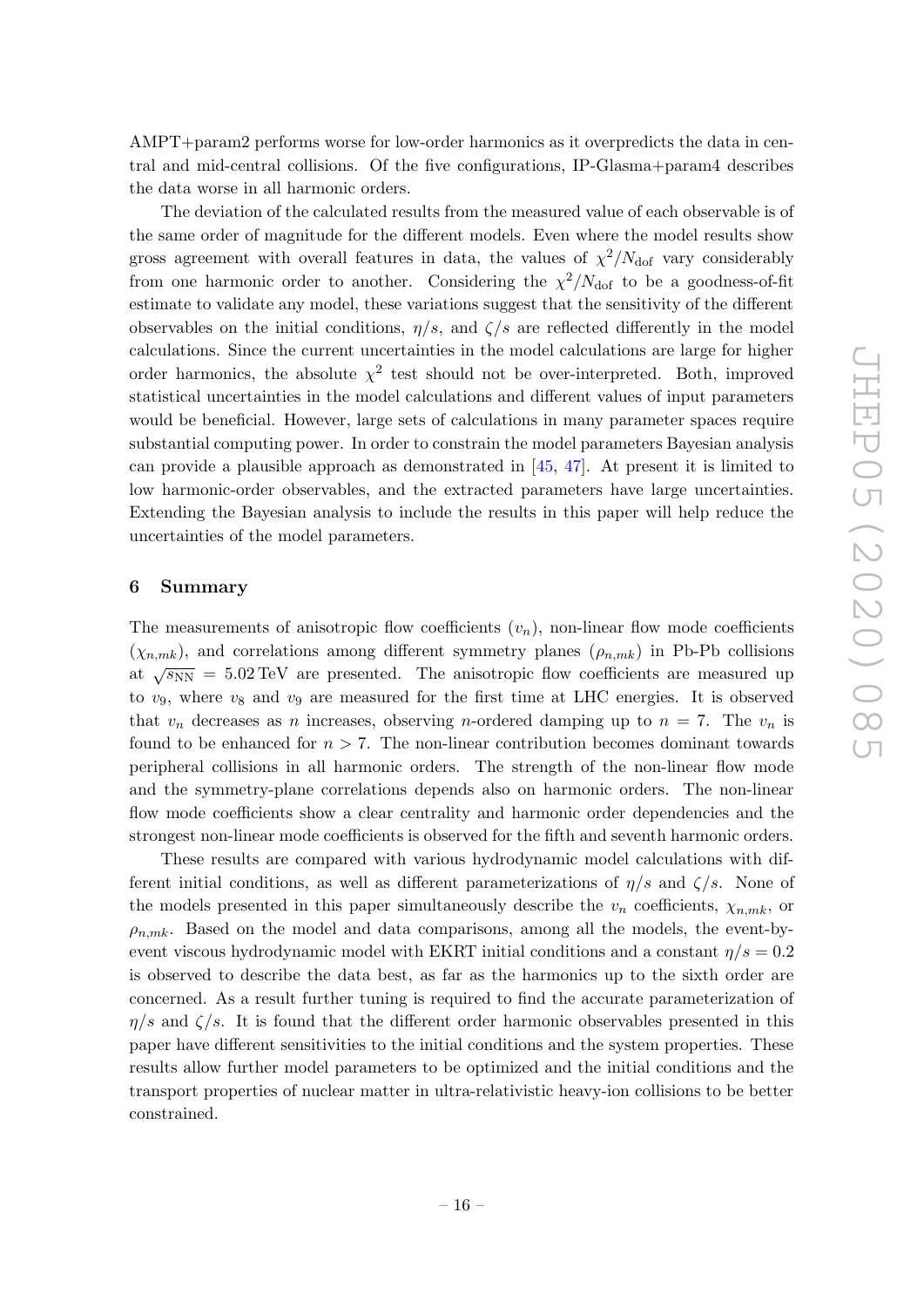#### Acknowledgments

The ALICE Collaboration would like to thank all its engineers and technicians for their invaluable contributions to the construction of the experiment and the CERN accelerator teams for the outstanding performance of the LHC complex. The ALICE Collaboration gratefully acknowledges the resources and support provided by all Grid centres and the Worldwide LHC Computing Grid (WLCG) collaboration. The ALICE Collaboration acknowledges the following funding agencies for their support in building and running the ALICE detector: A.I. Alikhanyan National Science Laboratory (Yerevan Physics Institute) Foundation (ANSL), State Committee of Science and World Federation of Scientists (WFS), Armenia; Austrian Academy of Sciences, Austrian Science Fund (FWF): [M 2467- N36] and Nationalstiftung für Forschung, Technologie und Entwicklung, Austria; Ministry of Communications and High Technologies, National Nuclear Research Center, Azerbaijan; Conselho Nacional de Desenvolvimento Científico e Tecnológico (CNPq), Financiadora de Estudos e Projetos (Finep), Fundação de Amparo à Pesquisa do Estado de São Paulo (FAPESP) and Universidade Federal do Rio Grande do Sul (UFRGS), Brazil; Ministry of Education of China (MOEC), Ministry of Science & Technology of China (MSTC) and National Natural Science Foundation of China (NSFC), China; Ministry of Science and Education and Croatian Science Foundation, Croatia; Centro de Aplicaciones Tecnológicas y Desarrollo Nuclear (CEADEN), Cubaenergía, Cuba; Ministry of Education, Youth and Sports of the Czech Republic, Czech Republic; The Danish Council for Independent Research — Natural Sciences, the VILLUM FONDEN and Danish National Research Foundation (DNRF), Denmark; Helsinki Institute of Physics (HIP), Finland; Commissariat à l'Energie Atomique (CEA), Institut National de Physique Nucléaire et de Physique des Particules (IN2P3) and Centre National de la Recherche Scientifique (CNRS) and Région des Pays de la Loire, France; Bundesministerium für Bildung und Forschung (BMBF) and GSI Helmholtzzentrum für Schwerionenforschung GmbH, Germany; General Secretariat for Research and Technology, Ministry of Education, Research and Religions, Greece; National Research, Development and Innovation Office, Hungary; Department of Atomic Energy Government of India (DAE), Department of Science and Technology, Government of India (DST), University Grants Commission, Government of India (UGC) and Council of Scientific and Industrial Research (CSIR), India; Indonesian Institute of Science, Indonesia; Centro Fermi — Museo Storico della Fisica e Centro Studi e Ricerche Enrico Fermi and Istituto Nazionale di Fisica Nucleare (INFN), Italy; Institute for Innovative Science and Technology, Nagasaki Institute of Applied Science (IIST), Japanese Ministry of Education, Culture, Sports, Science and Technology (MEXT) and Japan Society for the Promotion of Science (JSPS) KAKENHI, Japan; Consejo Nacional de Ciencia (CONA-CYT) y Tecnología, through Fondo de Cooperación Internacional en Ciencia y Tecnología (FONCICYT) and Dirección General de Asuntos del Personal Academico (DGAPA), Mexico; Nederlandse Organisatie voor Wetenschappelijk Onderzoek (NWO), Netherlands; The Research Council of Norway, Norway; Commission on Science and Technology for Sustainable Development in the South (COMSATS), Pakistan; Pontificia Universidad Católica del Perú, Peru; Ministry of Science and Higher Education and National Science Centre, Poland;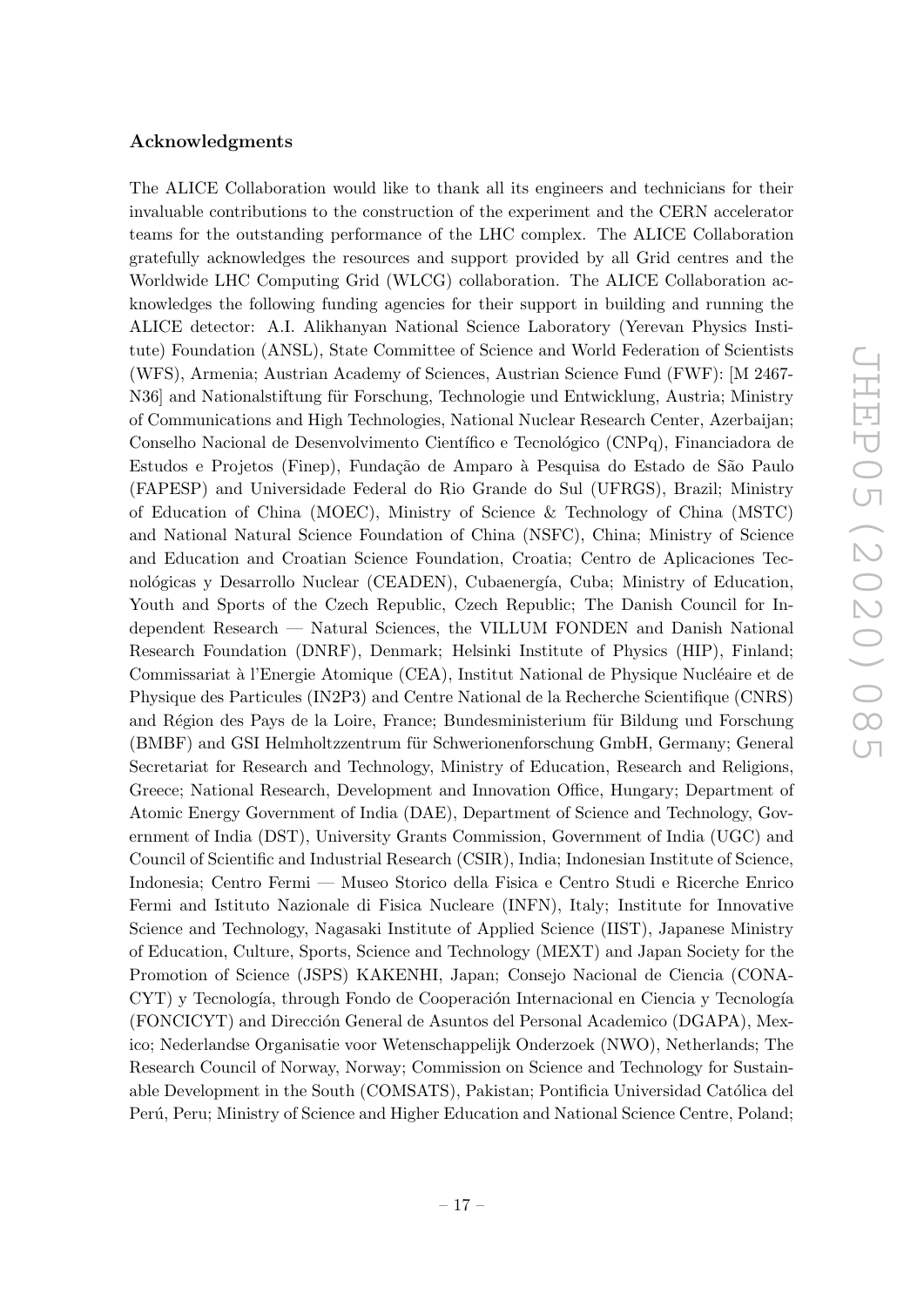Korea Institute of Science and Technology Information and National Research Foundation of Korea (NRF), Republic of Korea; Ministry of Education and Scientific Research, Institute of Atomic Physics and Ministry of Research and Innovation and Institute of Atomic Physics, Romania; Joint Institute for Nuclear Research (JINR), Ministry of Education and Science of the Russian Federation, National Research Centre Kurchatov Institute, Russian Science Foundation and Russian Foundation for Basic Research, Russia; Ministry of Education, Science, Research and Sport of the Slovak Republic, Slovakia; National Research Foundation of South Africa, South Africa; Swedish Research Council (VR) and Knut & Alice Wallenberg Foundation (KAW), Sweden; European Organization for Nuclear Research, Switzerland; Suranaree University of Technology (SUT), National Science and Technology Development Agency (NSDTA) and Office of the Higher Education Commission under NRU project of Thailand, Thailand; Turkish Atomic Energy Agency (TAEK), Turkey; National Academy of Sciences of Ukraine, Ukraine; Science and Technology Facilities Council (STFC), United Kingdom; National Science Foundation of the United States of America (NSF) and United States Department of Energy, Office of Nuclear Physics (DOE NP), United States of America.

#### A List of observables

In this section the complete list of the measured observables is presented. By root-meansquaring the equations in eq.  $(1.3)$ , one obtains a starting point for the definitions presented in this section. Provided that the linear and non-linear parts are uncorrelated, the following harmonic projections are obtained

$$
v_{4,22} = \frac{\Re \langle V_4 (V_2^*)^2 \rangle}{\sqrt{\langle |V_2|^4 \rangle}} \qquad v_{5,23} = \frac{\Re \langle V_5 V_2^* V_3^* \rangle}{\sqrt{\langle |V_2|^2 |V_3|^2 \rangle}} \n\approx \langle v_4 \cos(4\psi_4 - 4\psi_2) \rangle, \qquad\approx \langle v_5 \cos(5\psi_5 - 3\psi_3 - 2\psi_2) \rangle, \n v_{6,222} = \frac{\Re \langle V_6 (V_2^*)^3 \rangle}{\sqrt{\langle |V_2|^6 \rangle}} \qquad v_{6,24} = \frac{\Re \langle V_6 V_2^* V_4^* \rangle}{\sqrt{\langle |V_2|^2 |V_4|^2 \rangle}} \n\approx \langle v_6 \cos(6\psi_6 - 6\psi_2) \rangle, \qquad\approx \langle v_6 \cos(6\psi_6 - 4\psi_4 - 2\psi_2) \rangle, \n v_{6,33} = \frac{\Re \langle V_6 (V_3^*)^2 \rangle}{\sqrt{\langle |V_3|^4 \rangle}} \qquad v_{7,223} = \frac{\Re \langle V_7 (V_2^*)^2 V_3^* \rangle}{\sqrt{\langle |V_2|^4 |V_3|^2 \rangle}} \n\approx \langle v_6 \cos(6\psi_6 - 6\psi_3) \rangle, \qquad\approx \langle v_7 \cos(7\psi_7 - 4\psi_2 - 3\psi_3) \rangle, \n v_{8,233} = \frac{\Re \langle V_8 V_2^* (V_3^*)^2 \rangle}{\sqrt{\langle |V_2|^2 |V_3|^4 \rangle}} \n\approx \langle v_8 \cos(8\psi_8 - 2\psi_2 - 6\psi_3) \rangle,
$$
\n(A.1)

with  $v_{4,22}^2 = \chi_{4,22}^2 \langle |V_2|^4 \rangle$ ,  $v_{5,23}^2 = \chi_{5,23}^2 \langle |V_2|^2 |V_3|^2 \rangle$ , .... The rest of the observables we define using the harmonic projections in eq. (A.1). The symmetry plane correlations are defined as

$$
\rho_{4,22} = \frac{v_{4,22}}{v_4}, \qquad \rho_{5,23} = \frac{v_{5,23}}{v_5},
$$
  
\n
$$
\rho_{6,222} = \frac{v_{6,222}}{v_6}, \qquad \rho_{7,223} = \frac{v_{7,334}}{v_7},
$$
  
\n
$$
\rho_{6,33} = \frac{v_{6,33}}{v_6},
$$
\n(A.2)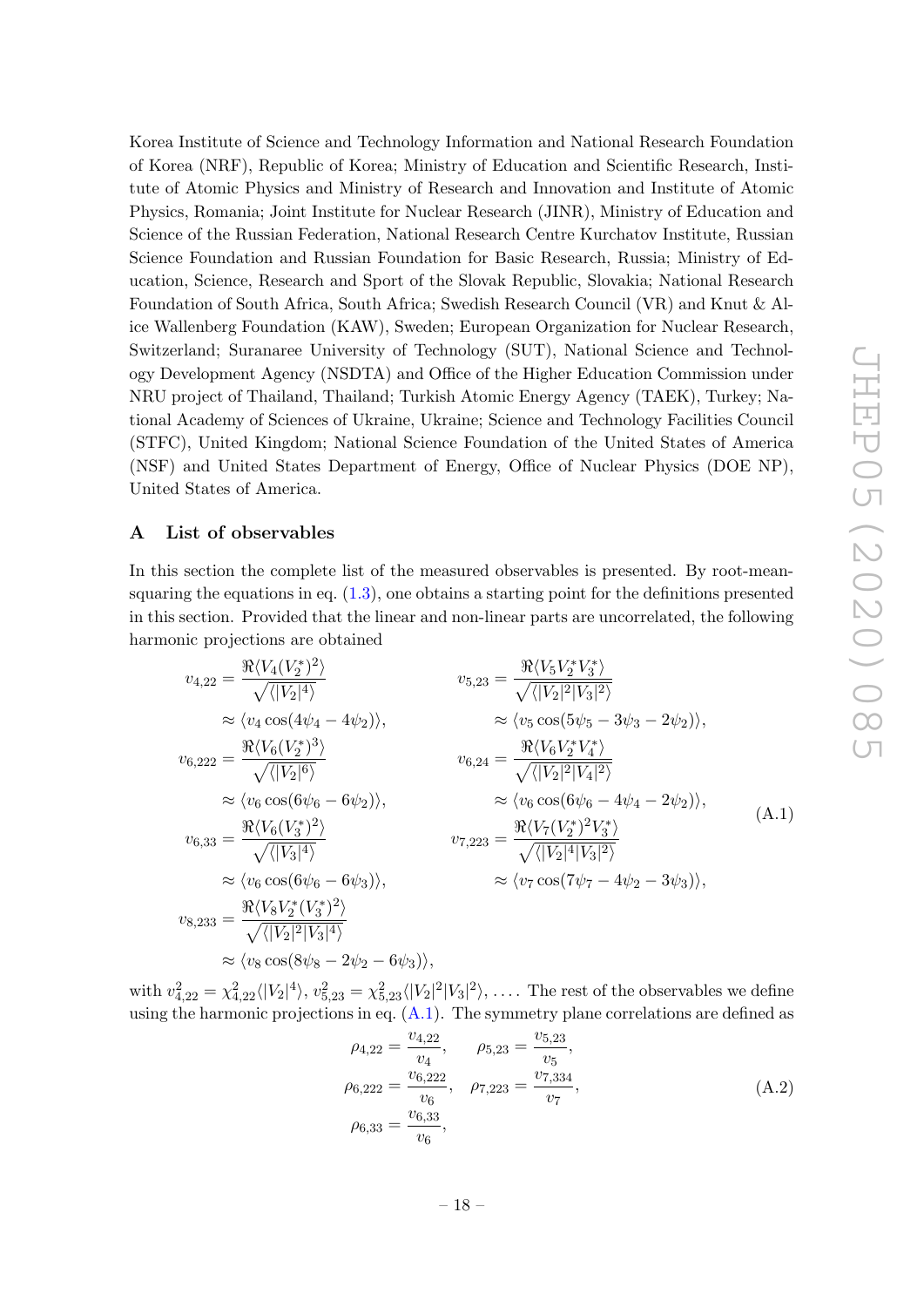and the non-linear mode coefficients

$$
\chi_{4,22} = \frac{v_{4,22}}{\sqrt{\langle v_2^4 \rangle}}, \qquad \chi_{5,23} = \frac{v_{5,23}}{\sqrt{\langle v_2^2 v_3^2 \rangle}},
$$
  
\n
$$
\chi_{6,222} = \frac{v_{6,222}}{\sqrt{\langle v_2^6 \rangle}}, \qquad \chi_{7,223} = \frac{v_{7,223}}{\sqrt{\langle v_2^4 v_3^2 \rangle}},
$$
  
\n
$$
\chi_{6,33} = \frac{v_{6,33}}{\sqrt{\langle v_3^4 \rangle}},
$$
  
\n
$$
\chi_{6,24} = \Re \frac{\langle V_6 V_2^* V_4^* \rangle \langle v_2^4 \rangle - \langle V_6 (V_2^*)^3 \rangle \langle V_4 (V_2^*)^2 \rangle}{(\langle v_4^2 \rangle \langle v_2^4 \rangle - \langle V_4 (V_2^*)^2 \rangle^2) \langle v_2^2 \rangle}.
$$
\n(A.3)

The higher order superpositions in eq.  $(1.3)$  include the coupling constants for the higher order linear responses. In a more complete treatment [100], the extraction of the higher order non-linear flow mode coefficients are performed by correlating the corresponding superpositions with those of the relevant harmonics, effectively resulting in a more general projection. The results agree with the expressions in eq. (2.4), and generate additional high order linear coupling coefficients

$$
\chi_{6,24} = \Re \frac{\langle V_6 V_2^* V_4^* \rangle \langle v_2^4 \rangle - \langle V_6 (V_2^*)^3 \rangle \langle V_4 (V_2^*)^2 \rangle}{(\langle v_4^2 \rangle \langle v_2^4 \rangle - \langle V_4 (V_2^*)^2 \rangle^2) \langle v_2^2 \rangle},
$$
\n
$$
\chi_{7,25} = \Re \frac{\langle V_7 V_2^* V_5^* \rangle \langle v_2^2 v_3^2 \rangle - \langle V_7 (V_2^*)^2 V_3^* \rangle \langle V_5 V_2^* V_3^* \rangle}{(\langle v_5^2 \rangle \langle v_2^2 v_3^2 \rangle - \langle V_5 V_2^* V_3^* \rangle^2) \langle v_2^2 \rangle},
$$
\n
$$
\chi_{7,34} = \Re \frac{\langle V_7 V_3^* V_4^* \rangle \langle v_2^4 \rangle - \langle V_7 (V_2^*)^2 V_3^* \rangle \langle V_4 (V_2^*)^2 \rangle}{(\langle v_4^2 \rangle \langle v_2^4 \rangle - \langle V_4 (V_2^*)^2 \rangle^2) \langle v_3^2 \rangle}.
$$
\n(A.4)

Open Access. This article is distributed under the terms of the Creative Commons Attribution License [\(CC-BY 4.0\)](https://creativecommons.org/licenses/by/4.0/), which permits any use, distribution and reproduction in any medium, provided the original author(s) and source are credited.

#### References

- [1] J.-Y. Ollitrault, Anisotropy as a signature of transverse collective flow, [Phys. Rev.](https://doi.org/10.1103/PhysRevD.46.229) D 46 [\(1992\) 229](https://doi.org/10.1103/PhysRevD.46.229) [IN[SPIRE](https://inspirehep.net/search?p=find+J+%22Phys.Rev.,D46,229%22)].
- [2] S.A. Voloshin, A.M. Poskanzer and R. Snellings, Collective phenomena in non-central nuclear collisions, [Landolt-Bornstein](https://doi.org/10.1007/978-3-642-01539-7_10)  $23$  (2010) 293 [[arXiv:0809.2949](https://arxiv.org/abs/0809.2949)] [IN[SPIRE](https://inspirehep.net/search?p=find+EPRINT+arXiv:0809.2949)].
- [3] S. Voloshin and Y. Zhang, Flow study in relativistic nuclear collisions by Fourier expansion of Azimuthal particle distributions, Z. Phys. C 70 [\(1996\) 665](https://doi.org/10.1007/s002880050141) [[hep-ph/9407282](https://arxiv.org/abs/hep-ph/9407282)] [IN[SPIRE](https://inspirehep.net/search?p=find+EPRINT+hep-ph/9407282)].
- [4] A.M. Poskanzer and S.A. Voloshin, Methods for analyzing anisotropic flow in relativistic nuclear collisions, Phys. Rev.  $C$  58 [\(1998\) 1671](https://doi.org/10.1103/PhysRevC.58.1671)  $[nuc1-ex/9805001]$   $[nSPIRE]$  $[nSPIRE]$  $[nSPIRE]$ .
- [5] B. Alver and G. Roland, Collision geometry fluctuations and triangular flow in heavy-ion collisions, Phys. Rev. C 81 [\(2010\) 054905](https://doi.org/10.1103/PhysRevC.82.039903) [Erratum ibid. C 82 (2010) 039903] [[arXiv:1003.0194](https://arxiv.org/abs/1003.0194)] [IN[SPIRE](https://inspirehep.net/search?p=find+EPRINT+arXiv:1003.0194)].
- [6] ALICE collaboration, Higher harmonic anisotropic flow measurements of charged particles in Pb-Pb collisions at  $\sqrt{s_{NN}} = 2.76$  TeV, [Phys. Rev. Lett.](https://doi.org/10.1103/PhysRevLett.107.032301) 107 (2011) 032301 [[arXiv:1105.3865](https://arxiv.org/abs/1105.3865)] [IN[SPIRE](https://inspirehep.net/search?p=find+EPRINT+arXiv:1105.3865)].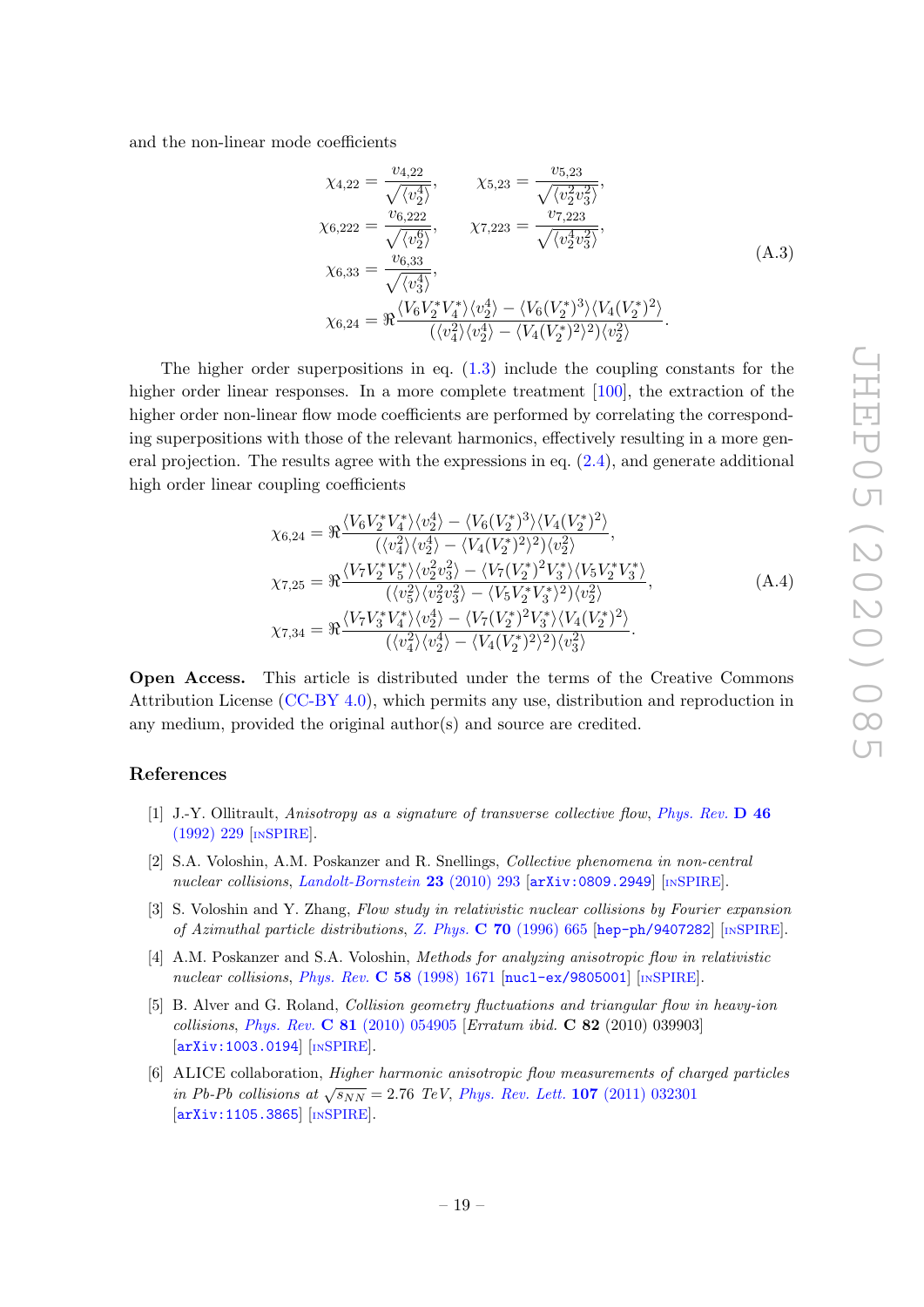- [7] ALICE collaboration, Elliptic flow of charged particles in Pb-Pb collisions at 2.76 TeV, [Phys. Rev. Lett.](https://doi.org/10.1103/PhysRevLett.105.252302) 105 (2010) 252302 [[arXiv:1011.3914](https://arxiv.org/abs/1011.3914)] [IN[SPIRE](https://inspirehep.net/search?p=find+EPRINT+arXiv:1011.3914)].
- [8] ALICE collaboration, Anisotropic flow of charged hadrons, pions and (anti-)protons measured at high transverse momentum in Pb-Pb collisions at  $\sqrt{s_{NN}} = 2.76 \text{ TeV}$ , [Phys.](https://doi.org/10.1016/j.physletb.2012.12.066) Lett. **B 719** [\(2013\) 18](https://doi.org/10.1016/j.physletb.2012.12.066) [[arXiv:1205.5761](https://arxiv.org/abs/1205.5761)] [IN[SPIRE](https://inspirehep.net/search?p=find+EPRINT+arXiv:1205.5761)].
- [9] ALICE collaboration, Elliptic flow of identified hadrons in Pb-Pb collisions at  $\sqrt{s_{NN}} = 2.76 \text{ TeV}, \text{ JHEP } 06 \text{ (2015) } 190 \text{ [arXiv:1405.4632] } \text{ [INSPIRE]}.$  $\sqrt{s_{NN}} = 2.76 \text{ TeV}, \text{ JHEP } 06 \text{ (2015) } 190 \text{ [arXiv:1405.4632] } \text{ [INSPIRE]}.$  $\sqrt{s_{NN}} = 2.76 \text{ TeV}, \text{ JHEP } 06 \text{ (2015) } 190 \text{ [arXiv:1405.4632] } \text{ [INSPIRE]}.$  $\sqrt{s_{NN}} = 2.76 \text{ TeV}, \text{ JHEP } 06 \text{ (2015) } 190 \text{ [arXiv:1405.4632] } \text{ [INSPIRE]}.$  $\sqrt{s_{NN}} = 2.76 \text{ TeV}, \text{ JHEP } 06 \text{ (2015) } 190 \text{ [arXiv:1405.4632] } \text{ [INSPIRE]}.$
- [10] ALICE collaboration, Higher harmonic flow coefficients of identified hadrons in Pb-Pb collisions at  $\sqrt{s_{NN}} = 2.76 \text{ TeV}$ , JHEP 09 [\(2016\) 164](https://doi.org/10.1007/JHEP09(2016)164) [[arXiv:1606.06057](https://arxiv.org/abs/1606.06057)] [IN[SPIRE](https://inspirehep.net/search?p=find+EPRINT+arXiv:1606.06057)].
- [11] ALICE collaboration, Anisotropic flow of charged particles in Pb-Pb collisions at  $\sqrt{s_{NN}} = 5.02 \; TeV$ , *[Phys. Rev. Lett.](https://doi.org/10.1103/PhysRevLett.116.132302)* **116** (2016) 132302 [[arXiv:1602.01119](https://arxiv.org/abs/1602.01119)] [IN[SPIRE](https://inspirehep.net/search?p=find+EPRINT+arXiv:1602.01119)].
- [12] ALICE collaboration, Searches for transverse momentum dependent flow vector fluctuations in Pb-Pb and p-Pb collisions at the LHC, JHEP 09 [\(2017\) 032](https://doi.org/10.1007/JHEP09(2017)032) [[arXiv:1707.05690](https://arxiv.org/abs/1707.05690)] [IN[SPIRE](https://inspirehep.net/search?p=find+EPRINT+arXiv:1707.05690)].
- [13] ALICE collaboration, Anisotropic flow of identified particles in Pb-Pb collisions at  $\sqrt{s}_{\rm NN} = 5.02 \; TeV, \; JHEP$  09 [\(2018\) 006](https://doi.org/10.1007/JHEP09(2018)006) [[arXiv:1805.04390](https://arxiv.org/abs/1805.04390)] [IN[SPIRE](https://inspirehep.net/search?p=find+EPRINT+arXiv:1805.04390)].
- [14] D.A. Teaney, Viscous Hydrodynamics and the Quark Gluon Plasma, in Quark-gluon plasma 4, R.C. Hwa and X.-N. Wang eds., pp. 207–266, (2010) [\[DOI\]](https://doi.org/10.1142/9789814293297_0004) [[arXiv:0905.2433](https://arxiv.org/abs/0905.2433)] [IN[SPIRE](https://inspirehep.net/search?p=find+EPRINT+arXiv:0905.2433)].
- [15] D. Molnar and M. Gyulassy, Saturation of elliptic flow and the transport opacity of the gluon plasma at RHIC, [Nucl. Phys.](https://doi.org/10.1016/S0375-9474(01)01224-6) A 697 (2002) 495 [Erratum ibid. A 703 (2002) 893] [[nucl-th/0104073](https://arxiv.org/abs/nucl-th/0104073)] [IN[SPIRE](https://inspirehep.net/search?p=find+EPRINT+nucl-th/0104073)].
- [16] D. Teaney, The Effects of viscosity on spectra, elliptic flow and HBT radii, [Phys. Rev.](https://doi.org/10.1103/PhysRevC.68.034913) C 68 [\(2003\) 034913](https://doi.org/10.1103/PhysRevC.68.034913) [[nucl-th/0301099](https://arxiv.org/abs/nucl-th/0301099)] [IN[SPIRE](https://inspirehep.net/search?p=find+EPRINT+nucl-th/0301099)].
- [17] R.A. Lacey et al., Has the QCD Critical Point been Signaled by Observations at RHIC?, [Phys. Rev. Lett.](https://doi.org/10.1103/PhysRevLett.98.092301) 98 (2007) 092301 [[nucl-ex/0609025](https://arxiv.org/abs/nucl-ex/0609025)] [IN[SPIRE](https://inspirehep.net/search?p=find+EPRINT+nucl-ex/0609025)].
- [18] H.-J. Drescher, A. Dumitru, C. Gombeaud and J.-Y. Ollitrault, The Centrality dependence of elliptic flow, the hydrodynamic limit and the viscosity of hot QCD, [Phys. Rev.](https://doi.org/10.1103/PhysRevC.76.024905)  $C$  76 [\(2007\) 024905](https://doi.org/10.1103/PhysRevC.76.024905) [[arXiv:0704.3553](https://arxiv.org/abs/0704.3553)] [IN[SPIRE](https://inspirehep.net/search?p=find+EPRINT+arXiv:0704.3553)].
- [19] Z. Xu, C. Greiner and H. Stocker, PQCD calculations of elliptic flow and shear viscosity at RHIC, [Phys. Rev. Lett.](https://doi.org/10.1103/PhysRevLett.101.082302) 101 (2008) 082302 [arXiv: 0711.0961] [IN[SPIRE](https://inspirehep.net/search?p=find+EPRINT+arXiv:0711.0961)].
- [20] D. Molnar and P. Huovinen, Dissipative effects from transport and viscous hydrodynamics, J. Phys. G 35 [\(2008\) 104125](https://doi.org/10.1088/0954-3899/35/10/104125) [[arXiv:0806.1367](https://arxiv.org/abs/0806.1367)] [IN[SPIRE](https://inspirehep.net/search?p=find+EPRINT+arXiv:0806.1367)].
- [21] U. Heinz and R. Snellings, Collective flow and viscosity in relativistic heavy-ion collisions, [Ann. Rev. Nucl. Part. Sci.](https://doi.org/10.1146/annurev-nucl-102212-170540) 63 (2013) 123 [arXiv: 1301.2826] [IN[SPIRE](https://inspirehep.net/search?p=find+EPRINT+arXiv:1301.2826)].
- [22] H. Song, Y. Zhou and K. Gajdosova, Collective flow and hydrodynamics in large and small systems at the LHC, [Nucl. Sci. Tech.](https://doi.org/10.1007/s41365-017-0245-4)  $28$  (2017) 99 [[arXiv:1703.00670](https://arxiv.org/abs/1703.00670)] [IN[SPIRE](https://inspirehep.net/search?p=find+EPRINT+arXiv:1703.00670)].
- [23] P. Kovtun, D.T. Son and A.O. Starinets, Viscosity in strongly interacting quantum field theories from black hole physics, [Phys. Rev. Lett.](https://doi.org/10.1103/PhysRevLett.94.111601) 94 (2005) 111601 [[hep-th/0405231](https://arxiv.org/abs/hep-th/0405231)] [IN[SPIRE](https://inspirehep.net/search?p=find+EPRINT+hep-th/0405231)].
- [24] D. Teaney and L. Yan, Triangularity and Dipole Asymmetry in Heavy Ion Collisions, [Phys.](https://doi.org/10.1103/PhysRevC.83.064904) Rev. C 83 [\(2011\) 064904](https://doi.org/10.1103/PhysRevC.83.064904) [[arXiv:1010.1876](https://arxiv.org/abs/1010.1876)] [IN[SPIRE](https://inspirehep.net/search?p=find+EPRINT+arXiv:1010.1876)].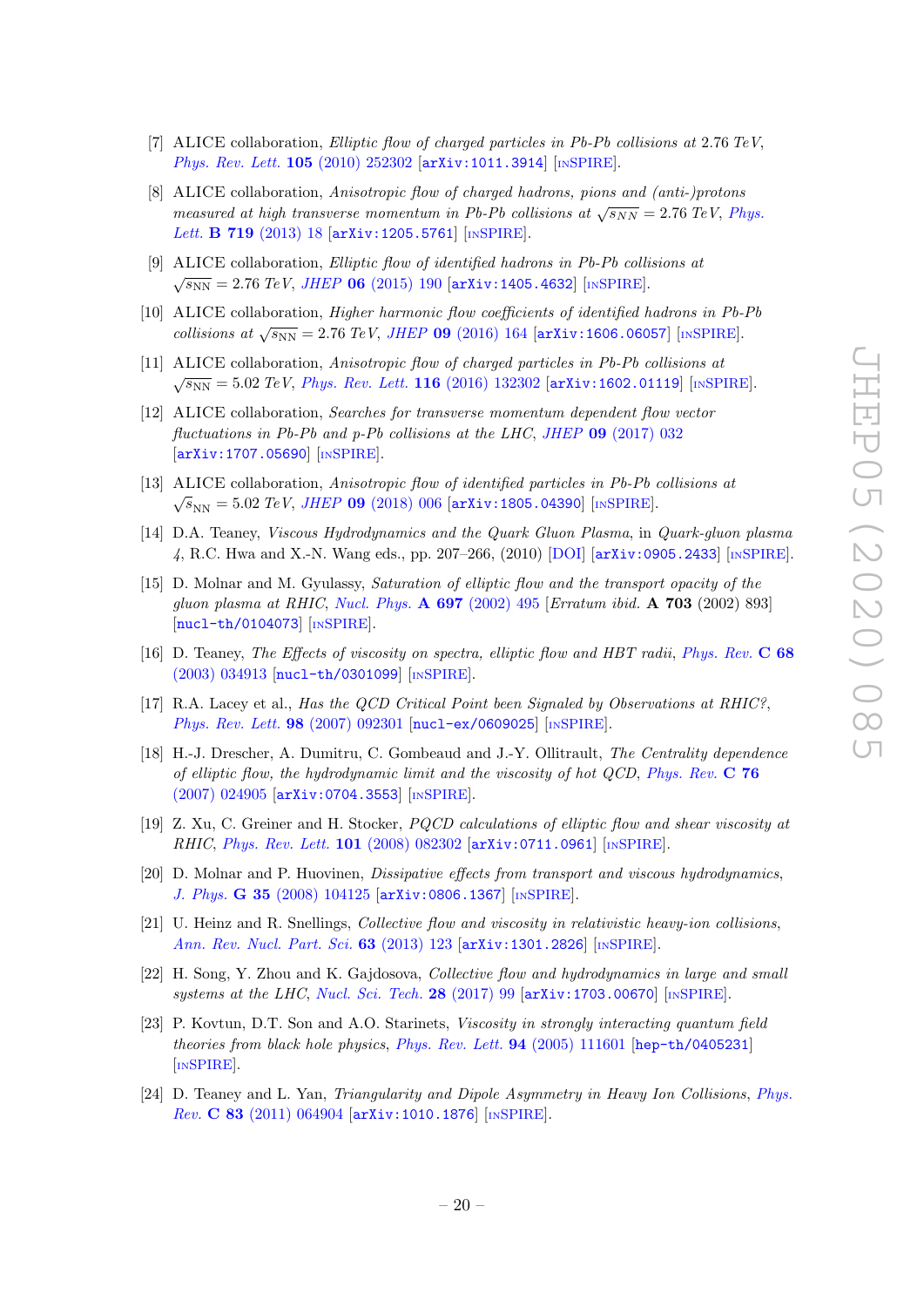- [25] H. Niemi, K.J. Eskola and R. Paatelainen, Event-by-event fluctuations in a perturbative  $QCD + saturation + hydrodynamics model: Determining QCD matter shear viscosity in$ ultrarelativistic heavy-ion collisions, Phys. Rev.  $C$  93 [\(2016\) 024907](https://doi.org/10.1103/PhysRevC.93.024907) [[arXiv:1505.02677](https://arxiv.org/abs/1505.02677)] [IN[SPIRE](https://inspirehep.net/search?p=find+EPRINT+arXiv:1505.02677)].
- [26] H. Niemi, G.S. Denicol, H. Holopainen and P. Huovinen, Event-by-event distributions of azimuthal asymmetries in ultrarelativistic heavy-ion collisions, [Phys. Rev.](https://doi.org/10.1103/PhysRevC.87.054901)  $C 87 (2013)$ [054901](https://doi.org/10.1103/PhysRevC.87.054901) [[arXiv:1212.1008](https://arxiv.org/abs/1212.1008)] [IN[SPIRE](https://inspirehep.net/search?p=find+EPRINT+arXiv:1212.1008)].
- [27] STAR collaboration, *Identified particle elliptic flow in Au + Au collisions at*  $\sqrt{s_{NN}} = 130 \text{ GeV},$  [Phys. Rev. Lett.](https://doi.org/10.1103/PhysRevLett.87.182301) 87 (2001) 182301 [[nucl-ex/0107003](https://arxiv.org/abs/nucl-ex/0107003)] [IN[SPIRE](https://inspirehep.net/search?p=find+EPRINT+nucl-ex/0107003)].
- [28] STAR collaboration, *Elliptic flow from two and four particle correlations in*  $Au+Au$ collisions at  $\sqrt{s_{NN}} = 130 \text{ GeV}$ , Phys. Rev. C 66 [\(2002\) 034904](https://doi.org/10.1103/PhysRevC.66.034904) [[nucl-ex/0206001](https://arxiv.org/abs/nucl-ex/0206001)] [IN[SPIRE](https://inspirehep.net/search?p=find+EPRINT+nucl-ex/0206001)].
- [29] PHENIX collaboration, *Elliptic flow of identified hadrons in Au+Au collisions at*  $\sqrt{s_{NN}} = 200 \text{ GeV},$  [Phys. Rev. Lett.](https://doi.org/10.1103/PhysRevLett.91.182301) **91** (2003) 182301 [[nucl-ex/0305013](https://arxiv.org/abs/nucl-ex/0305013)] [IN[SPIRE](https://inspirehep.net/search?p=find+EPRINT+nucl-ex/0305013)].
- [30] STAR collaboration, Azimuthal anisotropy at RHIC: The First and fourth harmonics, [Phys. Rev. Lett.](https://doi.org/10.1103/PhysRevLett.92.062301) **92** (2004) 062301  $\text{[nuc1-ex/0310029]}$   $\text{[nSPIRE]}$  $\text{[nSPIRE]}$  $\text{[nSPIRE]}$ .
- [31] STAR collaboration, Azimuthal anisotropy in  $U+U$  and  $Au+Au$  collisions at RHIC, [Phys.](https://doi.org/10.1103/PhysRevLett.115.222301) Rev. Lett. 115 [\(2015\) 222301](https://doi.org/10.1103/PhysRevLett.115.222301) [[arXiv:1505.07812](https://arxiv.org/abs/1505.07812)] [IN[SPIRE](https://inspirehep.net/search?p=find+EPRINT+arXiv:1505.07812)].
- [32] PHOBOS collaboration, Event-by-Event Fluctuations of Azimuthal Particle Anisotropy in  $Au + Au$  Collisions at  $\sqrt{s_{NN}} = 200$  GeV, [Phys. Rev. Lett.](https://doi.org/10.1103/PhysRevLett.104.142301) 104 (2010) 142301 [[nucl-ex/0702036](https://arxiv.org/abs/nucl-ex/0702036)] [IN[SPIRE](https://inspirehep.net/search?p=find+EPRINT+nucl-ex/0702036)].
- [33] T. Hirano, U.W. Heinz, D. Kharzeev, R. Lacey and Y. Nara, *Hadronic dissipative effects on* elliptic flow in ultrarelativistic heavy-ion collisions, [Phys. Lett.](https://doi.org/10.1016/j.physletb.2006.03.060) B 636 (2006) 299 [[nucl-th/0511046](https://arxiv.org/abs/nucl-th/0511046)] [IN[SPIRE](https://inspirehep.net/search?p=find+EPRINT+nucl-th/0511046)].
- [34] P. Romatschke and U. Romatschke, Viscosity Information from Relativistic Nuclear Collisions: How Perfect is the Fluid Observed at RHIC?, [Phys. Rev. Lett.](https://doi.org/10.1103/PhysRevLett.99.172301) 99 (2007) 172301 [[arXiv:0706.1522](https://arxiv.org/abs/0706.1522)] [IN[SPIRE](https://inspirehep.net/search?p=find+EPRINT+arXiv:0706.1522)].
- [35] A.K. Chaudhuri, Saturation of elliptic flow and shear viscosity,  $arXiv:0708.1252$ [IN[SPIRE](https://inspirehep.net/search?p=find+EPRINT+arXiv:0708.1252)].
- [36] H. Song, S.A. Bass, U. Heinz, T. Hirano and C. Shen,  $200 \text{ A } GeV \text{ A}u + Au$  collisions serve a nearly perfect quark-gluon liquid, [Phys. Rev. Lett.](https://doi.org/10.1103/PhysRevLett.106.192301) 106 (2011) 192301 [Erratum ibid. 109 (2012) 139904] [[arXiv:1011.2783](https://arxiv.org/abs/1011.2783)] [IN[SPIRE](https://inspirehep.net/search?p=find+EPRINT+arXiv:1011.2783)].
- [37] M. Luzum and J.-Y. Ollitrault, Extracting the shear viscosity of the quark-gluon plasma from flow in ultra-central heavy-ion collisions, Nucl. Phys. A904-905 [\(2013\) 377c](https://doi.org/10.1016/j.nuclphysa.2013.02.028)  $\left[$ [arXiv:1210.6010](https://arxiv.org/abs/1210.6010) $\right]$  $\left[$ IN[SPIRE](https://inspirehep.net/search?p=find+EPRINT+arXiv:1210.6010) $\right]$ .
- [38] C. Shen et al., The QGP shear viscosity: Elusive goal or just around the corner?, [J. Phys.](https://doi.org/10.1088/0954-3899/38/12/124045) G 38 [\(2011\) 124045](https://doi.org/10.1088/0954-3899/38/12/124045) [[arXiv:1106.6350](https://arxiv.org/abs/1106.6350)] [IN[SPIRE](https://inspirehep.net/search?p=find+EPRINT+arXiv:1106.6350)].
- [39] ALICE collaboration, Correlated event-by-event fluctuations of flow harmonics in Pb-Pb collisions at  $\sqrt{s_{_{\rm NN}}}$  = 2.76 TeV, [Phys. Rev. Lett.](https://doi.org/10.1103/PhysRevLett.117.182301) 117 (2016) 182301 [[arXiv:1604.07663](https://arxiv.org/abs/1604.07663)] [IN[SPIRE](https://inspirehep.net/search?p=find+EPRINT+arXiv:1604.07663)].
- [40] ALICE collaboration, Systematic studies of correlations between different order flow harmonics in Pb-Pb collisions at  $\sqrt{s_{NN}} = 2.76 \text{ TeV}$ , Phys. Rev. C 97 [\(2018\) 024906](https://doi.org/10.1103/PhysRevC.97.024906) [[arXiv:1709.01127](https://arxiv.org/abs/1709.01127)] [IN[SPIRE](https://inspirehep.net/search?p=find+EPRINT+arXiv:1709.01127)].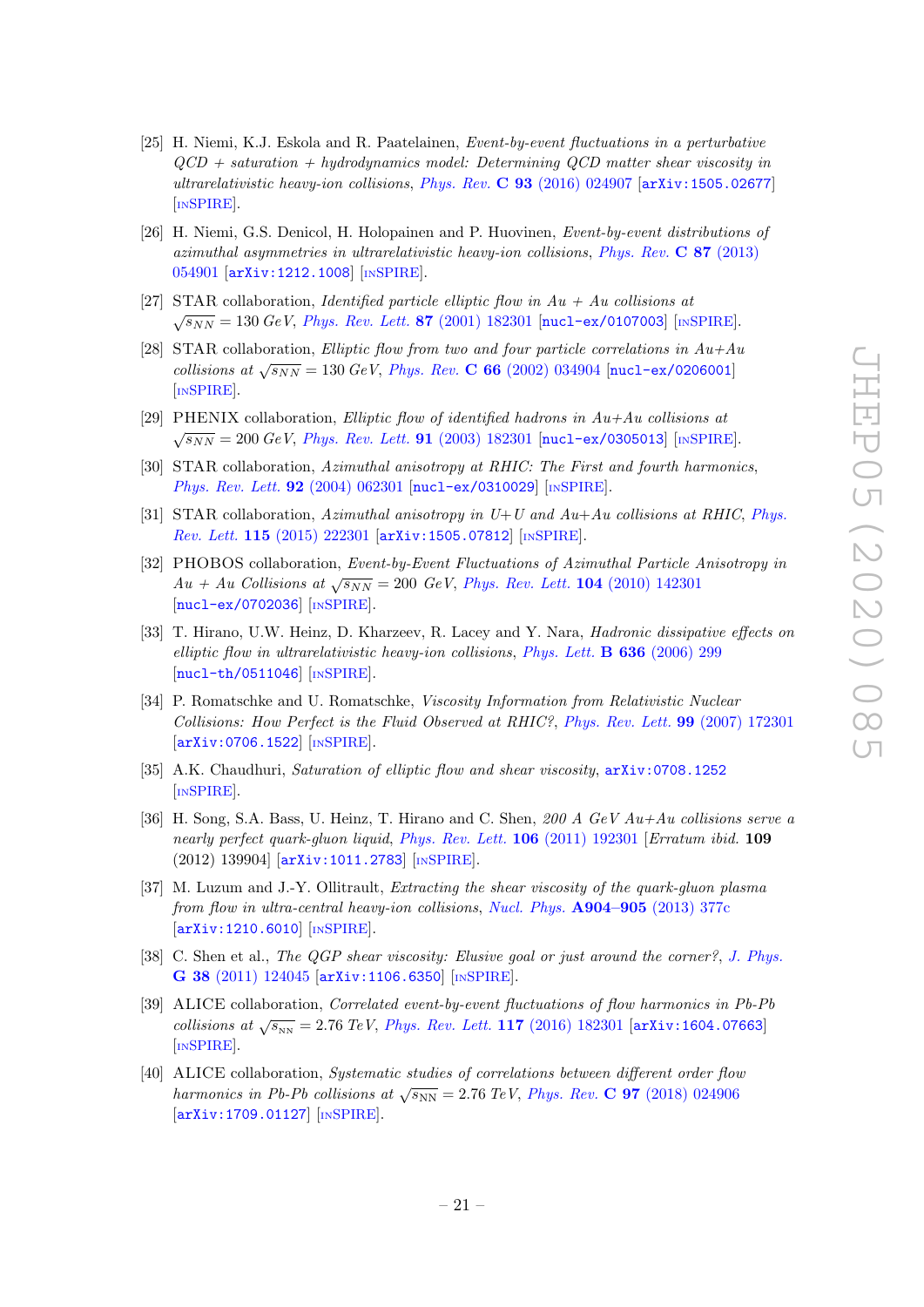- [41] P. Bozek, Flow and interferometry in 3+1 dimensional viscous hydrodynamics, [Phys. Rev.](https://doi.org/10.1103/PhysRevC.85.034901) C 85 [\(2012\) 034901](https://doi.org/10.1103/PhysRevC.85.034901) [[arXiv:1110.6742](https://arxiv.org/abs/1110.6742)] [IN[SPIRE](https://inspirehep.net/search?p=find+EPRINT+arXiv:1110.6742)].
- [42] J.-B. Rose et al., Extracting the bulk viscosity of the quark-gluon plasma, [Nucl. Phys.](https://doi.org/10.1016/j.nuclphysa.2014.09.044) A 931 [\(2014\) 926](https://doi.org/10.1016/j.nuclphysa.2014.09.044) [[arXiv:1408.0024](https://arxiv.org/abs/1408.0024)] [IN[SPIRE](https://inspirehep.net/search?p=find+EPRINT+arXiv:1408.0024)].
- [43] S. Ryu et al., Importance of the Bulk Viscosity of QCD in Ultrarelativistic Heavy-Ion Collisions, [Phys. Rev. Lett.](https://doi.org/10.1103/PhysRevLett.115.132301) 115 (2015) 132301 [[arXiv:1502.01675](https://arxiv.org/abs/1502.01675)] [IN[SPIRE](https://inspirehep.net/search?p=find+EPRINT+arXiv:1502.01675)].
- [44] S. Ryu et al., Effects of bulk viscosity and hadronic rescattering in heavy ion collisions at energies available at the BNL Relativistic Heavy Ion Collider and at the CERN Large Hadron Collider, Phys. Rev. C 97 [\(2018\) 034910](https://doi.org/10.1103/PhysRevC.97.034910) [[arXiv:1704.04216](https://arxiv.org/abs/1704.04216)] [IN[SPIRE](https://inspirehep.net/search?p=find+EPRINT+arXiv:1704.04216)].
- [45] J.E. Bernhard, J.S. Moreland, S.A. Bass, J. Liu and U. Heinz, Applying Bayesian parameter estimation to relativistic heavy-ion collisions: simultaneous characterization of the initial state and quark-gluon plasma medium, Phys. Rev.  $C$  94 [\(2016\) 024907](https://doi.org/10.1103/PhysRevC.94.024907) [[arXiv:1605.03954](https://arxiv.org/abs/1605.03954)] [IN[SPIRE](https://inspirehep.net/search?p=find+EPRINT+arXiv:1605.03954)].
- [46] A. Dubla, S. Masciocchi, J.M. Pawlowski, B. Schenke, C. Shen and J. Stachel, Towards  $QCD$ -assisted hydrodynamics for heavy-ion collision phenomenology, [Nucl. Phys.](https://doi.org/10.1016/j.nuclphysa.2018.09.046)  $\bf{A}$  979 [\(2018\) 251](https://doi.org/10.1016/j.nuclphysa.2018.09.046) [[arXiv:1805.02985](https://arxiv.org/abs/1805.02985)] [IN[SPIRE](https://inspirehep.net/search?p=find+EPRINT+arXiv:1805.02985)].
- [47] J.E. Bernhard, J.S. Moreland and S.A. Bass, Bayesian estimation of the specific shear and bulk viscosity of quark-gluon plasma, [Nature Phys.](https://doi.org/10.1038/s41567-019-0611-8) 15 (2019) 1113.
- [48] B.H. Alver, C. Gombeaud, M. Luzum and J.-Y. Ollitrault, Triangular flow in hydrodynamics and transport theory, Phys. Rev. C 82 [\(2010\) 034913](https://doi.org/10.1103/PhysRevC.82.034913)  $arXiv:1007.5469$ [IN[SPIRE](https://inspirehep.net/search?p=find+EPRINT+arXiv:1007.5469)].
- [49] ATLAS collaboration, Measurement of the azimuthal anisotropy of charged particles produced in  $\sqrt{s_{NN}} = 5.02 \text{ TeV}$  Pb+Pb collisions with the ATLAS detector, [Eur. Phys. J.](https://doi.org/10.1140/epjc/s10052-018-6468-7) C 78 [\(2018\) 997](https://doi.org/10.1140/epjc/s10052-018-6468-7) [[arXiv:1808.03951](https://arxiv.org/abs/1808.03951)] [IN[SPIRE](https://inspirehep.net/search?p=find+EPRINT+arXiv:1808.03951)].
- [50] F.G. Gardim, F. Grassi, M. Luzum and J.-Y. Ollitrault, Mapping the hydrodynamic response to the initial geometry in heavy-ion collisions, Phys. Rev. C 85 [\(2012\) 024908](https://doi.org/10.1103/PhysRevC.85.024908) [[arXiv:1111.6538](https://arxiv.org/abs/1111.6538)] [IN[SPIRE](https://inspirehep.net/search?p=find+EPRINT+arXiv:1111.6538)].
- [51] F.G. Gardim, J. Noronha-Hostler, M. Luzum and F. Grassi, Effects of viscosity on the mapping of initial to final state in heavy ion collisions, Phys. Rev.  $C 91$  [\(2015\) 034902](https://doi.org/10.1103/PhysRevC.91.034902) [[arXiv:1411.2574](https://arxiv.org/abs/1411.2574)] [IN[SPIRE](https://inspirehep.net/search?p=find+EPRINT+arXiv:1411.2574)].
- [52] D. Teaney and L. Yan, Event-plane correlations and hydrodynamic simulations of heavy ion collisions, Phys. Rev. C 90 [\(2014\) 024902](https://doi.org/10.1103/PhysRevC.90.024902) [[arXiv:1312.3689](https://arxiv.org/abs/1312.3689)] [IN[SPIRE](https://inspirehep.net/search?p=find+EPRINT+arXiv:1312.3689)].
- [53] ALICE collaboration, Linear and non-linear flow modes in Pb-Pb collisions at  $\sqrt{s_{NN}} = 2.76 \; TeV$ , *[Phys. Lett.](https://doi.org/10.1016/j.physletb.2017.07.060)* **B 773** (2017) 68 [[arXiv:1705.04377](https://arxiv.org/abs/1705.04377)] [IN[SPIRE](https://inspirehep.net/search?p=find+EPRINT+arXiv:1705.04377)].
- [54] M.L. Miller, K. Reygers, S.J. Sanders and P. Steinberg, Glauber modeling in high energy nuclear collisions, [Ann. Rev. Nucl. Part. Sci.](https://doi.org/10.1146/annurev.nucl.57.090506.123020) 57 (2007) 205  $\lceil \text{nucl-ex}/0701025 \rceil \lceil \text{insPIRE} \rceil$ .
- [55] Z. Qiu and U.W. Heinz, Event-by-event shape and flow fluctuations of relativistic heavy-ion collision fireballs, Phys. Rev. C 84 [\(2011\) 024911](https://doi.org/10.1103/PhysRevC.84.024911)  $arXiv:1104.0650$  [IN[SPIRE](https://inspirehep.net/search?p=find+EPRINT+arXiv:1104.0650)].
- [56] H.-J. Drescher and Y. Nara, Eccentricity fluctuations from the color glass condensate at RHIC and LHC, Phys. Rev. C 76 [\(2007\) 041903](https://doi.org/10.1103/PhysRevC.76.041903) [[arXiv:0707.0249](https://arxiv.org/abs/0707.0249)] [IN[SPIRE](https://inspirehep.net/search?p=find+EPRINT+arXiv:0707.0249)].
- [57] S. McDonald, C. Shen, F. Fillion-Gourdeau, S. Jeon and C. Gale, *Hydrodynamic predictions* for  $Pb+Pb$  collisions at 5.02 TeV, Phys. Rev. C 95 [\(2017\) 064913](https://doi.org/10.1103/PhysRevC.95.064913)  $arXiv:1609.02958$ [IN[SPIRE](https://inspirehep.net/search?p=find+EPRINT+arXiv:1609.02958)].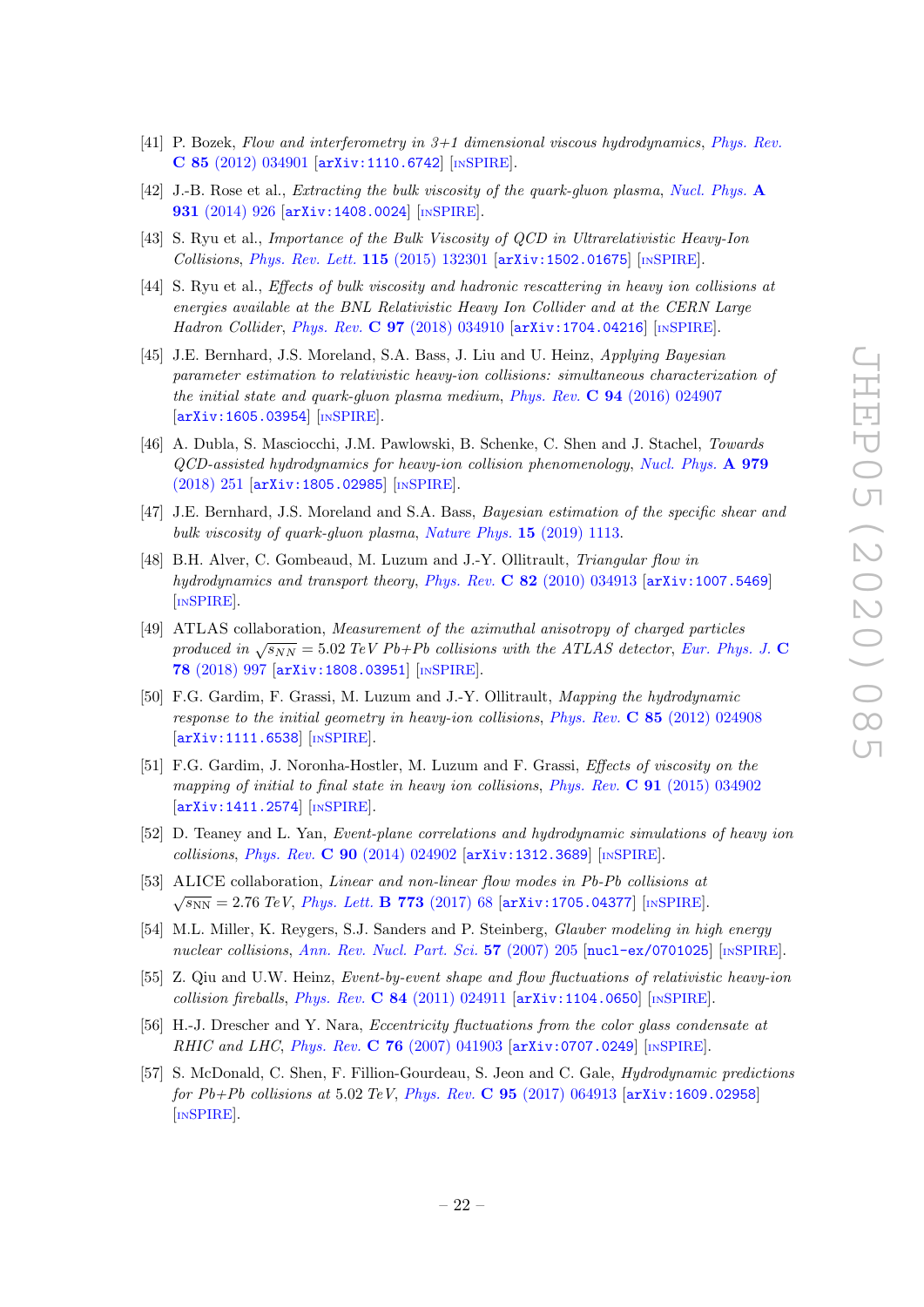- [58] ALICE collaboration, Energy dependence and fluctuations of anisotropic flow in Pb-Pb collisions at  $\sqrt{s_{NN}} = 5.02$  and 2.76 TeV, JHEP 07 [\(2018\) 103](https://doi.org/10.1007/JHEP07(2018)103) [[arXiv:1804.02944](https://arxiv.org/abs/1804.02944)] [IN[SPIRE](https://inspirehep.net/search?p=find+EPRINT+arXiv:1804.02944)].
- [59] L. Yan and J.-Y. Ollitrault,  $\nu_4, \nu_5, \nu_6, \nu_7$ : nonlinear hydrodynamic response versus LHC data, [Phys. Lett.](https://doi.org/10.1016/j.physletb.2015.03.040) **B** 744 (2015) 82  $\left[ \text{arXiv:1502.02502} \right]$  $\left[ \text{arXiv:1502.02502} \right]$  $\left[ \text{arXiv:1502.02502} \right]$   $\left[ \text{insPIRE} \right]$ .
- [60] D. Teaney and L. Yan, Non linearities in the harmonic spectrum of heavy ion collisions with ideal and viscous hydrodynamics, Phys. Rev. C 86 [\(2012\) 044908](https://doi.org/10.1103/PhysRevC.86.044908) [[arXiv:1206.1905](https://arxiv.org/abs/1206.1905)] [IN[SPIRE](https://inspirehep.net/search?p=find+EPRINT+arXiv:1206.1905)].
- [61] J. Jia and S. Mohapatra, A Method for studying initial geometry fluctuations via event plane correlations in heavy ion collisions, [Eur. Phys. J.](https://doi.org/10.1140/epjc/s10052-013-2510-y)  $C$  73 (2013) 2510 [[arXiv:1203.5095](https://arxiv.org/abs/1203.5095)] [IN[SPIRE](https://inspirehep.net/search?p=find+EPRINT+arXiv:1203.5095)].
- [62] M. Luzum, Flow fluctuations and long-range correlations: elliptic flow and beyond, [J. Phys.](https://doi.org/10.1088/0954-3899/38/12/124026) G 38 [\(2011\) 124026](https://doi.org/10.1088/0954-3899/38/12/124026) [[arXiv:1107.0592](https://arxiv.org/abs/1107.0592)] [IN[SPIRE](https://inspirehep.net/search?p=find+EPRINT+arXiv:1107.0592)].
- [63] Z. Qiu and U. Heinz, Hydrodynamic event-plane correlations in Pb+Pb collisions at  $\sqrt{s} = 2.76$ ATeV, [Phys. Lett.](https://doi.org/10.1016/j.physletb.2012.09.030) **B** 717 (2012) 261 [[arXiv:1208.1200](https://arxiv.org/abs/1208.1200)] [IN[SPIRE](https://inspirehep.net/search?p=find+EPRINT+arXiv:1208.1200)].
- [64] ATLAS collaboration, Measurement of event-plane correlations in  $\sqrt{s_{NN}} = 2.76 \text{ TeV}$ lead-lead collisions with the ATLAS detector, Phys. Rev. C 90 [\(2014\) 024905](https://doi.org/10.1103/PhysRevC.90.024905) [[arXiv:1403.0489](https://arxiv.org/abs/1403.0489)] [IN[SPIRE](https://inspirehep.net/search?p=find+EPRINT+arXiv:1403.0489)].
- [65] CMS collaboration, Measurement of Higher-Order Harmonic Azimuthal Anisotropy in PbPb Collisions at  $\sqrt{s_{NN}} = 2.76 \text{ TeV}$ , Phys. Rev. C 89 [\(2014\) 044906](https://doi.org/10.1103/PhysRevC.89.044906) [[arXiv:1310.8651](https://arxiv.org/abs/1310.8651)] [IN[SPIRE](https://inspirehep.net/search?p=find+EPRINT+arXiv:1310.8651)].
- [66] M. Luzum and J.-Y. Ollitrault, Eliminating experimental bias in anisotropic-flow measurements of high-energy nuclear collisions, Phys. Rev. C 87 [\(2013\) 044907](https://doi.org/10.1103/PhysRevC.87.044907) [[arXiv:1209.2323](https://arxiv.org/abs/1209.2323)] [IN[SPIRE](https://inspirehep.net/search?p=find+EPRINT+arXiv:1209.2323)].
- [67] ALICE collaboration, The ALICE experiment at the CERN LHC, 2008 JINST 3 [S08002](https://doi.org/10.1088/1748-0221/3/08/S08002) [IN[SPIRE](https://inspirehep.net/search?p=find+J+%22JINST,3,S08002%22)].
- [68] ALICE collaboration, Performance of the ALICE Experiment at the CERN LHC, [Int. J.](https://doi.org/10.1142/S0217751X14300440) Mod. Phys. A 29 [\(2014\) 1430044](https://doi.org/10.1142/S0217751X14300440) [[arXiv:1402.4476](https://arxiv.org/abs/1402.4476)] [IN[SPIRE](https://inspirehep.net/search?p=find+EPRINT+arXiv:1402.4476)].
- [69] ALICE collaboration, ALICE: Physics performance report, volume I, [J. Phys.](https://doi.org/10.1088/0954-3899/30/11/001) G 30 (2004) [1517](https://doi.org/10.1088/0954-3899/30/11/001) [IN[SPIRE](https://inspirehep.net/search?p=find+J+%22J.Phys.,G30,1517%22)].
- [70] ALICE collaboration, ALICE: Physics performance report, volume II, [J. Phys.](https://doi.org/10.1088/0954-3899/32/10/001) G 32 [\(2006\) 1295](https://doi.org/10.1088/0954-3899/32/10/001) [IN[SPIRE](https://inspirehep.net/search?p=find+J+%22J.Phys.,G32,1295%22)].
- [71] ALICE collaboration, Performance of the ALICE VZERO system, 2013 JINST 8 [P10016](https://doi.org/10.1088/1748-0221/8/10/P10016) [[arXiv:1306.3130](https://arxiv.org/abs/1306.3130)] [IN[SPIRE](https://inspirehep.net/search?p=find+EPRINT+arXiv:1306.3130)].
- [72] ALICE collaboration, Alignment of the ALICE Inner Tracking System with cosmic-ray tracks, 2010 JINST 5 [P03003](https://doi.org/10.1088/1748-0221/5/03/P03003) [[arXiv:1001.0502](https://arxiv.org/abs/1001.0502)] [IN[SPIRE](https://inspirehep.net/search?p=find+EPRINT+arXiv:1001.0502)].
- [73] ALICE collaboration, *Performance of the ALICE Time-Of-Flight detector at the LHC*, 2019 JINST 14 [C06023](https://doi.org/10.1088/1748-0221/14/06/C06023) [[arXiv:1806.03825](https://arxiv.org/abs/1806.03825)] [IN[SPIRE](https://inspirehep.net/search?p=find+EPRINT+arXiv:1806.03825)].
- [74] ALICE collaboration, Centrality determination of Pb-Pb collisions at  $\sqrt{s_{NN}} = 2.76 \text{ TeV}$ with ALICE, Phys. Rev. C 88 [\(2013\) 044909](https://doi.org/10.1103/PhysRevC.88.044909) [[arXiv:1301.4361](https://arxiv.org/abs/1301.4361)] [IN[SPIRE](https://inspirehep.net/search?p=find+EPRINT+arXiv:1301.4361)].
- [75] J. Alme et al., The ALICE TPC, a large 3-dimensional tracking device with fast readout for ultra-high multiplicity events, [Nucl. Instrum. Meth.](https://doi.org/10.1016/j.nima.2010.04.042) A 622 (2010) 316 [[arXiv:1001.1950](https://arxiv.org/abs/1001.1950)] [IN[SPIRE](https://inspirehep.net/search?p=find+EPRINT+arXiv:1001.1950)].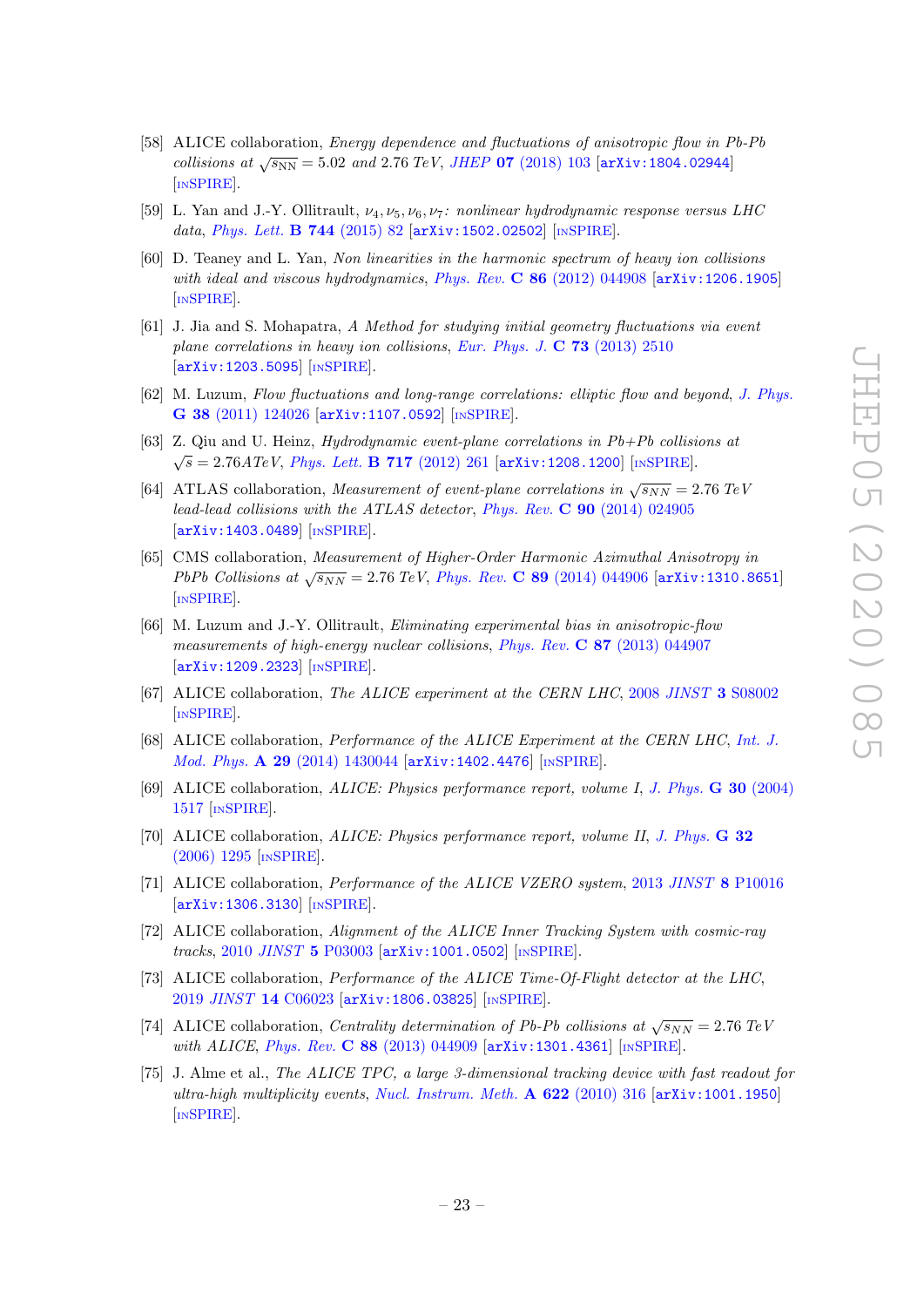- [76] ALICE collaboration, The ALICE definition of primary particles, [ALICE-PUBLIC-2017-005.](https://cds.cern.ch/record/2270008)
- [77] X.-N. Wang and M. Gyulassy, HIJING: A Monte Carlo model for multiple jet production in p p, p A and A A collisions, Phys. Rev.  $\bf{D}$  44 [\(1991\) 3501](https://doi.org/10.1103/PhysRevD.44.3501) [IN[SPIRE](https://inspirehep.net/search?p=find+J+%22Phys.Rev.,D44,3501%22)].
- [78] M. Gyulassy and X.-N. Wang, HIJING 1.0: A Monte Carlo program for parton and particle production in high-energy hadronic and nuclear collisions, [Comput. Phys. Commun.](https://doi.org/10.1016/0010-4655(94)90057-4) 83 [\(1994\) 307](https://doi.org/10.1016/0010-4655(94)90057-4) [[nucl-th/9502021](https://arxiv.org/abs/nucl-th/9502021)] [IN[SPIRE](https://inspirehep.net/search?p=find+EPRINT+nucl-th/9502021)].
- [79] R. Brun et al., GEANT Detector Description and Simulation Tool, [DOI](https://doi.org/10.17181/CERN.MUHF.DMJ1) [IN[SPIRE](http://inspirehep.net/record/863473)].
- [80] A. Bilandzic, C.H. Christensen, K. Gulbrandsen, A. Hansen and Y. Zhou, Generic framework for anisotropic flow analyses with multiparticle azimuthal correlations, [Phys.](https://doi.org/10.1103/PhysRevC.89.064904) Rev. C 89 [\(2014\) 064904](https://doi.org/10.1103/PhysRevC.89.064904) [[arXiv:1312.3572](https://arxiv.org/abs/1312.3572)] [IN[SPIRE](https://inspirehep.net/search?p=find+EPRINT+arXiv:1312.3572)].
- [81] H. Niemi, K.J. Eskola, R. Paatelainen and K. Tuominen, *Predictions for* 5.023 TeV Pb  $+$ Pb collisions at the CERN Large Hadron Collider, Phys. Rev. C 93 [\(2016\) 014912](https://doi.org/10.1103/PhysRevC.93.014912) [[arXiv:1511.04296](https://arxiv.org/abs/1511.04296)] [IN[SPIRE](https://inspirehep.net/search?p=find+EPRINT+arXiv:1511.04296)].
- [82] W. Zhao, H.-j. Xu and H. Song, *Collective flow in 2.76 and 5.02 A TeV Pb+Pb collisions*, [Eur. Phys. J.](https://doi.org/10.1140/epjc/s10052-017-5186-x) C 77 (2017) 645 [[arXiv:1703.10792](https://arxiv.org/abs/1703.10792)] [IN[SPIRE](https://inspirehep.net/search?p=find+EPRINT+arXiv:1703.10792)].
- [83] C. Shen, Z. Qiu, H. Song, J. Bernhard, S. Bass and U. Heinz, The iEBE-VISHNU code package for relativistic heavy-ion collisions, [Comput. Phys. Commun.](https://doi.org/10.1016/j.cpc.2015.08.039) 199 (2016) 61 [[arXiv:1409.8164](https://arxiv.org/abs/1409.8164)] [IN[SPIRE](https://inspirehep.net/search?p=find+EPRINT+arXiv:1409.8164)].
- [84] R.S. Bhalerao, A. Jaiswal and S. Pal, Collective flow in event-by-event partonic transport plus hydrodynamics hybrid approach, Phys. Rev. C 92 [\(2015\) 014903](https://doi.org/10.1103/PhysRevC.92.014903) [[arXiv:1503.03862](https://arxiv.org/abs/1503.03862)] [IN[SPIRE](https://inspirehep.net/search?p=find+EPRINT+arXiv:1503.03862)].
- [85] L. Pang, Q. Wang and X.-N. Wang, Effects of initial flow velocity fluctuation in event-by-event  $(3+1)D$  hydrodynamics, Phys. Rev. C 86 [\(2012\) 024911](https://doi.org/10.1103/PhysRevC.86.024911) [[arXiv:1205.5019](https://arxiv.org/abs/1205.5019)] [IN[SPIRE](https://inspirehep.net/search?p=find+EPRINT+arXiv:1205.5019)].
- [86] H.-j. Xu, Z. Li and H. Song, High-order flow harmonics of identified hadrons in 2.76A TeV  $Pb + Pb$  collisions, Phys. Rev. C 93 [\(2016\) 064905](https://doi.org/10.1103/PhysRevC.93.064905) [[arXiv:1602.02029](https://arxiv.org/abs/1602.02029)] [IN[SPIRE](https://inspirehep.net/search?p=find+EPRINT+arXiv:1602.02029)].
- [87] J.S. Moreland, J.E. Bernhard and S.A. Bass, Alternative ansatz to wounded nucleon and binary collision scaling in high-energy nuclear collisions, Phys. Rev. C 92 [\(2015\) 011901](https://doi.org/10.1103/PhysRevC.92.011901) [[arXiv:1412.4708](https://arxiv.org/abs/1412.4708)] [IN[SPIRE](https://inspirehep.net/search?p=find+EPRINT+arXiv:1412.4708)].
- [88] B. Schenke, S. Jeon and C. Gale, *Elliptic and triangular flow in event-by-event*  $(3+1)D$ viscous hydrodynamics, [Phys. Rev. Lett.](https://doi.org/10.1103/PhysRevLett.106.042301)  $106$  (2011) 042301  $\text{[arXiv:1009.3244]}$  $\text{[arXiv:1009.3244]}$  $\text{[arXiv:1009.3244]}$  [IN[SPIRE](https://inspirehep.net/search?p=find+EPRINT+arXiv:1009.3244)].
- [89] B. Schenke, P. Tribedy and R. Venugopalan, Fluctuating Glasma initial conditions and flow in heavy ion collisions, [Phys. Rev. Lett.](https://doi.org/10.1103/PhysRevLett.108.252301)  $108$  (2012) 252301  $\text{arXiv:1202.6646}$  $\text{arXiv:1202.6646}$  $\text{arXiv:1202.6646}$  [IN[SPIRE](https://inspirehep.net/search?p=find+EPRINT+arXiv:1202.6646)].
- [90] Z. Qiu, C. Shen and U. Heinz, Hydrodynamic elliptic and triangular flow in Pb-Pb collisions at  $\sqrt{s}$  = 2.76ATeV, [Phys. Lett.](https://doi.org/10.1016/j.physletb.2011.12.041) **B** 707 (2012) 151 [[arXiv:1110.3033](https://arxiv.org/abs/1110.3033)] [IN[SPIRE](https://inspirehep.net/search?p=find+EPRINT+arXiv:1110.3033)].
- [91] C. Shen, U. Heinz, P. Huovinen and H. Song, Systematic parameter study of hadron spectra and elliptic flow from viscous hydrodynamic simulations of  $Au+Au$  collisions at  $\sqrt{s_{NN}} = 200 \text{ GeV}, \text{Phys. Rev. C } 82 (2010) 054904 [\text{arXiv:1010.1856}]$  $\sqrt{s_{NN}} = 200 \text{ GeV}, \text{Phys. Rev. C } 82 (2010) 054904 [\text{arXiv:1010.1856}]$  $\sqrt{s_{NN}} = 200 \text{ GeV}, \text{Phys. Rev. C } 82 (2010) 054904 [\text{arXiv:1010.1856}]$  $\sqrt{s_{NN}} = 200 \text{ GeV}, \text{Phys. Rev. C } 82 (2010) 054904 [\text{arXiv:1010.1856}]$  $\sqrt{s_{NN}} = 200 \text{ GeV}, \text{Phys. Rev. C } 82 (2010) 054904 [\text{arXiv:1010.1856}]$  [IN[SPIRE](https://inspirehep.net/search?p=find+EPRINT+arXiv:1010.1856)].
- [92] C. Shen, U. Heinz, P. Huovinen and H. Song, Radial and elliptic flow in Pb+Pb collisions at the Large Hadron Collider from viscous hydrodynamic, Phys. Rev. C 84 [\(2011\) 044903](https://doi.org/10.1103/PhysRevC.84.044903) [[arXiv:1105.3226](https://arxiv.org/abs/1105.3226)] [IN[SPIRE](https://inspirehep.net/search?p=find+EPRINT+arXiv:1105.3226)].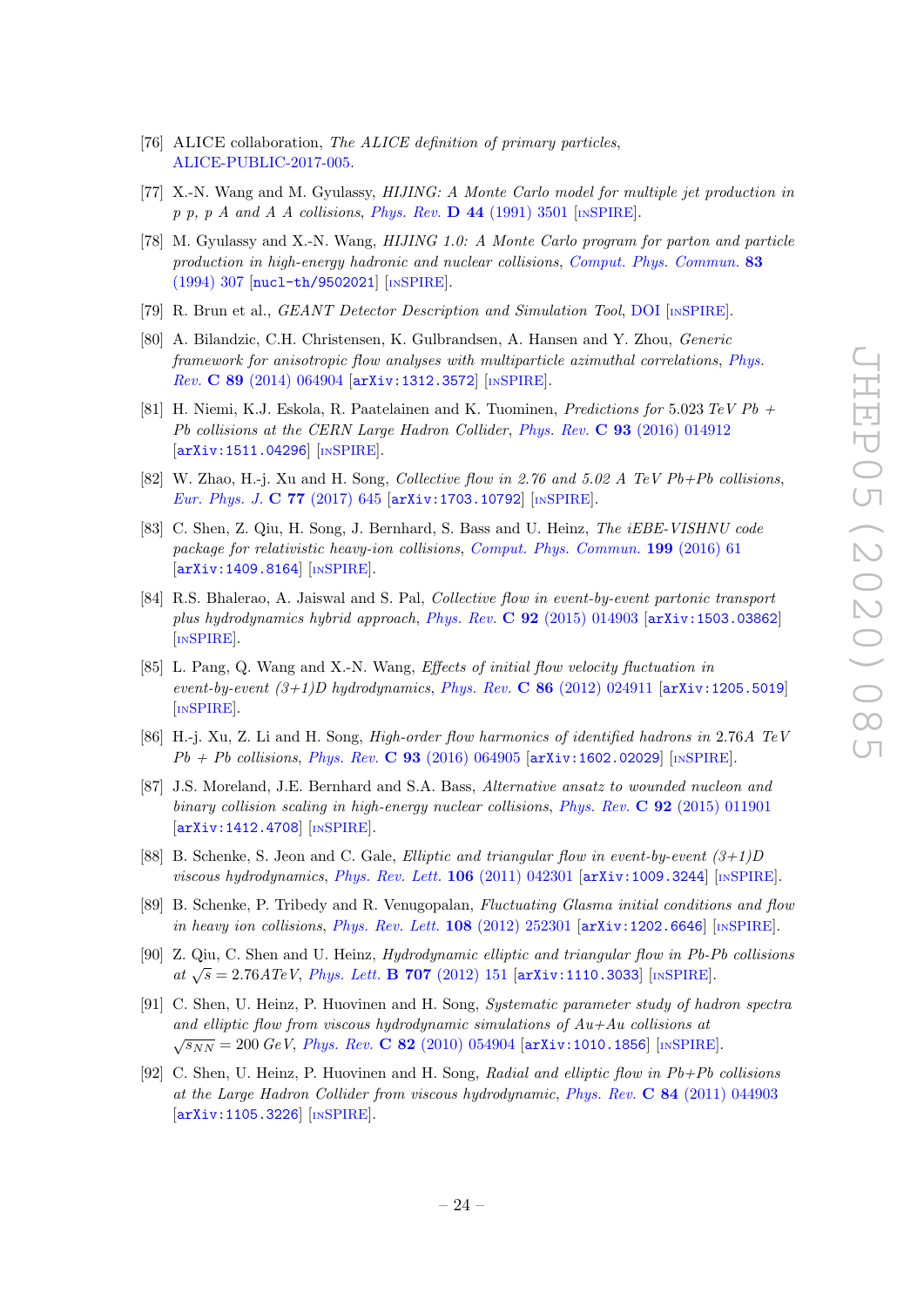- [93] G.S. Denicol, T. Kodama, T. Koide and P. Mota, *Effect of bulk viscosity on Elliptic Flow* near QCD phase transition, Phys. Rev. **C 80** [\(2009\) 064901](https://doi.org/10.1103/PhysRevC.80.064901) [[arXiv:0903.3595](https://arxiv.org/abs/0903.3595)] [IN[SPIRE](https://inspirehep.net/search?p=find+EPRINT+arXiv:0903.3595)].
- [94] F. Karsch, D. Kharzeev and K. Tuchin, Universal properties of bulk viscosity near the QCD phase transition, [Phys. Lett.](https://doi.org/10.1016/j.physletb.2008.01.080) **B 663** (2008) 217 [[arXiv:0711.0914](https://arxiv.org/abs/0711.0914)] [IN[SPIRE](https://inspirehep.net/search?p=find+EPRINT+arXiv:0711.0914)].
- [95] J. Noronha-Hostler, J. Noronha and C. Greiner, Transport Coefficients of Hadronic Matter near  $T(c)$ , [Phys. Rev. Lett.](https://doi.org/10.1103/PhysRevLett.103.172302) 103 (2009) 172302 [[arXiv:0811.1571](https://arxiv.org/abs/0811.1571)] [IN[SPIRE](https://inspirehep.net/search?p=find+EPRINT+arXiv:0811.1571)].
- [96] E. Molnar, H. Niemi and D.H. Rischke, Numerical tests of causal relativistic dissipative fluid dynamics, [Eur. Phys. J.](https://doi.org/10.1140/epjc/s10052-009-1194-9) C 65 (2010) 615 [[arXiv:0907.2583](https://arxiv.org/abs/0907.2583)] [IN[SPIRE](https://inspirehep.net/search?p=find+EPRINT+arXiv:0907.2583)].
- [97] E. Shuryak, The sounds of the Little and Big Bangs, Universe 3 [\(2017\) 75](https://doi.org/10.3390/universe3040075) [[arXiv:1710.03776](https://arxiv.org/abs/1710.03776)] [IN[SPIRE](https://inspirehep.net/search?p=find+EPRINT+arXiv:1710.03776)].
- [98] P. Staig and E. Shuryak, The Fate of the Initial State Fluctuations in Heavy Ion Collisions. III The Second Act of Hydrodynamics, Phys. Rev. C 84 [\(2011\) 044912](https://doi.org/10.1103/PhysRevC.84.044912) [[arXiv:1105.0676](https://arxiv.org/abs/1105.0676)] [IN[SPIRE](https://inspirehep.net/search?p=find+EPRINT+arXiv:1105.0676)].
- [99] R.A. Lacey et al., Is anisotropic flow really acoustic?, [arXiv:1301.0165](https://arxiv.org/abs/1301.0165) [IN[SPIRE](https://inspirehep.net/search?p=find+EPRINT+arXiv:1301.0165)].
- [100] J. Qian, U.W. Heinz and J. Liu, Mode-coupling effects in anisotropic flow in heavy-ion collisions, Phys. Rev. C 93 [\(2016\) 064901](https://doi.org/10.1103/PhysRevC.93.064901) [[arXiv:1602.02813](https://arxiv.org/abs/1602.02813)] [IN[SPIRE](https://inspirehep.net/search?p=find+EPRINT+arXiv:1602.02813)].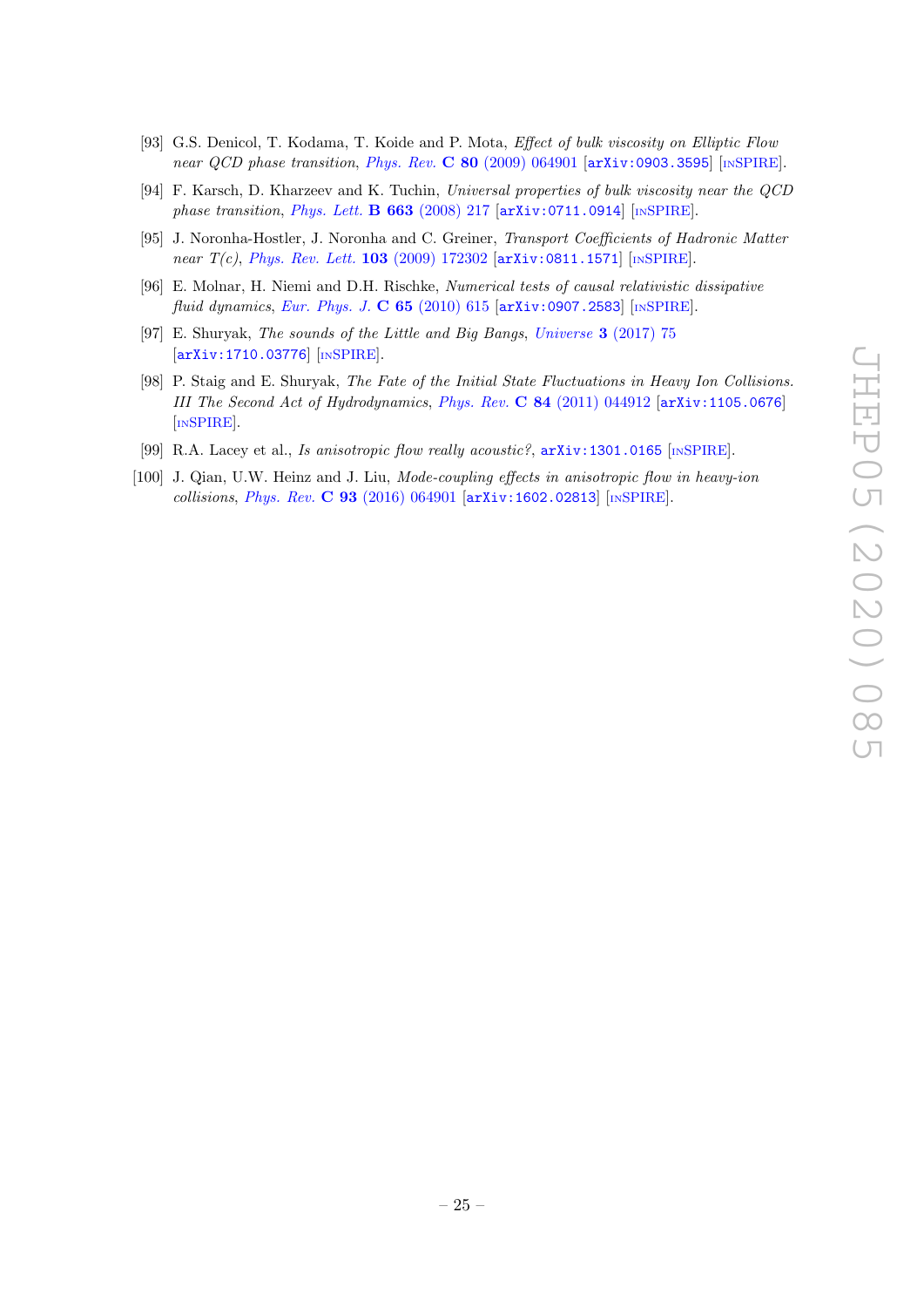## The ALICE collaboration

S. Acharya<sup>141</sup>, D. Adamová<sup>94</sup>, A. Adler<sup>74</sup>, J. Adolfsson<sup>80</sup>, M.M. Aggarwal<sup>99</sup>, G. Aglieri Rinella<sup>33</sup>, M. Agnello<sup>30</sup>, N. Agrawal<sup>10,53</sup>, Z. Ahammed<sup>141</sup>, S. Ahmad<sup>16</sup>, S.U. Ahn<sup>76</sup>, A. Akindinov<sup>91</sup>, M. Al-Turany<sup>106</sup>, S.N. Alam<sup>141</sup>, D.S.D. Albuquerque<sup>122</sup>, D. Aleksandrov<sup>87</sup>, B. Alessandro<sup>58</sup>, H.M. Alfanda<sup>6</sup>, R. Alfaro Molina<sup>71</sup>, B. Ali<sup>16</sup>, Y. Ali<sup>14</sup>, A. Alici<sup>10,26,53</sup>, A. Alkin<sup>2</sup>, J. Alme<sup>21</sup>, T.  $Alt^{68}$ , L. Altenkamper<sup>21</sup>, I. Altsybeev<sup>112</sup>, M.N. Anaam<sup>6</sup>, C. Andrei<sup>47</sup>, D. Andreou<sup>33</sup>, H.A. Andrews<sup>110</sup>, A. Andronic<sup>144</sup>, M. Angeletti<sup>33</sup>, V. Anguelov<sup>103</sup>, C. Anson<sup>15</sup>, T. Antičić<sup>107</sup>, F. Antinori<sup>56</sup>, P. Antonioli<sup>53</sup>, N. Apadula<sup>79</sup>, L. Aphecetche<sup>114</sup>, H. Appelshäuser<sup>68</sup>, S. Arcelli<sup>26</sup>, R. Arnaldi<sup>58</sup>, M. Arratia<sup>79</sup>, I.C. Arsene<sup>20</sup>, M. Arslandok<sup>103</sup>, A. Augustinus<sup>33</sup>, R. Averbeck<sup>106</sup>, S. Aziz<sup>61</sup>, M.D. Azmi<sup>16</sup>, A. Badalà<sup>55</sup>, Y.W. Baek<sup>40</sup>, S. Bagnasco<sup>58</sup>, X. Bai<sup>106</sup>, R. Bailhache<sup>68</sup>, R. Bala<sup>100</sup>, A. Balbino<sup>30</sup>, A. Baldisseri<sup>137</sup>, M. Ball<sup>42</sup>, S. Balouza<sup>104</sup>, R. Barbera<sup>27</sup>, L. Barioglio<sup>25</sup>, G.G. Barnaföldi<sup>145</sup>, L.S. Barnby<sup>93</sup>, V. Barret<sup>134</sup>, P. Bartalini<sup>6</sup>, K. Barth<sup>33</sup>, E. Bartsch<sup>68</sup>, F. Baruffaldi<sup>28</sup>, N. Bastid<sup>134</sup>, S. Basu<sup>143</sup>, G. Batigne<sup>114</sup>, B. Batyunya<sup>75</sup>, D. Bauri<sup>48</sup>, J.L. Bazo Alba<sup>111</sup>, I.G. Bearden<sup>88</sup>, C. Beattie<sup>146</sup>, C. Bedda<sup>63</sup>, N.K. Behera<sup>60</sup>, I. Belikov<sup>136</sup>, A.D.C. Bell Hechavarria<sup>144</sup>, F. Bellini<sup>33</sup>, R. Bellwied<sup>125</sup>, V. Belyaev<sup>92</sup>, G. Bencedi<sup>145</sup>, S. Beole<sup>25</sup>, A. Bercuci<sup>47</sup>, Y. Berdnikov<sup>97</sup>, D. Berenyi<sup>145</sup>, R.A. Bertens<sup>130</sup>, D. Berzano<sup>58</sup>, M.G. Besoiu<sup>67</sup>, L. Betev<sup>33</sup>, A. Bhasin<sup>100</sup>, I.R. Bhat<sup>100</sup>, M.A. Bhat<sup>3</sup>, H. Bhatt<sup>48</sup>, B. Bhattacharjee<sup>41</sup>, A. Bianchi<sup>25</sup>, L. Bianchi<sup>25</sup>, N. Bianchi<sup>51</sup>, J. Bielčík<sup>36</sup>, J. Bielčíková<sup>94</sup>, A. Bilandzic<sup>104,117</sup>, G. Biro<sup>145</sup>, R. Biswas<sup>3</sup>, S. Biswas<sup>3</sup>, J.T. Blair<sup>119</sup>, D. Blau<sup>87</sup>, C. Blume<sup>68</sup>, G. Boca<sup>139</sup>, F. Bock<sup>33,95</sup>, A. Bogdanov<sup>92</sup>, L. Boldizsár<sup>145</sup>, A. Bolozdynya<sup>92</sup>, M. Bombara<sup>37</sup>, G. Bonomi<sup>140</sup>, H. Borel<sup>137</sup>, A. Borissov<sup>92,144</sup>, H. Bossi<sup>146</sup>, E. Botta<sup>25</sup>, L. Bratrud<sup>68</sup>, P. Braun-Munzinger<sup>106</sup>, M. Bregant<sup>121</sup>, M. Broz<sup>36</sup>, E. Bruna<sup>58</sup>, G.E. Bruno<sup>105</sup>, M.D. Buckland<sup>127</sup>, D. Budnikov<sup>108</sup>, H. Buesching<sup>68</sup>, S. Bufalino<sup>30</sup>, O. Bugnon<sup>114</sup>, P. Buhler<sup>113</sup>, P. Buncic<sup>33</sup>, Z. Buthelezi<sup>72,131</sup>, J.B. Butt<sup>14</sup>, J.T. Buxton<sup>96</sup>, S.A. Bysiak<sup>118</sup>, D. Caffarri<sup>89</sup>, A. Caliva<sup>106</sup>, E. Calvo Villar<sup>111</sup>, R.S. Camacho<sup>44</sup>, P. Camerini<sup>24</sup>, A.A. Capon<sup>113</sup>, F. Carnesecchi<sup>10,26</sup>, R. Caron<sup>137</sup>, J. Castillo Castellanos<sup>137</sup>, A.J. Castro<sup>130</sup>, E.A.R. Casula<sup>54</sup>, F. Catalano<sup>30</sup>, C. Ceballos Sanchez<sup>52</sup>, P. Chakraborty<sup>48</sup>, S. Chandra<sup>141</sup>, W. Chang<sup>6</sup>, S. Chapeland<sup>33</sup>, M. Chartier<sup>127</sup>, S. Chattopadhyay<sup>141</sup>, S. Chattopadhyay<sup>109</sup>, A. Chauvin<sup>23</sup>, C. Cheshkov<sup>135</sup>, B. Cheynis<sup>135</sup>, V. Chibante Barroso<sup>33</sup>, D.D. Chinellato<sup>122</sup>, S. Cho<sup>60</sup>, P. Chochula<sup>33</sup>, T. Chowdhury<sup>134</sup>, P. Christakoglou<sup>89</sup>, C.H. Christensen<sup>88</sup>, P. Christiansen<sup>80</sup>, T. Chujo<sup>133</sup>, C. Cicalo<sup>54</sup>, L. Cifarelli<sup>10,26</sup>, F. Cindolo<sup>53</sup>, G. Clai<sup>53, ii</sup>, J. Cleymans<sup>124</sup>, F. Colamaria<sup>52</sup>, D. Colella<sup>52</sup>, A. Collu<sup>79</sup>, M. Colocci<sup>26</sup>, M. Concas<sup>58, iii</sup>, G. Conesa Balbastre<sup>78</sup>, Z. Conesa del Valle<sup>61</sup>, G. Contin<sup>24,127</sup>, J.G. Contreras<sup>36</sup>, T.M. Cormier<sup>95</sup>, Y. Corrales Morales<sup>25</sup>, P. Cortese<sup>31</sup>, M.R. Cosentino<sup>123</sup>, F. Costa<sup>33</sup>, S. Costanza<sup>139</sup>, P. Crochet<sup>134</sup>, E. Cuautle<sup>69</sup>, P. Cui<sup>6</sup>, L. Cunqueiro<sup>95</sup>, D. Dabrowski<sup>142</sup>, T. Dahms<sup>104,117</sup>, A. Dainese<sup>56</sup>, F.P.A. Damas<sup>114,137</sup>, M.C. Danisch<sup>103</sup>, A. Danu<sup>67</sup>, D. Das<sup>109</sup>, I.  $Das^{109}$ , P. Das<sup>85</sup>, P. Das<sup>3</sup>, S. Das<sup>3</sup>, A. Dash<sup>85</sup>, S. Dash<sup>48</sup>, S. De<sup>85</sup>, A. De Caro<sup>29</sup>, G. de Cataldo<sup>52</sup>, J. de Cuveland<sup>38</sup>, A. De Falco<sup>23</sup>, D. De Gruttola<sup>10</sup>, N. De Marco<sup>58</sup>, S. De Pasquale<sup>29</sup>, S. Deb<sup>49</sup>, B. Debjani<sup>3</sup>, H.F. Degenhardt<sup>121</sup>, K.R. Deja<sup>142</sup>, A. Deloff<sup>84</sup>, S. Delsanto<sup>25,131</sup>, W. Deng<sup>6</sup>, D. Devetak<sup>106</sup>, P. Dhankher<sup>48</sup>, D. Di Bari<sup>32</sup>, A. Di Mauro<sup>33</sup>, R.A. Diaz<sup>8</sup>, T. Dietel<sup>124</sup>, P. Dillenseger<sup>68</sup>, Y. Ding<sup>6</sup>, R. Divià<sup>33</sup>, D.U. Dixit<sup>19</sup>, Ø. Djuvsland<sup>21</sup>, U. Dmitrieva<sup>62</sup>, A. Dobrin<sup>33,67</sup>, B. Dönigus<sup>68</sup>, O. Dordic<sup>20</sup>, A.K. Dubey<sup>141</sup>, A. Dubla<sup>106</sup>, S. Dudi<sup>99</sup>, M. Dukhishyam<sup>85</sup>, P. Dupieux<sup>134</sup>, R.J. Ehlers<sup>95,146</sup>, V.N. Eikeland<sup>21</sup>, D. Elia<sup>52</sup>, E. Epple<sup>146</sup>, B. Erazmus<sup>114</sup>, F. Erhardt<sup>98</sup>, A. Erokhin<sup>112</sup>, M.R. Ersdal<sup>21</sup>, B. Espagnon<sup>61</sup>, G. Eulisse<sup>33</sup>, D. Evans<sup>110</sup>, S. Evdokimov<sup>90</sup>, L. Fabbietti<sup>104,117</sup>, M. Faggin<sup>28</sup>, J. Faivre<sup>78</sup>, F. Fan<sup>6</sup>, A. Fantoni<sup>51</sup>, M. Fasel<sup>95</sup>, P. Fecchio<sup>30</sup>, A. Feliciello<sup>58</sup>, G. Feofilov<sup>112</sup>, A. Fernández Téllez<sup>44</sup>, A. Ferrero<sup>137</sup>, A. Ferretti<sup>25</sup>, A. Festanti<sup>33</sup>, V.J.G. Feuillard<sup>103</sup>, J. Figiel<sup>118</sup>, S. Filchagin<sup>108</sup>, D. Finogeev<sup>62</sup>, F.M. Fionda<sup>21</sup>, G. Fiorenza<sup>52</sup>, F. Flor<sup>125</sup>, S. Foertsch<sup>72</sup>, P. Foka<sup>106</sup>, S. Fokin<sup>87</sup>, E. Fragiacomo<sup>59</sup>,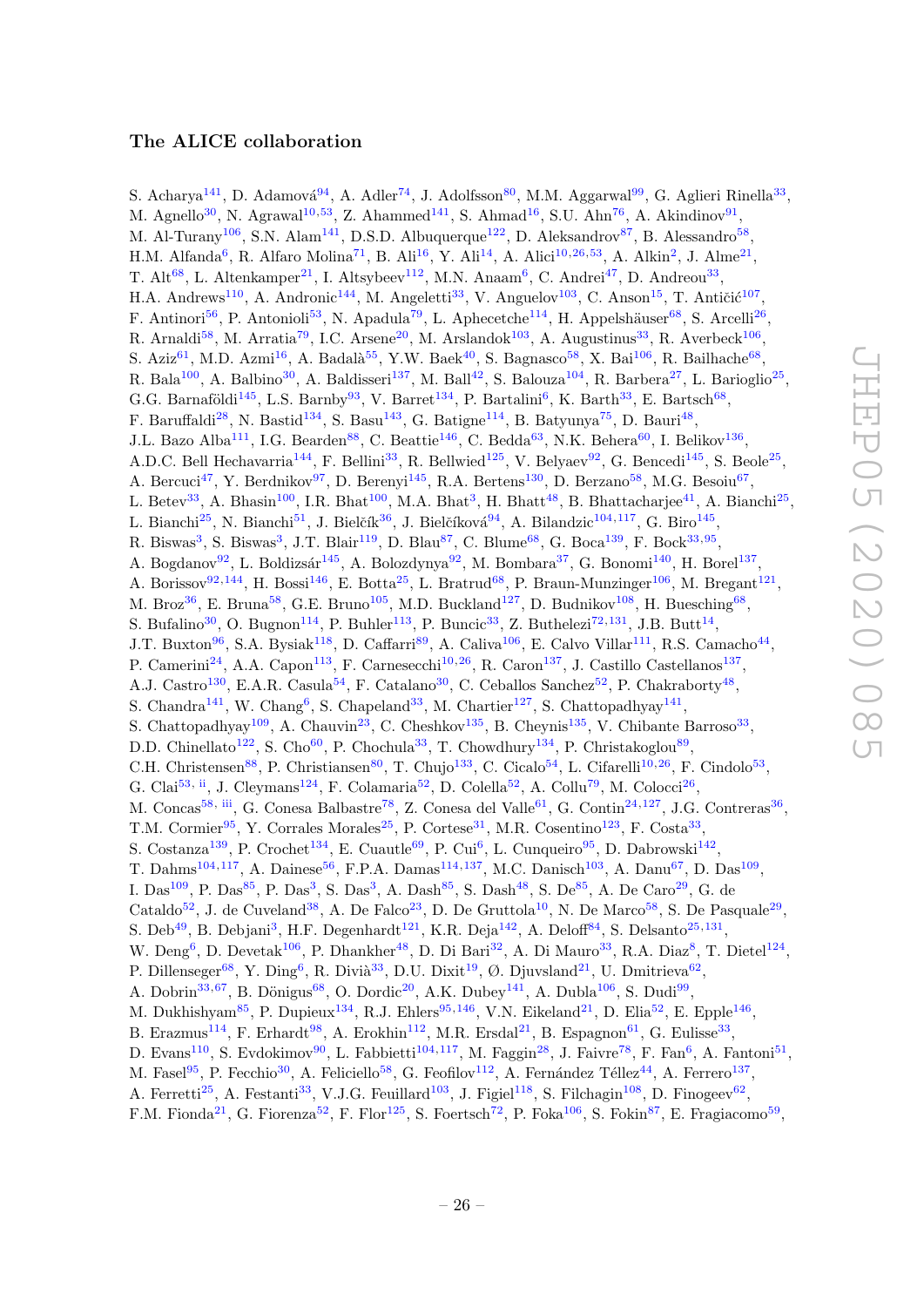U. Frankenfeld<sup>106</sup>, U. Fuchs<sup>33</sup>, C. Furget<sup>78</sup>, A. Furs<sup>62</sup>, M. Fusco Girard<sup>29</sup>, J.J. Gaardhøje<sup>88</sup>, M. Gagliardi<sup>25</sup>, A.M. Gago<sup>111</sup>, A. Gal<sup>136</sup>, C.D. Galvan<sup>120</sup>, P. Ganoti<sup>83</sup>, C. Garabatos<sup>106</sup>, E. Garcia-Solis<sup>11</sup>, K. Garg<sup>27</sup>, C. Gargiulo<sup>33</sup>, A. Garibli<sup>86</sup>, K. Garner<sup>144</sup>, P. Gasik<sup>104,117</sup>, E.F. Gauger<sup>119</sup>, M.B. Gay Ducati<sup>70</sup>, M. Germain<sup>114</sup>, J. Ghosh<sup>109</sup>, P. Ghosh<sup>141</sup>, S.K. Ghosh<sup>3</sup>, M. Giacalone<sup>26</sup>, P. Gianotti<sup>51</sup>, P. Giubellino<sup>58,106</sup>, P. Giubilato<sup>28</sup>, P. Glässel<sup>103</sup>, A. Gomez Ramirez<sup>74</sup>, V. Gonzalez<sup>106</sup>, P. González-Zamora<sup>44</sup>, S. Gorbunov<sup>38</sup>, L. Görlich<sup>118</sup>, S. Gotovac<sup>34</sup>, V. Grabski<sup>71</sup>, L.K. Graczykowski<sup>142</sup>, K.L. Graham<sup>110</sup>, L. Greiner<sup>79</sup>, A. Grelli<sup>63</sup>, C. Grigoras<sup>33</sup>, V. Grigoriev<sup>92</sup>, A. Grigoryan<sup>1</sup>, S. Grigoryan<sup>75</sup>, O.S. Groettvik<sup>21</sup>, F. Grosa<sup>30</sup>, J.F. Grosse-Oetringhaus<sup>33</sup>, R. Grosso<sup>106</sup>, R. Guernane<sup>78</sup>, M. Guittiere<sup>114</sup>, K. Gulbrandsen<sup>88</sup>, T. Gunji<sup>132</sup>, A. Gupta<sup>100</sup>, R. Gupta<sup>100</sup>, I.B. Guzman<sup>44</sup>, R. Haake<sup>146</sup>, M.K. Habib<sup>106</sup>, C. Hadjidakis<sup>61</sup>, H. Hamagaki<sup>81</sup>, G. Hamar<sup>145</sup>, M. Hamid<sup>6</sup>, R. Hannigan<sup>119</sup>, M.R. Haque<sup>63,85</sup>, A. Harlenderova<sup>106</sup>, J.W. Harris<sup>146</sup>, A. Harton<sup>11</sup>, J.A. Hasenbichler<sup>33</sup>, H. Hassan<sup>95</sup>, D. Hatzifotiadou<sup>10,53</sup>, P. Hauer<sup>42</sup>, S. Hayashi<sup>132</sup>, S.T. Heckel<sup>68,104</sup>, E. Hellbär<sup>68</sup>, H. Helstrup<sup>35</sup>, A. Herghelegiu<sup>47</sup>, T. Herman<sup>36</sup>, E.G. Hernandez<sup>44</sup>, G. Herrera Corral<sup>9</sup>, F. Herrmann<sup>144</sup>, K.F. Hetland<sup>35</sup>, H. Hillemanns<sup>33</sup>, C. Hills<sup>127</sup>, B. Hippolyte<sup>136</sup>, B. Hohlweger<sup>104</sup>, J. Honermann<sup>144</sup>, D. Horak $^{36}$ , A. Hornung $^{68}$ , S. Hornung $^{106}$ , R. Hosokawa $^{15}$ , P. Hristov $^{33}$ , C. Huang $^{61}$ , C. Hughes<sup>130</sup>, P. Huhn<sup>68</sup>, T.J. Humanic<sup>96</sup>, H. Hushnud<sup>109</sup>, L.A. Husova<sup>144</sup>, N. Hussain<sup>41</sup>, S.A. Hussain<sup>14</sup>, D. Hutter<sup>38</sup>, J.P. Iddon<sup>33,127</sup>, R. Ilkaev<sup>108</sup>, M. Inaba<sup>133</sup>, G.M. Innocenti<sup>33</sup>, M. Ippolitov<sup>87</sup>, A. Isakov<sup>94</sup>, M.S. Islam<sup>109</sup>, M. Ivanov<sup>106</sup>, V. Ivanov<sup>97</sup>, V. Izucheev<sup>90</sup>, B. Jacak<sup>79</sup>, N. Jacazio<sup>53</sup>, P.M. Jacobs<sup>79</sup>, S. Jadlovska<sup>116</sup>, J. Jadlovsky<sup>116</sup>, S. Jaelani<sup>63</sup>, C. Jahnke<sup>121</sup>, M.J. Jakubowska<sup>142</sup>, M.A. Janik<sup>142</sup>, T. Janson<sup>74</sup>, M. Jercic<sup>98</sup>, O. Jevons<sup>110</sup>, M. Jin<sup>125</sup>, F. Jonas<sup>95,144</sup>, P.G. Jones<sup>110</sup>, J. Jung<sup>68</sup>, M. Jung<sup>68</sup>, A. Jusko<sup>110</sup>, P. Kalinak<sup>64</sup>, A. Kalweit<sup>33</sup>, V. Kaplin<sup>92</sup>, S. Kar<sup>6</sup>, A. Karasu Uysal<sup>77</sup>, O. Karavichev<sup>62</sup>, T. Karavicheva<sup>62</sup>, P. Karczmarczyk<sup>33</sup>, E. Karpechev<sup>62</sup>, U. Kebschull<sup>74</sup>, R. Keidel<sup>46</sup>, M. Keil<sup>33</sup>, B. Ketzer<sup>42</sup>, Z. Khabanova<sup>89</sup>, A.M. Khan<sup>6</sup>, S. Khan<sup>16</sup>, S.A. Khan<sup>141</sup>, A. Khanzadeev<sup>97</sup>, Y. Kharlov<sup>90</sup>, A. Khatun<sup>16</sup>, A. Khuntia $^{118}$ , B. Kileng $^{35}$ , B. Kim $^{60}$ , B. Kim $^{133}$ , D. Kim $^{147}$ , D.J. Kim $^{126}$ , E.J. Kim $^{73}$ , H. Kim<sup>17,147</sup>, J. Kim<sup>147</sup>, J.S. Kim<sup>40</sup>, J. Kim<sup>103</sup>, J. Kim<sup>147</sup>, J. Kim<sup>73</sup>, M. Kim<sup>103</sup>, S. Kim<sup>18</sup>, T. Kim<sup>147</sup>, T. Kim<sup>147</sup>, S. Kirsch<sup>38,68</sup>, I. Kisel<sup>38</sup>, S. Kiselev<sup>91</sup>, A. Kisiel<sup>142</sup>, J.L. Klay<sup>5</sup>, C. Klein<sup>68</sup>, J. Klein<sup>58</sup>, S. Klein<sup>79</sup>, C. Klein-Bösing<sup>144</sup>, M. Kleiner<sup>68</sup>, A. Kluge<sup>33</sup>, M.L. Knichel<sup>33</sup>, A.G. Knospe<sup>125</sup>, C. Kobdaj<sup>115</sup>, M.K. Köhler<sup>103</sup>, T. Kollegger<sup>106</sup>, A. Kondratyev<sup>75</sup>, N. Kondratyeva<sup>92</sup>, E. Kondratyuk<sup>90</sup>, J. Konig<sup>68</sup>, P.J. Konopka<sup>33</sup>, L. Koska<sup>116</sup>, O. Kovalenko<sup>84</sup>, V. Kovalenko $^{112}$ , M. Kowalski $^{118}$ , I. Králik $^{64}$ , A. Kravčáková $^{37}$ , L. Kreis $^{106}$ , M. Krivda $^{64,110}$ , F. Krizek $^{94}$ , K. Krizkova Gajdosova $^{36}$ , M. Krüger $^{68}$ , E. Kryshen $^{97}$ , M. Krzewicki $^{38}$ , A.M. Kubera<sup>96</sup>, V. Kučera<sup>60</sup>, C. Kuhn<sup>136</sup>, P.G. Kuijer<sup>89</sup>, L. Kumar<sup>99</sup>, S. Kundu<sup>85</sup>, P. Kurashvili<sup>84</sup>, A. Kurepin<sup>62</sup>, A.B. Kurepin<sup>62</sup>, A. Kuryakin<sup>108</sup>, S. Kushpil<sup>94</sup>, J. Kvapil<sup>110</sup>, M.J. Kweon $^{60}$ , J.Y. Kwon $^{60}$ , Y. Kwon $^{147}$ , S.L. La Pointe<sup>38</sup>, P. La Rocca<sup>27</sup>, Y.S. Lai<sup>79</sup>, R. Langoy<sup>129</sup>, K. Lapidus<sup>33</sup>, A. Lardeux<sup>20</sup>, P. Larionov<sup>51</sup>, E. Laudi<sup>33</sup>, R. Lavicka<sup>36</sup>, T. Lazareva<sup>112</sup>, R. Lea<sup>24</sup>, L. Leardini<sup>103</sup>, J. Lee<sup>133</sup>, S. Lee<sup>147</sup>, F. Lehas<sup>89</sup>, S. Lehner<sup>113</sup>, J. Lehrbach<sup>38</sup>, R.C. Lemmon<sup>93</sup>, I. León Monzón<sup>120</sup>, E.D. Lesser<sup>19</sup>, M. Lettrich<sup>33</sup>, P. Lévai<sup>145</sup>, X. Li<sup>12</sup>, X.L. Li<sup>6</sup>, J. Lien<sup>129</sup>, R. Lietava<sup>110</sup>, B. Lim<sup>17</sup>, V. Lindenstruth<sup>38</sup>, S.W. Lindsay<sup>127</sup>, C. Lippmann<sup>106</sup>, M.A. Lisa<sup>96</sup>, A. Liu<sup>19</sup>, J. Liu<sup>127</sup>, S. Liu<sup>96</sup>, W.J. Llope<sup>143</sup>, I.M. Lofnes<sup>21</sup>, V. Loginov<sup>92</sup>, C. Loizides<sup>95</sup>, P. Loncar<sup>34</sup>, J.A.L. Lopez<sup>103</sup>, X. Lopez<sup>134</sup>, E. López Torres<sup>8</sup>, J.R. Luhder<sup>144</sup>, M. Lunardon<sup>28</sup>, G. Luparello<sup>59</sup>, Y.G. Ma<sup>39</sup>, A. Maevskaya<sup>62</sup>, M. Mager<sup>33</sup>, S.M. Mahmood $^{20}$ , T. Mahmoud $^{42}$ , A. Maire $^{136}$ , R.D. Majka $^{146}$ , M. Malaev $^{97}$ , Q.W. Malik $^{20}$ , L. Malinina<sup>75, iv</sup>, D. Mal'Kevich<sup>91</sup>, P. Malzacher<sup>106</sup>, G. Mandaglio<sup>55</sup>, V. Manko<sup>87</sup>, F. Manso<sup>134</sup>, V. Manzari<sup>52</sup>, Y. Mao<sup>6</sup>, M. Marchisone<sup>135</sup>, J. Mareš<sup>66</sup>, G.V. Margagliotti<sup>24</sup>, A. Margotti<sup>53</sup>, J. Margutti<sup>63</sup>, A. Marín<sup>106</sup>, C. Markert<sup>119</sup>, M. Marquard<sup>68</sup>, N.A. Martin<sup>103</sup>, P. Martinengo<sup>33</sup>,

J.L. Martinez<sup>125</sup>, M.I. Martínez<sup>44</sup>, G. Martínez García<sup>114</sup>, M. Martinez Pedreira<sup>33</sup>,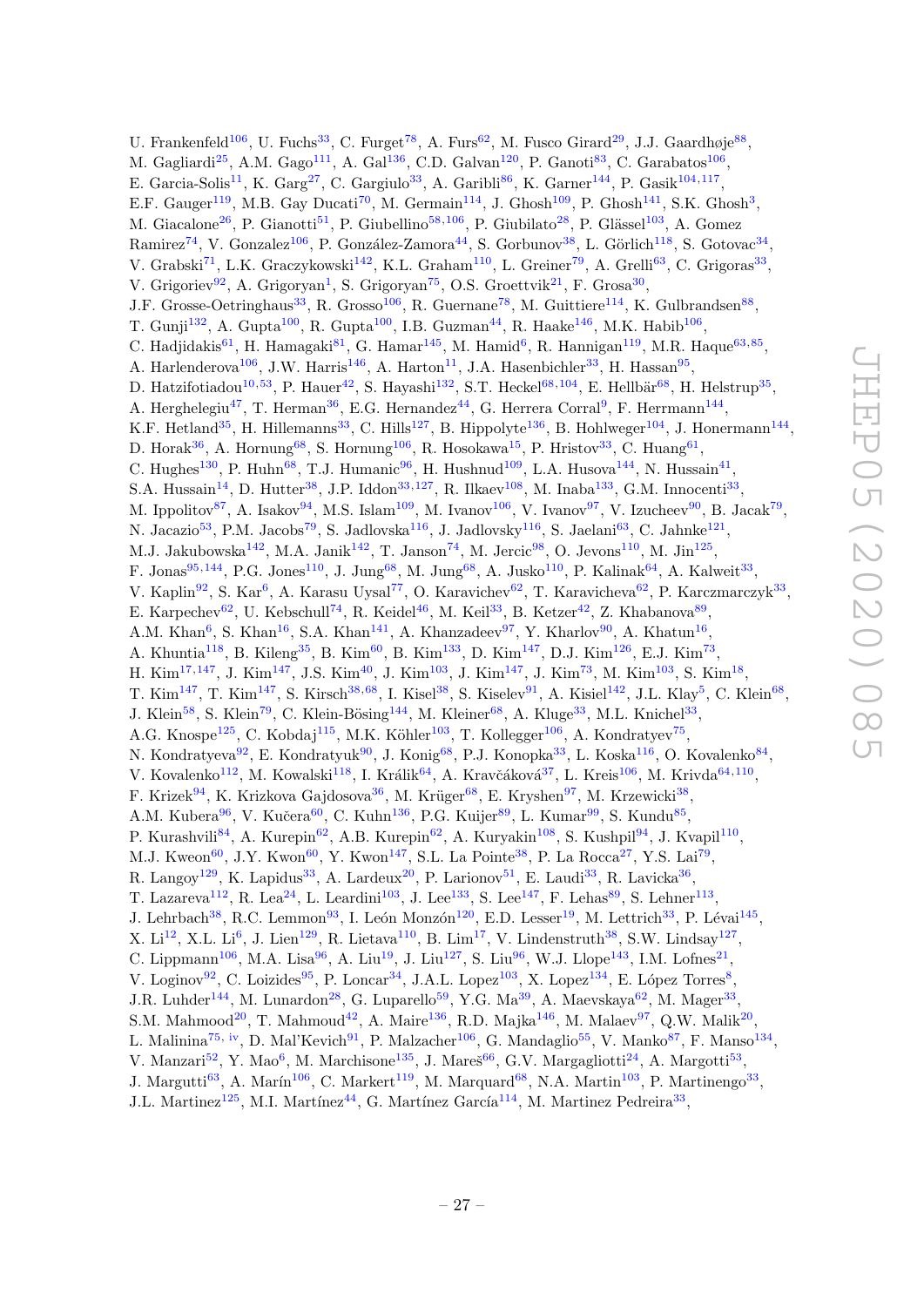S. Masciocchi<sup>106</sup>, M. Masera<sup>25</sup>, A. Masoni<sup>54</sup>, L. Massacrier<sup>61</sup>, E. Masson<sup>114</sup>, A. Mastroserio<sup>52,138</sup>, A.M. Mathis<sup>104,117</sup>, O. Matonoha<sup>80</sup>, P.F.T. Matuoka<sup>121</sup>, A. Matyja<sup>118</sup>, C. Mayer<sup>118</sup>, F. Mazzaschi<sup>25</sup>, M. Mazzilli<sup>52</sup>, M.A. Mazzoni<sup>57</sup>, A.F. Mechler<sup>68</sup>, F. Meddi<sup>22</sup>, Y. Melikyan<sup>62,92</sup>, A. Menchaca-Rocha<sup>71</sup>, C. Mengke<sup>6</sup>, E. Meninno<sup>29,113</sup>, M. Meres<sup>13</sup>, S. Mhlanga<sup>124</sup>, Y. Miake<sup>133</sup>, L. Micheletti<sup>25</sup>, D.L. Mihaylov<sup>104</sup>, K. Mikhaylov<sup>75,91</sup>, A.N. Mishra<sup>69</sup>, D. Miśkowiec<sup>106</sup>, A. Modak<sup>3</sup>, N. Mohammadi<sup>33</sup>, A.P. Mohanty<sup>63</sup>, B. Mohanty<sup>85</sup>, M. Mohisin Khan<sup>16, v</sup>, C. Mordasini<sup>104</sup>, D.A. Moreira De Godoy<sup>144</sup>, L.A.P. Moreno<sup>44</sup>, I. Morozov<sup>62</sup>, A. Morsch<sup>33</sup>, T. Mrnjavac<sup>33</sup>, V. Muccifora<sup>51</sup>, E. Mudnic<sup>34</sup>, D. Mühlheim<sup>144</sup>, S. Muhuri<sup>141</sup>, J.D. Mulligan<sup>79</sup>, M.G. Munhoz<sup>121</sup>, R.H. Munzer<sup>68</sup>, H. Murakami<sup>132</sup>, S. Murray<sup>124</sup>, L. Musa<sup>33</sup>, J. Musinsky<sup>64</sup>, C.J. Myers<sup>125</sup>, J.W. Myrcha<sup>142</sup>, B. Naik<sup>48</sup>, R. Nair<sup>84</sup>, B.K. Nandi<sup>48</sup>, R. Nania<sup>10,53</sup>, E. Nappi<sup>52</sup>, M.U. Naru<sup>14</sup>, A.F. Nassirpour<sup>80</sup>, C. Nattrass<sup>130</sup>, R. Nayak<sup>48</sup>, T.K. Nayak<sup>85</sup>, S. Nazarenko<sup>108</sup>, A. Neagu<sup>20</sup>, R.A. Negrao De Oliveira<sup>68</sup>, L. Nellen<sup>69</sup>, S.V. Nesbo<sup>35</sup>, G. Neskovic<sup>38</sup>, D. Nesterov<sup>112</sup>, L.T. Neumann<sup>142</sup>, B.S. Nielsen<sup>88</sup>, S. Nikolaev<sup>87</sup>, S. Nikulin<sup>87</sup>, V. Nikulin<sup>97</sup>, F. Noferini<sup>10,53</sup>, P. Nomokonov<sup>75</sup>, J. Norman<sup>78,127</sup>, N. Novitzky<sup>133</sup>, P. Nowakowski<sup>142</sup>, A. Nyanin<sup>87</sup>, J. Nystrand<sup>21</sup>, M. Ogino $^{81}$ , A. Ohlson $^{80,103}$ , J. Oleniacz<sup>142</sup>, A.C. Oliveira Da Silva<sup>121,130</sup>, M.H. Oliver<sup>146</sup>, C. Oppedisano<sup>58</sup>, R. Orava<sup>43</sup>, A. Ortiz Velasquez<sup>69</sup>, A. Oskarsson<sup>80</sup>, J. Otwinowski<sup>118</sup>, K. Oyama $^{81}$ , Y. Pachmayer<sup>103</sup>, V. Pacik $^{88}$ , D. Pagano<sup>140</sup>, G. Paić $^{69}$ , J. Pan<sup>143</sup>, A.K. Pandey<sup>48</sup>, S. Panebianco<sup>137</sup>, P. Pareek<sup>49,141</sup>, J. Park<sup>60</sup>, J.E. Parkkila<sup>126</sup>, S. Parmar<sup>99</sup>, S.P. Pathak<sup>125</sup>, R.N. Patra<sup>141</sup>, B. Paul<sup>23</sup>, H. Pei<sup>6</sup>, T. Peitzmann<sup>63</sup>, X. Peng<sup>6</sup>, L.G. Pereira<sup>70</sup>, H. Pereira Da Costa<sup>137</sup>, D. Peresunko<sup>87</sup>, G.M. Perez<sup>8</sup>, E. Perez Lezama<sup>68</sup>, V. Peskov<sup>68</sup>, Y. Pestov<sup>4</sup>, V. Petráček $^{36}$ , M. Petrovici<sup>47</sup>, R.P. Pezzi<sup>70</sup>, S. Piano<sup>59</sup>, M. Pikna<sup>13</sup>, P. Pillot<sup>114</sup>, O. Pinazza<sup>33,53</sup>, L. Pinsky<sup>125</sup>, C. Pinto<sup>27</sup>, S. Pisano<sup>10,51</sup>, D. Pistone<sup>55</sup>, M. Ploskon<sup>79</sup>, M. Planinic<sup>98</sup>, F. Pliquett<sup>68</sup>, S. Pochybova<sup>145, i</sup>, M.G. Poghosyan<sup>95</sup>, B. Polichtchouk<sup>90</sup>, N. Poljak<sup>98</sup>, A. Pop<sup>47</sup>, H. Poppenborg<sup>144</sup>, S. Porteboeuf-Houssais<sup>134</sup>, V. Pozdniakov<sup>75</sup>, S.K. Prasad<sup>3</sup>, R. Preghenella<sup>53</sup>, F. Prino<sup>58</sup>, C.A. Pruneau<sup>143</sup>, I. Pshenichnov<sup>62</sup>, M. Puccio<sup>25,33</sup>, J. Putschke<sup>143</sup>, L. Quaglia<sup>25</sup>, R.E. Quishpe<sup>125</sup>, S. Ragoni<sup>110</sup>, S. Raha<sup>3</sup>, S. Rajput<sup>100</sup>, J. Rak<sup>126</sup>, A. Rakotozafindrabe<sup>137</sup>, L. Ramello<sup>31</sup>, F. Rami<sup>136</sup>, R. Raniwala<sup>101</sup>, S. Raniwala<sup>101</sup>, S.S. Räsänen<sup>43</sup>, R. Rath<sup>49</sup>, V. Ratza<sup>42</sup>, I. Ravasenga $^{89}$ , K.F. Read $^{95,130}$ , A.R. Redelbach<sup>38</sup>, K. Redlich<sup>84, vi</sup>, A. Rehman<sup>21</sup>, P. Reichelt<sup>68</sup>, F. Reidt<sup>33</sup>, X. Ren<sup>6</sup>, R. Renfordt<sup>68</sup>, Z. Rescakova<sup>37</sup>, J.-P. Revol<sup>10</sup>, K. Reygers<sup>103</sup>, V. Riabov<sup>97</sup>, T. Richert ${}^{80,88}$ , M. Richter ${}^{20}$ , P. Riedler ${}^{33}$ , W. Riegler ${}^{33}$ , F. Riggi ${}^{27}$ , C. Ristea ${}^{67}$ , S.P. Rode ${}^{49}$ , M. Rodríguez Cahuantzi<sup>44</sup>, K. Røed<sup>20</sup>, R. Rogalev<sup>90</sup>, E. Rogochaya<sup>75</sup>, D. Rohr<sup>33</sup>, D. Röhrich<sup>21</sup>, P.S. Rokita<sup>142</sup>, F. Ronchetti<sup>51</sup>, E.D. Rosas<sup>69</sup>, K. Roslon<sup>142</sup>, A. Rossi<sup>28,56</sup>, A. Rotondi<sup>139</sup>, A. Roy<sup>49</sup>, P. Roy<sup>109</sup>, O.V. Rueda<sup>80</sup>, R. Rui<sup>24</sup>, B. Rumyantsev<sup>75</sup>, A. Rustamov<sup>86</sup>, E. Ryabinkin<sup>87</sup>, Y. Ryabov<sup>97</sup>, A. Rybicki<sup>118</sup>, H. Rytkonen<sup>126</sup>, O.A.M. Saarimaki<sup>43</sup>, S. Sadhu<sup>141</sup>, S. Sadovsky<sup>90</sup>, K. Šafařík $^{36}$ , S.K. Saha $^{141}$ , B. Sahoo $^{48}$ , P. Sahoo $^{48}$ , R. Sahoo $^{49}$ , S. Sahoo $^{65}$ , P.K. Sahu $^{65}$ , J. Saini<sup>141</sup>, S. Sakai<sup>133</sup>, S. Sambyal<sup>100</sup>, V. Samsonov<sup>92,97</sup>, D. Sarkar<sup>143</sup>, N. Sarkar<sup>141</sup>, P. Sarma<sup>41</sup>, V.M. Sarti<sup>104</sup>, M.H.P. Sas<sup>63</sup>, E. Scapparone<sup>53</sup>, B. Schaefer<sup>95</sup>, J. Schambach<sup>119</sup>, H.S. Scheid<sup>68</sup>, C. Schiaua<sup>47</sup>, R. Schicker<sup>103</sup>, A. Schmah<sup>103</sup>, C. Schmidt<sup>106</sup>, H.R. Schmidt<sup>102</sup>, M.O. Schmidt<sup>103</sup>, M. Schmidt<sup>102</sup>, N.V. Schmidt<sup>68,95</sup>, A.R. Schmier<sup>130</sup>, J. Schukraft<sup>88</sup>, Y. Schutz<sup>33,136</sup>, K. Schwarz<sup>106</sup>, K. Schweda<sup>106</sup>, G. Scioli<sup>26</sup>, E. Scomparin<sup>58</sup>, M. Šefčík<sup>37</sup>, J.E. Seger<sup>15</sup>, Y. Sekiguchi<sup>132</sup>, D. Sekihata<sup>132</sup>, I. Selyuzhenkov<sup>92,106</sup>, S. Senyukov<sup>136</sup>, D. Serebryakov<sup>62</sup>, E. Serradilla<sup>71</sup>, A. Sevcenco<sup>67</sup>, A. Shabanov<sup>62</sup>, A. Shabetai<sup>114</sup>, R. Shahoyan<sup>33</sup>, W. Shaikh<sup>109</sup>, A. Shangaraev<sup>90</sup>, A. Sharma<sup>99</sup>, A. Sharma<sup>100</sup>, H. Sharma<sup>118</sup>, M. Sharma<sup>100</sup>, N. Sharma<sup>99</sup>, S. Sharma<sup>100</sup>, A.I. Sheikh<sup>141</sup>, K. Shigaki<sup>45</sup>, M. Shimomura<sup>82</sup>, S. Shirinkin<sup>91</sup>, Q. Shou<sup>39</sup>, Y. Sibiriak<sup>87</sup>, S. Siddhanta<sup>54</sup>, T. Siemiarczuk<sup>84</sup>, D. Silvermyr<sup>80</sup>, G. Simatovic<sup>89</sup>, G. Simonetti<sup>33,104</sup>, R. Singh<sup>85</sup>, R. Singh<sup>100</sup>, R. Singh<sup>49</sup>, V.K. Singh<sup>141</sup>, V. Singhal<sup>141</sup>, T. Sinha<sup>109</sup>, B. Sitar<sup>13</sup>, M. Sitta<sup>31</sup>, T.B. Skaali<sup>20</sup>, M. Slupecki<sup>126</sup>, N. Smirnov<sup>146</sup>, R.J.M. Snellings<sup>63</sup>,

T.W. Snellman<sup>43,126</sup>, C. Soncco<sup>111</sup>, J. Song<sup>60,125</sup>, A. Songmoolnak<sup>115</sup>, F. Soramel<sup>28</sup>,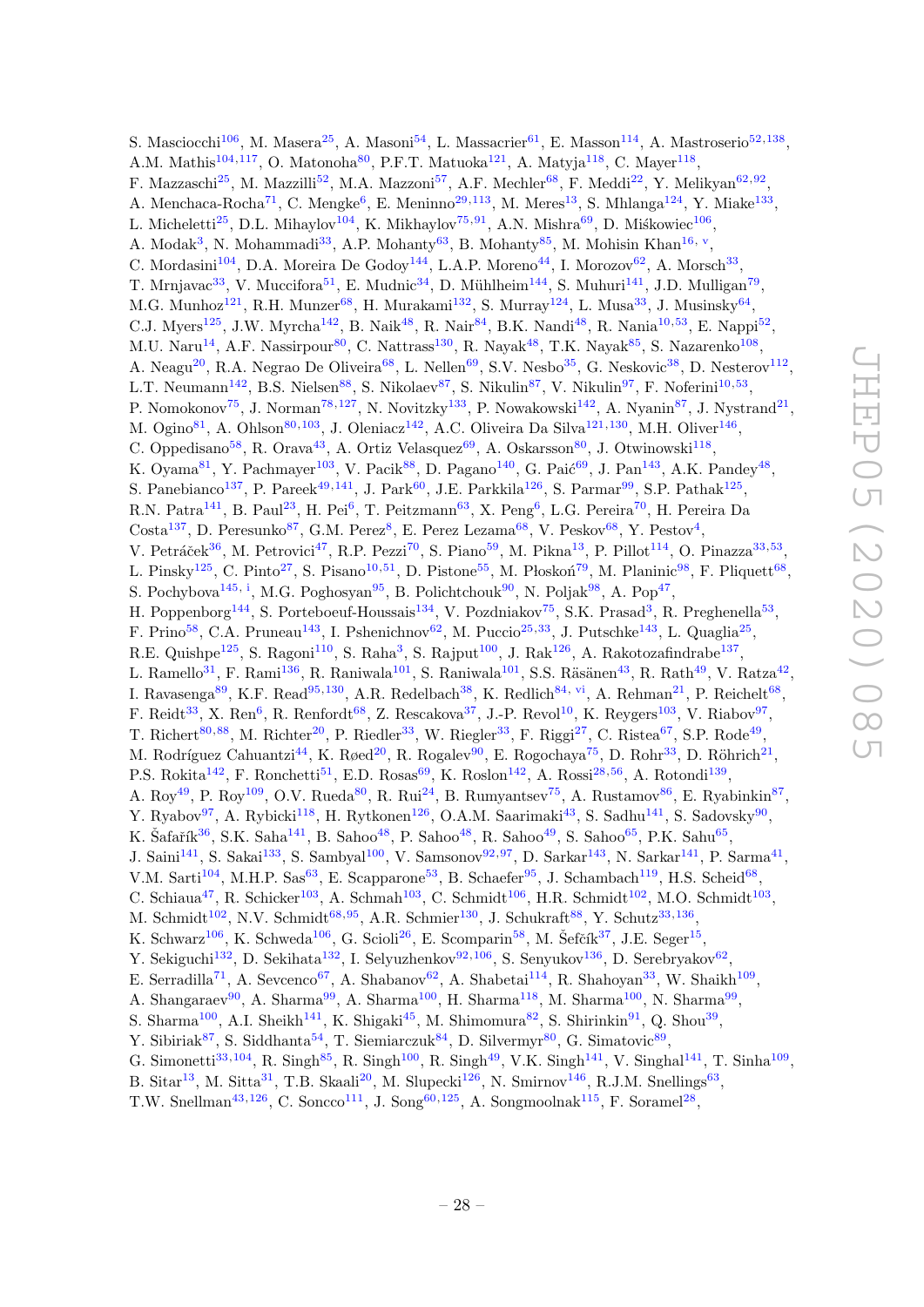S. Sorensen<sup>130</sup>, I. Sputowska<sup>118</sup>, J. Stachel<sup>103</sup>, I. Stan<sup>67</sup>, P. Stankus<sup>95</sup>, P.J. Steffanic<sup>130</sup>, E. Stenlund<sup>80</sup>, D. Stocco<sup>114</sup>, M.M. Storetvedt<sup>35</sup>, L.D. Stritto<sup>29</sup>, A.A.P. Suaide<sup>121</sup>, T. Sugitate<sup>45</sup>, C. Suire<sup>61</sup>, M. Suleymanov<sup>14</sup>, M. Suljic<sup>33</sup>, R. Sultanov<sup>91</sup>, M. Šumbera<sup>94</sup>, V. Sumberia<sup>100</sup>, S. Sumowidagdo<sup>50</sup>, S. Swain<sup>65</sup>, A. Szabo<sup>13</sup>, I. Szarka<sup>13</sup>, U. Tabassam<sup>14</sup>, S.F. Taghavi<sup>104</sup>, G. Taillepied<sup>134</sup>, J. Takahashi<sup>122</sup>, G.J. Tambave<sup>21</sup>, S. Tang<sup>6,134</sup>, M. Tarhini<sup>114</sup>, M.G. Tarzila<sup>47</sup>, A. Tauro<sup>33</sup>, G. Tejeda Muñoz<sup>44</sup>, A. Telesca<sup>33</sup>, L. Terlizzi<sup>25</sup>, C. Terrevoli<sup>125</sup>, D. Thakur<sup>49</sup>, S. Thakur<sup>141</sup>, D. Thomas<sup>119</sup>, F. Thoresen<sup>88</sup>, R. Tieulent<sup>135</sup>, A. Tikhonov<sup>62</sup>, A.R. Timmins<sup>125</sup>, A. Toia<sup>68</sup>, N. Topilskaya<sup>62</sup>, M. Toppi<sup>51</sup>, F. Torales-Acosta<sup>19</sup>, S.R. Torres<sup>36,120</sup>, A. Trifiro<sup>55</sup>, S. Tripathy<sup>49</sup>, T. Tripathy<sup>48</sup>, S. Trogolo<sup>28</sup>, G. Trombetta<sup>32</sup>, L. Tropp<sup>37</sup>, V. Trubnikov<sup>2</sup>, W.H. Trzaska<sup>126</sup>, T.P. Trzcinski<sup>142</sup>, B.A. Trzeciak<sup>36,63</sup>, T. Tsuji<sup>132</sup>, A. Tumkin<sup>108</sup>, R. Turrisi<sup>56</sup>, T.S. Tveter<sup>20</sup>, K. Ullaland<sup>21</sup>, E.N. Umaka<sup>125</sup>, A. Uras<sup>135</sup>, G.L. Usai<sup>23</sup>, A. Utrobicic<sup>98</sup>, M. Vala<sup>37</sup>, N. Valle<sup>139</sup>, S. Vallero<sup>58</sup>, N. van der Kolk<sup>63</sup>, L.V.R. van Doremalen<sup>63</sup>, M. van Leeuwen<sup>63</sup>, P. Vande Vyvre<sup>33</sup>, D. Varga<sup>145</sup>, Z. Varga<sup>145</sup>, M. Varga-Kofarago<sup>145</sup>, A. Vargas<sup>44</sup>, M. Vasileiou<sup>83</sup>, A. Vasiliev<sup>87</sup>, O. Vázquez Doce<sup>104,117</sup>, V. Vechernin<sup>112</sup>, A.M. Veen<sup>63</sup>, E. Vercellin<sup>25</sup>, S. Vergara  $\rm Lim\acute{o}n^{44}, \, L. \; Vermont^{63}, \, R. \; Vernet^7, \, R. \; V\acute{e}rtesi^{145}, \, L. \; Vickovic^{34}, \, Z. \; Vilakazi^{131}, \, O. \; Villalobos$ Baillie<sup>110</sup>, A. Villatoro Tello<sup>44</sup>, G. Vino<sup>52</sup>, A. Vinogradov<sup>87</sup>, T. Virgili<sup>29</sup>, V. Vislavicius<sup>88</sup>, A. Vodopyanov<sup>75</sup>, B. Volkel<sup>33</sup>, M.A. Völkl<sup>102</sup>, K. Voloshin<sup>91</sup>, S.A. Voloshin<sup>143</sup>, G. Volpe<sup>32</sup>, B. von Haller<sup>33</sup>, I. Vorobyev<sup>104</sup>, D. Voscek<sup>116</sup>, J. Vrláková<sup>37</sup>, B. Wagner<sup>21</sup>, M. Weber<sup>113</sup>, A. Wegrzynek<sup>33</sup>, D.F. Weiser<sup>103</sup>, S.C. Wenzel<sup>33</sup>, J.P. Wessels<sup>144</sup>, J. Wiechula<sup>68</sup>, J. Wikne<sup>20</sup>, G. Wilk<sup>84</sup>, J. Wilkinson<sup>10,53</sup>, G.A. Willems<sup>144</sup>, E. Willsher<sup>110</sup>, B. Windelband<sup>103</sup>, M. Winn<sup>137</sup>, W.E. Witt<sup>130</sup>, Y. Wu<sup>128</sup>, R. Xu<sup>6</sup>, S. Yalcin<sup>77</sup>, Y. Yamaguchi<sup>45</sup>, K. Yamakawa<sup>45</sup>, S. Yang<sup>21</sup>, S. Yano<sup>137</sup>, Z. Yin<sup>6</sup>, H. Yokoyama<sup>63</sup>, I.-K. Yoo<sup>17</sup>, J.H. Yoon<sup>60</sup>, S. Yuan<sup>21</sup>, A. Yuncu<sup>103</sup>, V. Yurchenko<sup>2</sup>, V. Zaccolo<sup>24</sup>, A. Zaman<sup>14</sup>, C. Zampolli<sup>33</sup>, H.J.C. Zanoli<sup>63</sup>, N. Zardoshti<sup>33</sup>, A. Zarochentsev<sup>112</sup>, P. Závada<sup>66</sup>, N. Zaviyalov<sup>108</sup>, H. Zbroszczyk<sup>142</sup>, M. Zhalov<sup>97</sup>, S. Zhang<sup>39</sup>, X. Zhang<sup>6</sup>, Z. Zhang<sup>6</sup>, V. Zherebchevskii<sup>112</sup>, D. Zhou<sup>6</sup>, Y. Zhou<sup>88</sup>, Z. Zhou<sup>21</sup>, J. Zhu<sup>6,106</sup>, Y. Zhu<sup>6</sup>, A. Zichichi<sup>10,26</sup>, M.B. Zimmermann<sup>33</sup>, G. Zinovjev<sup>2</sup>, N. Zurlo<sup>140</sup>,

<sup>i</sup> Deceased

- <sup>ii</sup> Italian National Agency for New Technologies, Energy and Sustainable Economic Development (ENEA), Bologna, Italy
- iii Dipartimento DET del Politecnico di Torino, Turin, Italy
- iv M.V. Lomonosov Moscow State University, D.V. Skobeltsyn Institute of Nuclear, Physics, Moscow, Russia
- <sup>v</sup> Department of Applied Physics, Aligarh Muslim University, Aligarh, India
- $\mathbf{v}^i$  Institute of Theoretical Physics, University of Wroclaw, Poland
- <sup>1</sup> A.I. Alikhanyan National Science Laboratory (Yerevan Physics Institute) Foundation, Yerevan, Armenia
- <sup>2</sup> Bogolyubov Institute for Theoretical Physics, National Academy of Sciences of Ukraine, Kiev, Ukraine
- <sup>3</sup> Bose Institute, Department of Physics and Centre for Astroparticle Physics and Space Science (CAPSS), Kolkata, India
- <sup>4</sup> Budker Institute for Nuclear Physics, Novosibirsk, Russia
- <sup>5</sup> California Polytechnic State University, San Luis Obispo, California, United States
- <sup>6</sup> Central China Normal University, Wuhan, China
- <sup>7</sup> Centre de Calcul de l'IN2P3, Villeurbanne, Lyon, France
- <sup>8</sup> Centro de Aplicaciones Tecnológicas y Desarrollo Nuclear (CEADEN), Havana, Cuba
- $9$  Centro de Investigación y de Estudios Avanzados (CINVESTAV), Mexico City and Mérida, Mexico
- $10$  Centro Fermi Museo Storico della Fisica e Centro Studi e Ricerche "Enrico Fermi', Rome, Italy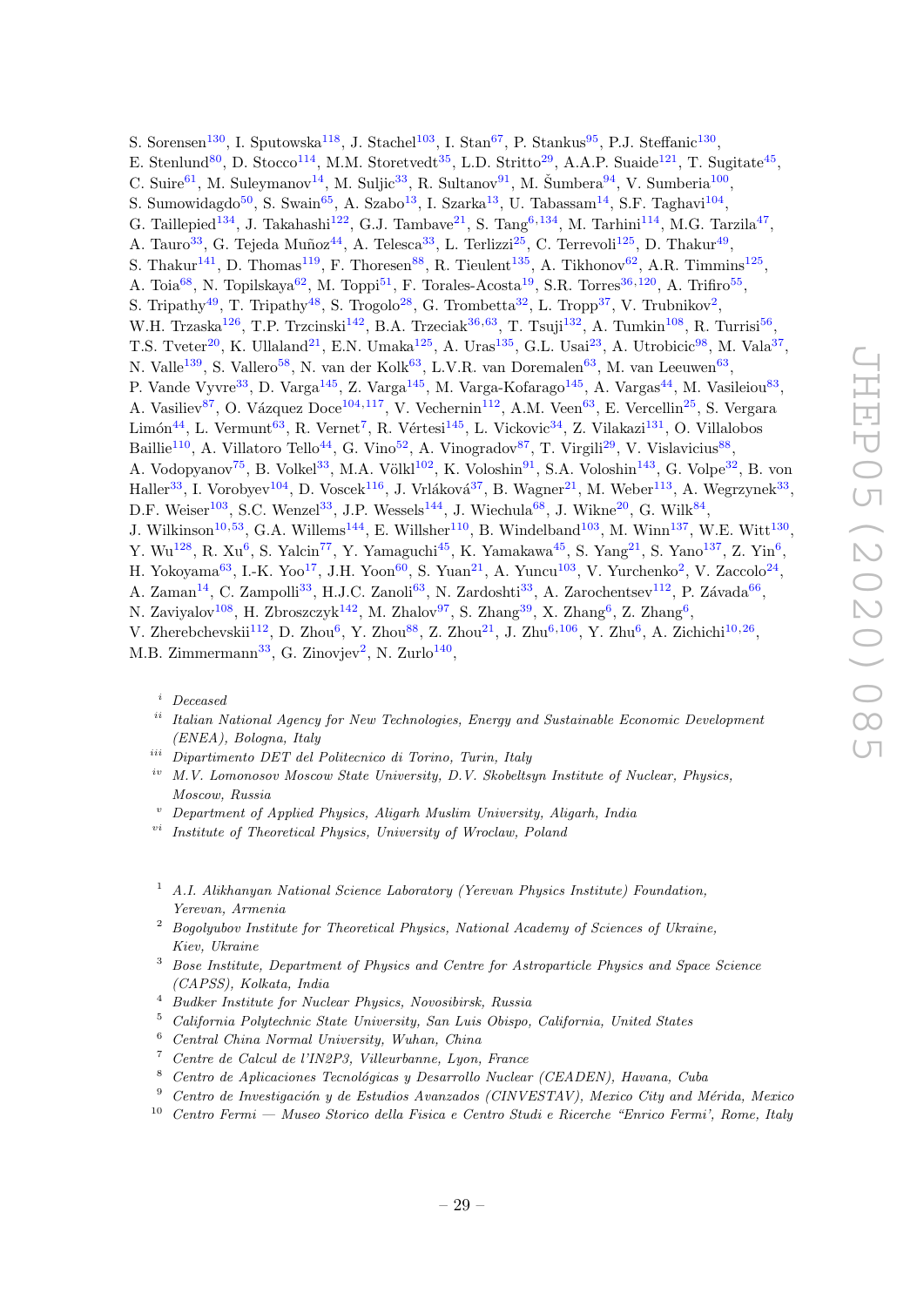- $11$  Chicago State University, Chicago, Illinois, United States
- $12$  China Institute of Atomic Energy, Beijing, China
- <sup>13</sup> Comenius University Bratislava, Faculty of Mathematics, Physics and Informatics, Bratislava, Slovakia
- <sup>14</sup> COMSATS University Islamabad, Islamabad, Pakistan
- <sup>15</sup> Creighton University, Omaha, Nebraska, United States<br><sup>16</sup> Department of Physics Aligarh Muslim University Ali
- <sup>16</sup> Department of Physics, Aligarh Muslim University, Aligarh, India<br><sup>17</sup> Department of Physics, Brazy Methanol University, Brazy Band
- <sup>17</sup> Department of Physics, Pusan National University, Pusan, Republic of Korea
- <sup>18</sup> Department of Physics, Sejong University, Seoul, Republic of Korea
- $19$  Department of Physics, University of California, Berkeley, California, United States
- <sup>20</sup> Department of Physics, University of Oslo, Oslo, Norway
- <sup>21</sup> Department of Physics and Technology, University of Bergen, Bergen, Norway
- $22$  Dipartimento di Fisica dell'Università 'La Sapienza' and Sezione INFN, Rome, Italy
- <sup>23</sup> Dipartimento di Fisica dell'Università and Sezione INFN, Cagliari, Italy<br><sup>24</sup> Dipartimento di Fisica dell'Università and Sezione INFN, Triocte, Italy
- Dipartimento di Fisica dell'Università and Sezione INFN, Trieste, Italy
- $^{25}$  Dipartimento di Fisica dell'Università and Sezione INFN, Turin, Italy
- $^{26}$  Dipartimento di Fisica e Astronomia dell'Università and Sezione INFN, Bologna, Italy
- <sup>27</sup> Dipartimento di Fisica e Astronomia dell'Università and Sezione INFN, Catania, Italy
- <sup>28</sup> Dipartimento di Fisica e Astronomia dell'Università and Sezione INFN, Padova, Italy<br><sup>29</sup> Dienvis di Fisica (F.P. Geisenialla) dell'Università and Crunne Collegate INFN
- Dipartimento di Fisica 'E.R. Caianiello' dell'Università and Gruppo Collegato INFN, Salerno, Italy
- <sup>30</sup> Dipartimento DISAT del Politecnico and Sezione INFN, Turin, Italy
- $31$  Dipartimento di Scienze e Innovazione Tecnologica dell'Università del Piemonte Orientale and INFN Sezione di Torino, Alessandria, Italy
- $32$  Dipartimento Interateneo di Fisica 'M. Merlin' and Sezione INFN, Bari, Italy<br> $33$  European Operaintien for Nuclear Because (CERN), Cances Switzerland
- <sup>33</sup> European Organization for Nuclear Research (CERN), Geneva, Switzerland
- <sup>34</sup> Faculty of Electrical Engineering, Mechanical Engineering and Naval Architecture, University of Split, Split, Croatia
- <sup>35</sup> Faculty of Engineering and Science, Western Norway University of Applied Sciences, Bergen, Norway
- <sup>36</sup> Faculty of Nuclear Sciences and Physical Engineering, Czech Technical University in Prague, Prague, Czech Republic
- $37$  Faculty of Science, P.J. Šafárik University, Košice, Slovakia  $38$  Frankfurt Institute for Advanced Studies, Johann Wolfgang (
- $35 R_{\text{max}}$  Frankfurt Institute for Advanced Studies, Johann Wolfgang Goethe-Universität Frankfurt, Frankfurt, Germany
- <sup>39</sup> Fudan University, Shanghai, China
- <sup>40</sup> Gangneung-Wonju National University, Gangneung, Republic of Korea
- <sup>41</sup> Gauhati University, Department of Physics, Guwahati, India
- $^{42}$  Helmholtz-Institut für Strahlen- und Kernphysik, Rheinische Friedrich-Wilhelms-Universität Bonn, Bonn, Germany
- <sup>43</sup> Helsinki Institute of Physics (HIP), Helsinki, Finland
- <sup>44</sup> High Energy Physics Group, Universidad Autónoma de Puebla, Puebla, Mexico
- <sup>45</sup> Hiroshima University, Hiroshima, Japan
- $^{46}$  Hochschule Worms, Zentrum für Technologietransfer und Telekommunikation (ZTT). Worms, Germany
- <sup>47</sup> Horia Hulubei National Institute of Physics and Nuclear Engineering, Bucharest, Romania
- <sup>48</sup> Indian Institute of Technology Bombay (IIT), Mumbai, India
- <sup>49</sup> Indian Institute of Technology Indore, Indore, India
- <sup>50</sup> Indonesian Institute of Sciences, Jakarta, Indonesia
- <sup>51</sup> INFN, Laboratori Nazionali di Frascati, Frascati, Italy
- <sup>52</sup> INFN, Sezione di Bari, Bari, Italy
- <sup>53</sup> INFN, Sezione di Bologna, Bologna, Italy
- <sup>54</sup> INFN, Sezione di Cagliari, Cagliari, Italy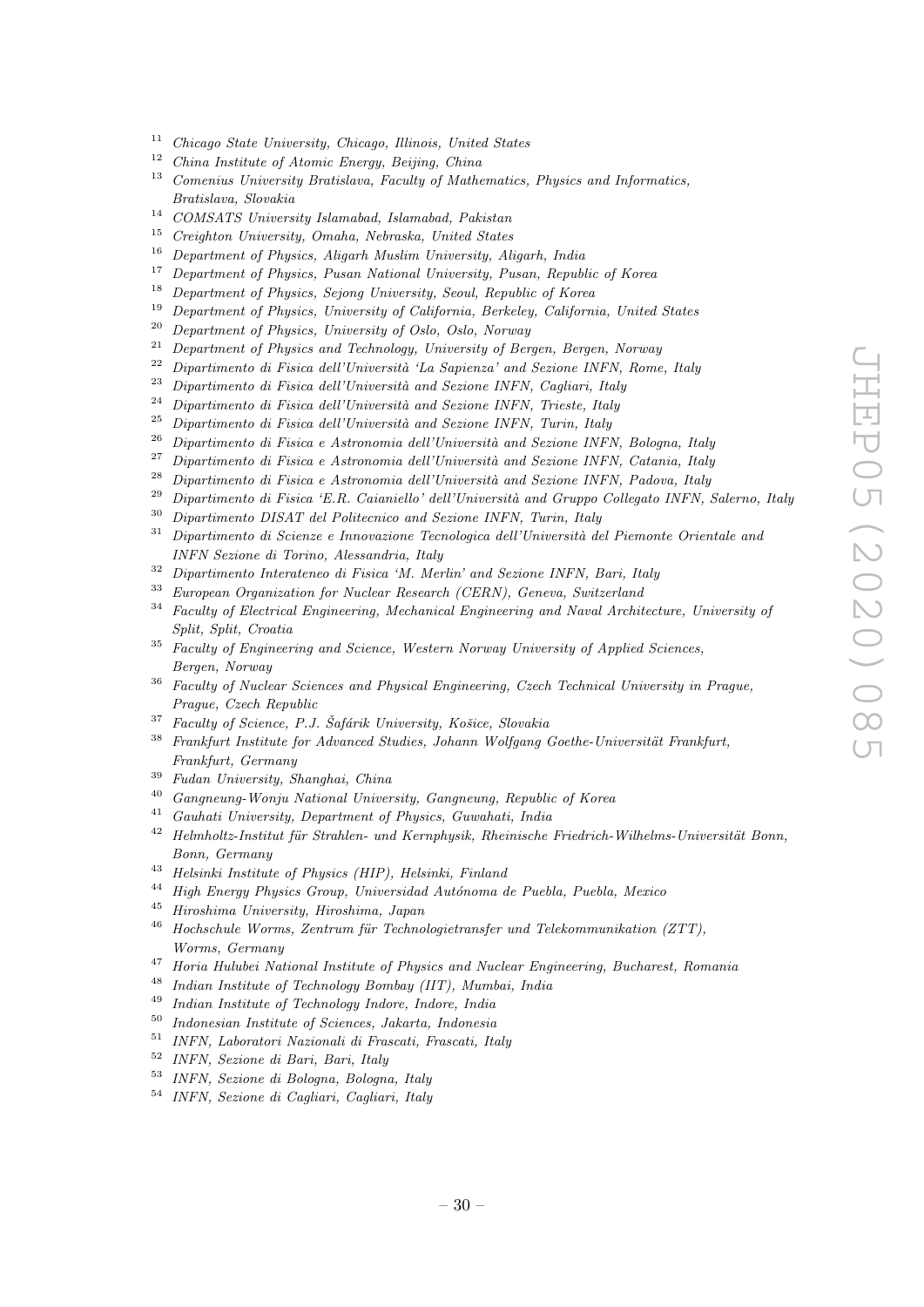- <sup>55</sup> INFN, Sezione di Catania, Catania, Italy
- <sup>56</sup> INFN, Sezione di Padova, Padova, Italy
- <sup>57</sup> INFN, Sezione di Roma, Rome, Italy
- <sup>58</sup> INFN, Sezione di Torino, Turin, Italy
- <sup>59</sup> INFN, Sezione di Trieste, Trieste, Italy
- <sup>60</sup> Inha University, Incheon, Republic of Korea
- Institut de Physique Nucléaire d'Orsay (IPNO), Institut National de Physique Nucléaire et de Physique des Particules (IN2P3/CNRS), Université de Paris-Sud, Université Paris-Saclay, Orsay, France
- <sup>62</sup> Institute for Nuclear Research, Academy of Sciences, Moscow, Russia
- <sup>63</sup> Institute for Subatomic Physics, Utrecht University/Nikhef, Utrecht, Netherlands<br><sup>64</sup> Institute of Experimental Physics, Slaugh Asedamy of Sciences, Kožics, Slaughia
- Institute of Experimental Physics, Slovak Academy of Sciences, Košice, Slovakia
- <sup>65</sup> Institute of Physics, Homi Bhabha National Institute, Bhubaneswar, India
- <sup>66</sup> Institute of Physics of the Czech Academy of Sciences, Prague, Czech Republic<br><sup>67</sup> Institute of Space Science (ISS), Purkapart, Pemania
- <sup>67</sup> Institute of Space Science (ISS), Bucharest, Romania
- $68$  Institut für Kernphysik, Johann Wolfgang Goethe-Universität Frankfurt, Frankfurt, Germany
- $69$  Instituto de Ciencias Nucleares, Universidad Nacional Autónoma de México, Mexico City, Mexico
- <sup>70</sup> Instituto de Física, Universidade Federal do Rio Grande do Sul (UFRGS), Porto Alegre, Brazil<br><sup>71</sup> Instituto de Física, Universidad Nacional Autónoma de Márico, Marico City, Marico
- <sup>71</sup> Instituto de Física, Universidad Nacional Autónoma de México, Mexico City, Mexico  $72$  iThemba LABS, National Bessexth Foundation, Somerset West, South Africa
- iThemba LABS, National Research Foundation, Somerset West, South Africa
- <sup>73</sup> Jeonbuk National University, Jeonju, Republic of Korea
- $74$  Johann-Wolfgang-Goethe Universität Frankfurt Institut für Informatik, Fachbereich Informatik und Mathematik, Frankfurt, Germany
- <sup>75</sup> Joint Institute for Nuclear Research (JINR), Dubna, Russia<br> $^{76}$  Kansa Institute of Seisnes and Technology Information, Dec
- <sup>76</sup> Korea Institute of Science and Technology Information, Daejeon, Republic of Korea<br><sup>77</sup> KTO Kantau University Kanya Turboy
- <sup>77</sup> KTO Karatay University, Konya, Turkey
- $78$  Laboratoire de Physique Subatomique et de Cosmologie, Université Grenoble-Alpes, CNRS-IN2P3, Grenoble, France
- <sup>79</sup> Lawrence Berkeley National Laboratory, Berkeley, California, United States
- <sup>80</sup> Lund University Department of Physics, Division of Particle Physics, Lund, Sweden
- <sup>81</sup> Nagasaki Institute of Applied Science, Nagasaki, Japan<br><sup>82</sup> Nagasaki, *Hamarika (NWH)* Nagasaki, Japan
- <sup>82</sup> Nara Women's University (NWU), Nara, Japan
- National and Kapodistrian University of Athens, School of Science, Department of Physics, Athens, Greece
- <sup>84</sup> National Centre for Nuclear Research, Warsaw, Poland
- <sup>85</sup> National Institute of Science Education and Research, Homi Bhabha National Institute, Jatni, India
- <sup>86</sup> National Nuclear Research Center, Baku, Azerbaijan
- <sup>87</sup> National Research Centre Kurchatov Institute, Moscow, Russia
- <sup>88</sup> Niels Bohr Institute, University of Copenhagen, Copenhagen, Denmark
- <sup>89</sup> Nikhef, National institute for subatomic physics, Amsterdam, Netherlands
- <sup>90</sup> NRC Kurchatov Institute IHEP, Protvino, Russia<br><sup>91</sup> NRC <sup>#K</sup>urchatov Institute" LIEP Massey Ru
- <sup>91</sup> NRC "Kurchatov Institute" ITEP, Moscow, Russia
- <sup>92</sup> NRNU Moscow Engineering Physics Institute, Moscow, Russia
- <sup>93</sup> Nuclear Physics Group, STFC Daresbury Laboratory, Daresbury, United Kingdom<br><sup>94</sup> Nuclear Physics Institute of the Creek Academy of Sciences, Pež y Prahy, Creek I
- <sup>94</sup> Nuclear Physics Institute of the Czech Academy of Sciences,  $\check{Re}z$  u Prahy, Czech Republic <sup>95</sup> Oak Bidge National Lebenstery, Oak Bidge Tennessee, United States
- <sup>95</sup> Oak Ridge National Laboratory, Oak Ridge, Tennessee, United States
- <sup>96</sup> Ohio State University, Columbus, Ohio, United States
- <sup>97</sup> Petersburg Nuclear Physics Institute, Gatchina, Russia
- <sup>98</sup> Physics department, Faculty of science, University of Zagreb, Zagreb, Croatia
- <sup>99</sup> Physics Department, Panjab University, Chandigarh, India
- <sup>100</sup> Physics Department, University of Jammu, Jammu, India
- $101$  Physics Department, University of Rajasthan, Jaipur, India